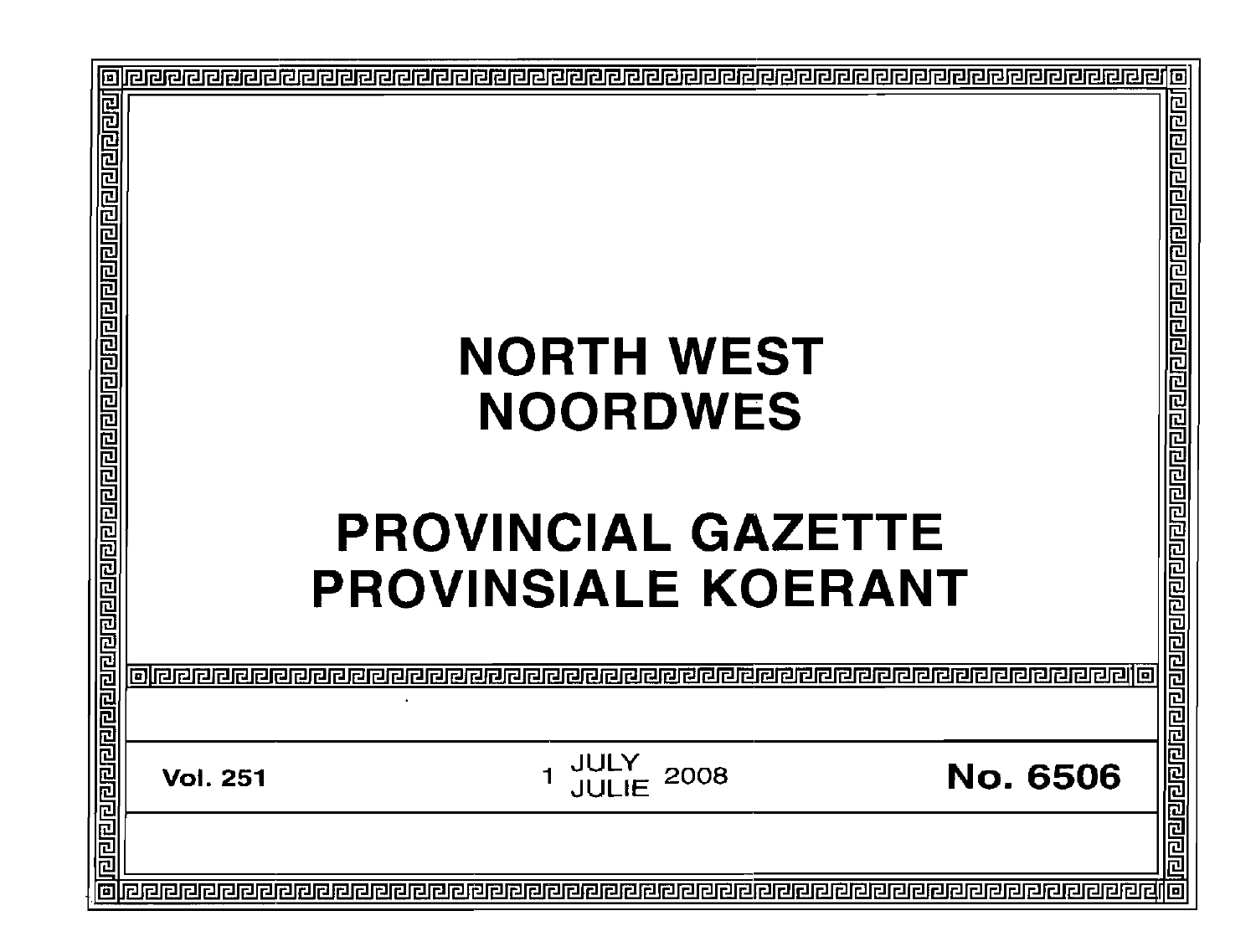## **CONTENTS**

| No.        |                                                                                     | Page<br>No. | Gazette<br>No. |
|------------|-------------------------------------------------------------------------------------|-------------|----------------|
|            | <b>GENERAL NOTICES</b>                                                              |             |                |
| 374        | Town-planning and Townships Ordi-<br>nance (15/1986): Rezoning: Erf 56,             |             |                |
| 375        | do.: Rustenburg Amendment Scheme                                                    | 8<br>8      | 6506<br>6506   |
| 376<br>377 | do.: Ditsobotla Amendment Scheme 22.<br>do.: Potchefstroom Amendment Scheme         | 9           | 6506           |
| 378        | do.: Rustenburg Amendment Scheme                                                    | 10          | 6506           |
| 379        | do.: Rustenburg Amendment Scheme                                                    | 10          | 6506           |
| 380        | do.: Fochville Amendment Scheme                                                     | 11<br>12    | 6506<br>6506   |
| 381        | do.: Klerksdorp Amendment Scheme                                                    | 12          | 6506           |
| 382        | do.: Klerksdorp Land Use Management                                                 | 13          | 6506           |
| 383        | Brits Town-planning Scheme, 1/1958                                                  | 14          | 6506           |
| 384        | Development Facilitation Act,<br>1995:<br>Establishment of a land development       |             |                |
|            | area: Remaining Portion of Portion 1 of<br>Erf 896, Potchefstroom                   | 14          | 6506           |
| 387        | Town-planning and Townships Ordi-<br>nance (15/1986): Klerksdorp Amend-             |             |                |
| 388        | do.: Klerksdorp Amendment Scheme                                                    | 15          | 6506           |
|            |                                                                                     | 16          | 6506           |
| 389        | do.: Hartbeespoort Amendment Scheme                                                 | 17          | 6506           |
| 390<br>391 | do.: Ditsobotla Amendment Scheme 23.<br>do.: Carletonville Amendment Scheme         | 18          | 6506           |
| 392        | do.: Carletonville Amendment Scheme                                                 | 18          | 6506           |
| 393        | do.: Rustenburg Amendment Scheme 71                                                 | 19<br>20    | 6506<br>6506   |
| 394        | Removal of Restrictions Act (84/1967):<br>Removal of restrictions: Various portions |             |                |
| 395        | of the farm Paardekraal 279 JQ<br>do.: Removal of conditions: Erf 651,              | 20          | 6506           |
| 396        | Baillie Park Extension 4<br>do.: do.: Portion 864, farm Vyfhoek 428                 | 22          | 6506           |
| 397        | do.: do.: Portion 685, farm Vyfhoek 428                                             | 23          | 6506           |
| 398        | <u> IQ ………………………………………………</u><br>do.: do.: Portion 883, farm Vyfhoek 428            | 23          | 6506           |
|            | <b>LOCAL AUTHORITY NOTICES</b>                                                      | 23          | 6506           |
| 251        | Town-planning and Townships Ordi-                                                   |             |                |
|            | nance (15/1986): Madibeng Local<br>Municipality: Establishment of township:         |             |                |
|            |                                                                                     | 24          | 6506           |
| 252<br>253 | do.: do.: do.: Brits Extension 145<br>do.: do.: Rietfontein Manor<br>do.:           | 25          | 6506           |
| 272        | Town-planning and Townships<br>Ordinance (15/1986): Merafong City                   | 26          | 6506           |
|            | Local Municipality: Establishment of<br>township: Fochville Extension 3             | 27          | 6506           |
| 273        | do.: Madibeng Local Municipality:<br>Establishment of township: De Rust             | 28          | 6506           |
| 274        | do.: do.: Brits Amendment Scheme                                                    | 29          | 6506           |
| 275        | do.: do.: Brits Amendment Scheme                                                    |             |                |
| 276        | do.: do.: Brits Amendment Scheme                                                    | 29          | 6506           |
|            |                                                                                     | 29          | 6506           |

## **INHOUD**

# No. No. No. Bladsy Koerant No. No.

### **ALGEMENE KENNISGEWINGS**

| 374 | Ordonnansie op Dorpsbeplanning en<br>Dorpe (15/1986): Hersonering: Erf 56, |    |      |
|-----|----------------------------------------------------------------------------|----|------|
|     |                                                                            |    |      |
|     |                                                                            | 8  | 6506 |
| 375 | do.: Rustenburg-wysigingskema 454                                          | 9  | 6506 |
| 376 | do.: Ditsobotla-wysigingskema 22                                           | 9  | 6506 |
| 377 | do.: Potchefstroom - wysigingskema                                         |    |      |
|     |                                                                            | 10 | 6506 |
| 378 | do.: Rustenburg-wysigingskema 481                                          | 11 | 6506 |
| 379 | do.: Rustenburg-wysigingskema 495                                          | 11 | 6506 |
| 380 | do.: Fochville-wysigingskema F118/08                                       | 12 | 6506 |
|     |                                                                            |    |      |
| 381 | do.: Klerksdorp-wysigingskema 442                                          | 13 | 6506 |
| 382 | do.: Klerksdorp-grondgebruikbestuur-                                       |    |      |
|     |                                                                            | 13 | 6506 |
| 383 | Brits-dorpsbeplanningskema, 1/1958                                         | 14 | 6506 |
| 384 | Wet op Ontwikkelingsfasilitering, 1995:                                    |    |      |
|     | Stigting van 'n grondontwikkelingsge-                                      |    |      |
|     | bied: Resterende Gedeelte van Gedeelte                                     |    |      |
|     | 1 van Erf 896, Potchefstroom                                               | 15 | 6506 |
|     |                                                                            |    |      |
| 387 | Ordonnansie op Dorpsbeplanning en                                          |    |      |
|     | (15/1986): Klerksdorp-wysi-<br>Dorpe                                       |    |      |
|     |                                                                            | 16 | 6506 |
| 388 | do.: Klerksdorp-wysigingskema 417                                          | 16 | 6506 |
| 389 | do.: Hartbeespoort-wysigingskema                                           | 17 | 6506 |
| 390 | do.: Ditsobotla-wysigingskema 23                                           | 18 | 6506 |
| 391 | Carletonville - wysigingskema<br>do.:                                      |    |      |
|     |                                                                            | 19 | 6506 |
|     |                                                                            |    |      |
| 392 | Carletonville - wysigingskema<br>do.:                                      |    |      |
|     |                                                                            | 19 | 6506 |
| 393 | do.: Rustenburg-wysigingskema 71                                           | 20 | 6506 |
| 394 | Wet op Opheffing van Beperkings                                            |    |      |
|     | (84/1967): Opheffing van titelvoor-                                        |    |      |
|     | waardes: Gedeeltes van die plaas                                           |    |      |
|     | Paardekraal 279 JQ                                                         | 21 | 6506 |
| 395 | do.: Erf 651, Baillie Park Extension 4                                     | 22 | 6506 |
|     |                                                                            |    |      |
| 396 | do.: do.: Gedeelte 864, plaas Vyfhoek                                      |    |      |
|     | 428 IQ                                                                     | 23 | 6506 |
| 397 | do.: do.: Gedeelte 685, plaas Vyfhoek                                      |    |      |
|     |                                                                            | 23 | 6506 |
| 398 | do.: do.: Gedeelte 883, plaas Vyfhoek                                      |    |      |
|     |                                                                            | 24 | 6506 |
|     |                                                                            |    |      |
|     | PLAASLIKE BESTUURSKENNISGEWINGS                                            |    |      |
| 251 | Ordonnansie op Dorpsbeplanning en                                          |    |      |
|     | Dorpe (15/1986): Madibeng Plaaslike                                        |    |      |
|     |                                                                            |    |      |
|     | Munisipaliteit: Stigting van dorp: Brits-uit-                              |    |      |
|     |                                                                            | 24 | 6506 |
| 252 | do.: do.: do.: Brits-uitbreiding 145                                       | 25 | 6506 |
| 253 | do.: do.: do.: Rietfontein Manor-uitbrei-                                  |    |      |
|     |                                                                            | 26 | 6506 |
| 272 | Ordonnansie op Dorpsbeplanning en                                          |    |      |
|     | $(15/1986)$ :<br>Merafong<br>Dorpe<br>City                                 |    |      |
|     |                                                                            |    |      |
|     | Plaaslike Munisipaliteit: Stigting van                                     |    |      |
|     | dorp: Fochville-uitbreiding 3                                              | 27 | 6506 |
| 273 | Munisipaliteit<br>do.:<br>Plaaslike<br>van                                 |    |      |
|     | Madibeng: Stigting van dorp: De Rust                                       |    |      |
|     |                                                                            | 28 | 6506 |
| 274 | Town-planning and<br>Townships                                             |    |      |
|     | Ordinance (15/1986): Madibeng Local                                        |    |      |
|     | Municipality: Brits Amendment Scheme                                       |    |      |
|     |                                                                            | 29 | 6506 |
|     |                                                                            |    |      |
| 275 | do.: do.: Brits Amendment Scheme                                           |    |      |
|     |                                                                            | 29 | 6506 |
| 276 | do.: do.: Brits Amendment Scheme                                           |    |      |
|     |                                                                            | 29 | 6506 |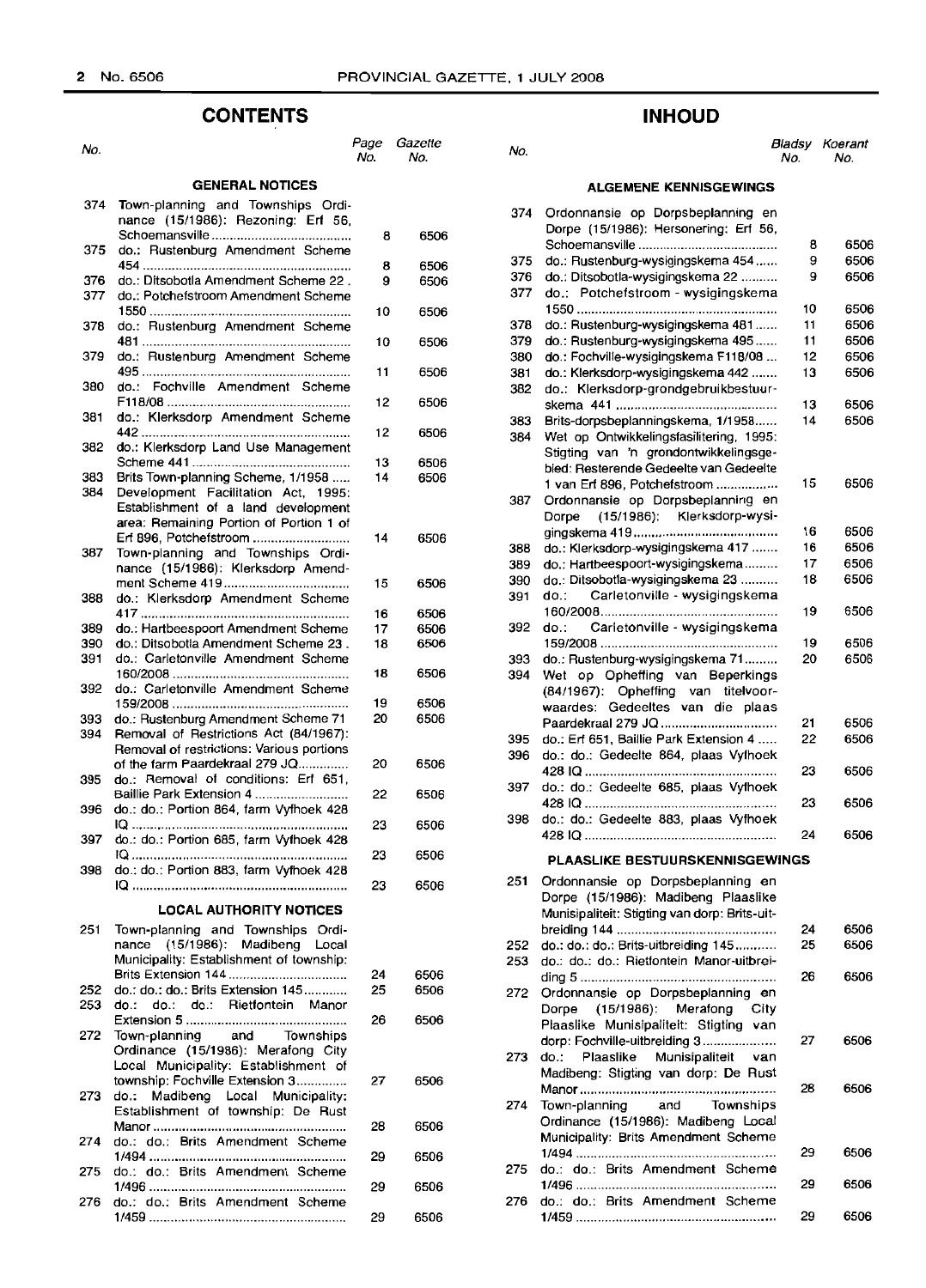| <b>IMPORTANT NOTICE</b>                                                                                                                                       |                                        |  |
|---------------------------------------------------------------------------------------------------------------------------------------------------------------|----------------------------------------|--|
| The                                                                                                                                                           |                                        |  |
| <b>North West Province Provincial Gazette Function</b>                                                                                                        |                                        |  |
| will be transferred to the                                                                                                                                    |                                        |  |
| <b>Government Printer</b> in Pretoria                                                                                                                         |                                        |  |
| as from 1 February 2006                                                                                                                                       |                                        |  |
| <b>NEW PARTICULARS ARE AS FOLLOWS:</b>                                                                                                                        |                                        |  |
| <b>Physical address:</b>                                                                                                                                      | Postal address:                        |  |
| <b>Government Printing Works</b><br>149 Bosman Street<br>Pretoria                                                                                             | Private Bag X85<br>Pretoria<br>0001    |  |
| <b>New contact persons:</b> Louise Fourie Tel.: (012) 334-4686<br>Mrs H. Wolmarans Tel.: (012) 334-4591                                                       |                                        |  |
| Fax number: (012) 323-8805                                                                                                                                    |                                        |  |
| E-mail addresses:<br>hester.wolmarans@gpw.gov.za<br>louis.fourie@gpw.gov.za                                                                                   |                                        |  |
| <b>Contact persons for subscribers:</b>                                                                                                                       |                                        |  |
|                                                                                                                                                               | Mrs S. M. Milanzi Tel.: (012) 334-4734 |  |
|                                                                                                                                                               | Mrs J. Wehmeyer Tel.: (012) 334-4753   |  |
|                                                                                                                                                               | Fax.: (012) 323-9574                   |  |
| This phase-in period is to commence from 1 February 2006 (suggest date of advert)<br>and notice comes into operation as from 1 February 2006.                 |                                        |  |
| Subscribers and all other stakeholders are advised to send their advertisements<br>directly to the Government Printing Works, 7 days before publication date. |                                        |  |
| In future, adverts have to be paid in advance<br>before being published in the Gazette.                                                                       |                                        |  |

**AWIE VAN ZYL Advertising Manager**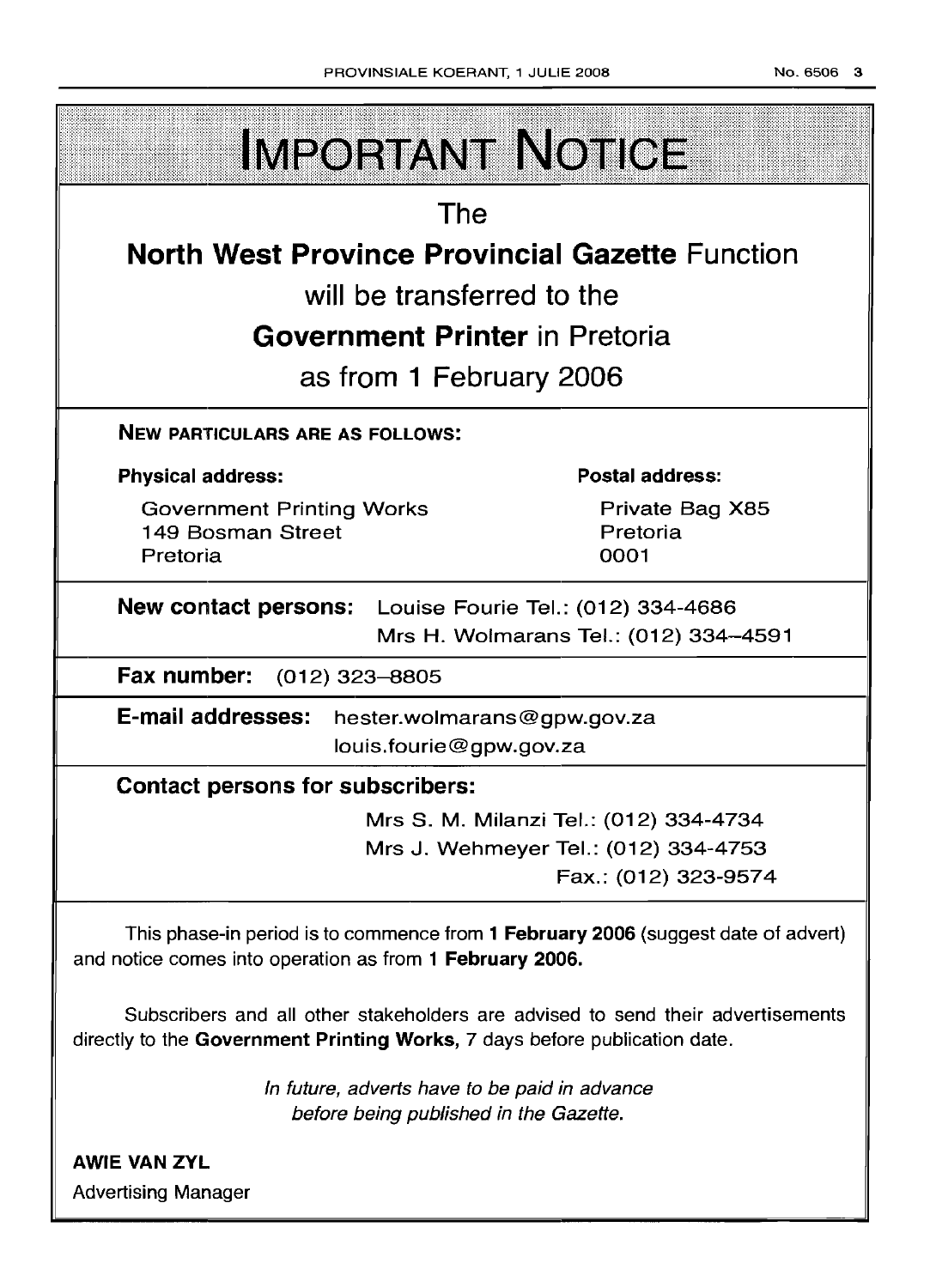| IT IS THE CLIENTS RESPONSIBILITY TO ENSURE THAT THE CORRECT AMOUNT IS PAID |
|----------------------------------------------------------------------------|
| AT THE CASHIER OR DEPOSITED INTO THE GOVERNMENT PRINTING WORKS BANK        |
| ACCOUNT AND ALSO THAT THE REQUISITION/COVERING LETTER TOGETHER WITH        |
| THE ADVERTISEMENTS AND THE PROOF OF DEPOSIT REACHES THE GOVERNMENT         |
| PRINTING WORKS IN TIME FOR INSERTION IN THE PROVINCIAL GAZETTE.            |
| No Aburbaracuruto WILL BE BLACED WITHOUT BRIAD BROOF OF BBE BAYMENT        |

**No ADVERTISEMENTS WILL BE PLACED WITHOUT PRIOR PROOF OF PRE-PAYMENT.**

## 1/4 page **R 187.37** Letter Type: Arial Size: 10

Line Spacing: At: Exactly 11 pt



## 1/4 page **R 374.75**

Letter Type: Arial Size: 10 Line Spacing: At: Exactly 11 pt

## 1/4 page **R 562.13** Letter Type: Arial Size: 10

Line Spacing: At: Exactly 11pt

1/4 page **R 749.50** Letter Type: Arial Size: 10 Line Spacing: At: Exactly 11 pt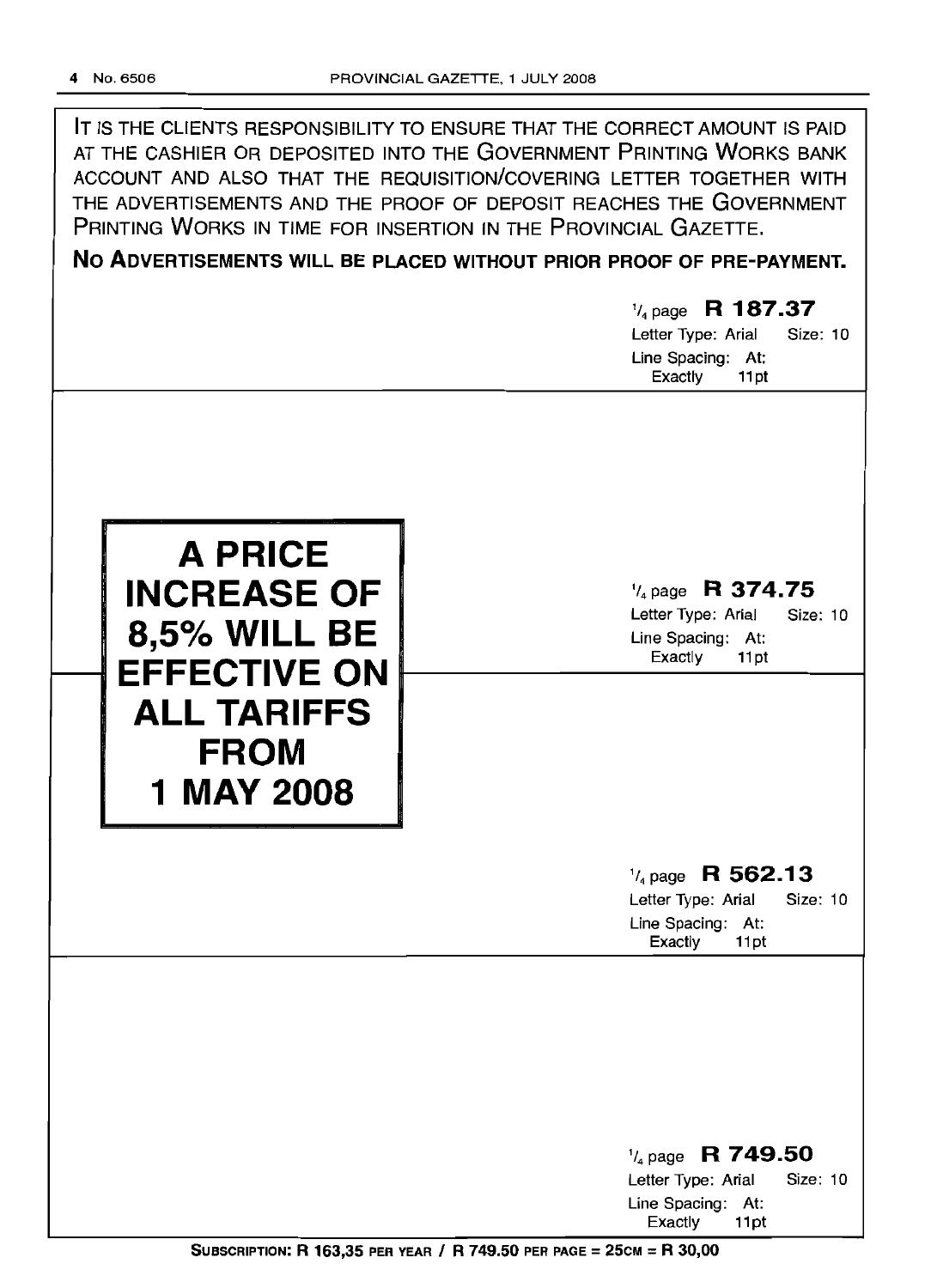

## **CONDITIONS FOR PUBLICATION OF NOTICES**

## CLOSING TIMES FOR THE ACCEPTANCE OF NOTICES

- 1. (1) The North West Province Provincial Gazette is published every week on Tuesday, and the closing time for the acceptance of notices which have to appear in the North West Province Provincial Gazette on any particular Tuesday, is 12:00 on a Tuesday for the following Tuesday. Should any Tuesday coincide with a public holiday, the publication date remains unchanged However, the closing date for acceptance of advertisements moves backwards accordingly, in order to allow for 7 working days prior to the publication date.
	- (2) The date for the publication of a separate North West Province Provincial Gazette is negotiable.
- 2. (1) Copy of notices received after closing time will be held over for publication in the next North West Province Provincial Gazette.
	- (2) Amendment or changes in copy of notices cannot be undertaken unless instructions are received before 14:00 on Fridays.
	- (3) Copy of notices for publication or amendments of original copy can not be accepted over the telephone and must be brought about by letter, by fax or by hand. The Government Printer will not be liable for any amendments done erroneously.
	- (4) In the case of cancellations a refund of the cost of a notice will be considered only if the instruction to cancel has been received on or before the stipulated closing time as indicated in paragraph 2 (2)

## ApPROVAL OF NOTICES

3 In the event where a cheque, submitted by an advertiser to the Government Printer as payment, is dishonoured, then the Government Printer reserves the right to refuse such client further access to the North West Province Provincial Gazette untill any outstanding debts to the Government Printer is settled in full

## THE GOVERNMENT PRINTER INDEMNIFIED AGAINST LIABILITY

- 4. The Government Printer will assume no liability in respect of-
	- (1) any delay in the publication of a notice or publication of such notice on any date other than that stipulated by the advertiser;
	- (2) erroneous classification of a notice, or the placement of such notice in any section or under any heading other than the section or heading stipulated by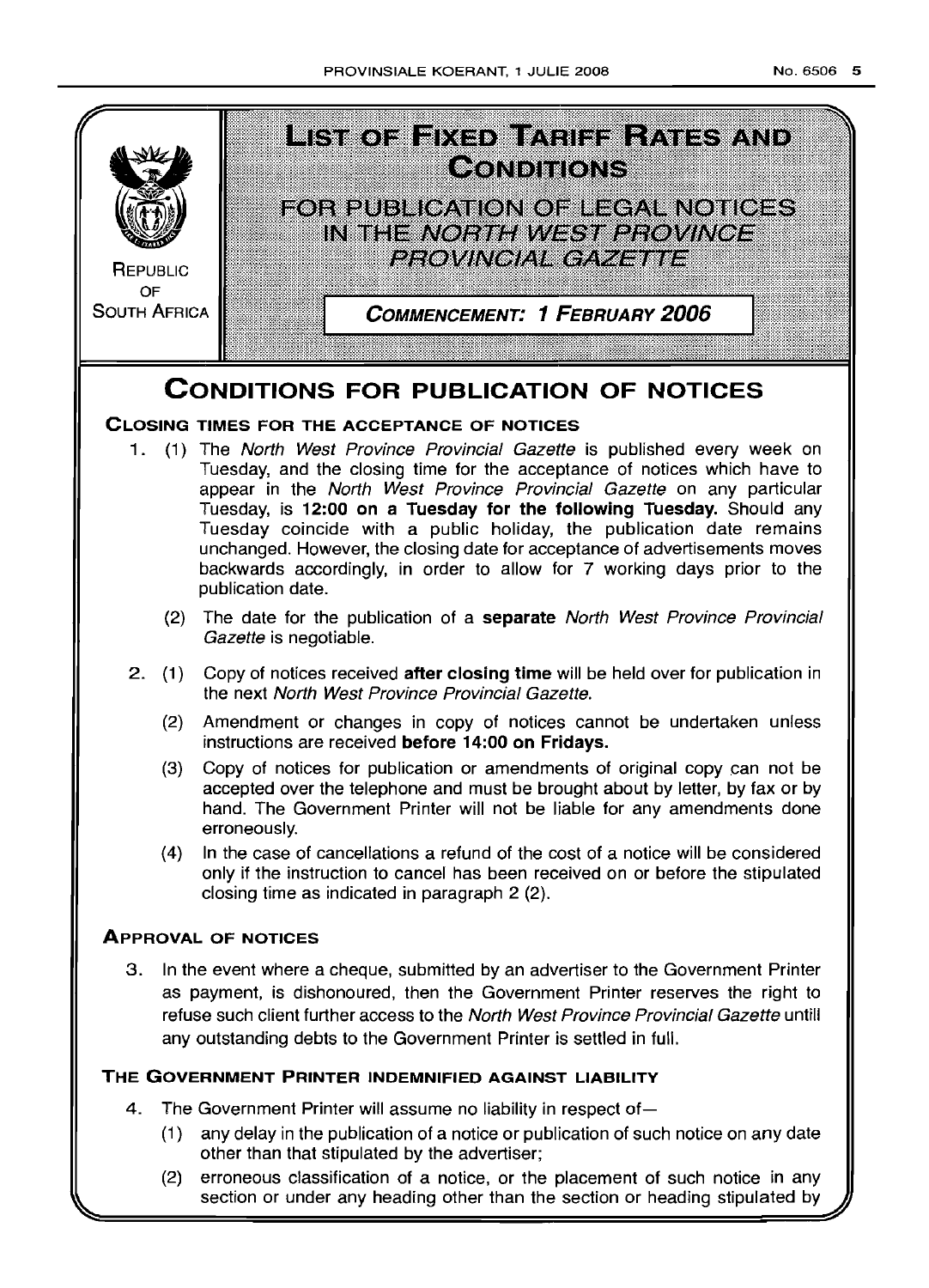- (3) any editing, revision, omission, typographical errors or errors resulting from faint or indistinct copy.
- (4) The Government Printing Works is not responsible for any amendments.

## LIABILITY OF ADVERTISER

5. Advertisers will be held liable for any compensation and costs arising from any action which may be instituted against the Government Printer in consequence of the publication of any notice.

## **COPY**

- 6. Copy of notices must be typed on one side of the paper only and may not constitute part of any covering letter or document.
- 7. At the top of any copy, and set well apart from the notice, the following must be stated:

Where applicable

- (1) The heading under which the notice is to appear.
- (2) The cost of publication applicable to the notice, in accordance with the "Word Count Table".

## PAYMENT OF COST

- 9. With effect from 1 April 2005 no notice will be accepted for publication unless the cost of the insertion(s) is prepaid in CASH or by CHEQUE or POSTAL ORDERS. It can be arranged that money can be paid into the banking account of the Government Printer, in which case the deposit slip accompanies the advertisement before publication thereof.
- 10. (1) The cost of a notice must be calculated by the advertiser in accordance with the word count table.
	- (2) Where there is any doubt about the cost of publication of a notice, and in the case of copy, an enquiry, accompanied by the relevant copy, should be addressed to the Advertising Section, Government Printing Works, Private Bag X85, Pretoria, 0001 [Fax: (012) 323-8805], before publication.
- 11. Overpayment resulting from miscalculation on the part of the advertiser of the cost of publication of a notice will not be refunded, unless the advertiser furnishes adequate reasons why such miscalculation occurred. In the event of underpayments, the difference will be recovered from the advertiser, and the notice(s) will not be published until such time as the full cost of such publication has been duly paid in cash or by cheque or postal orders, or into the banking account.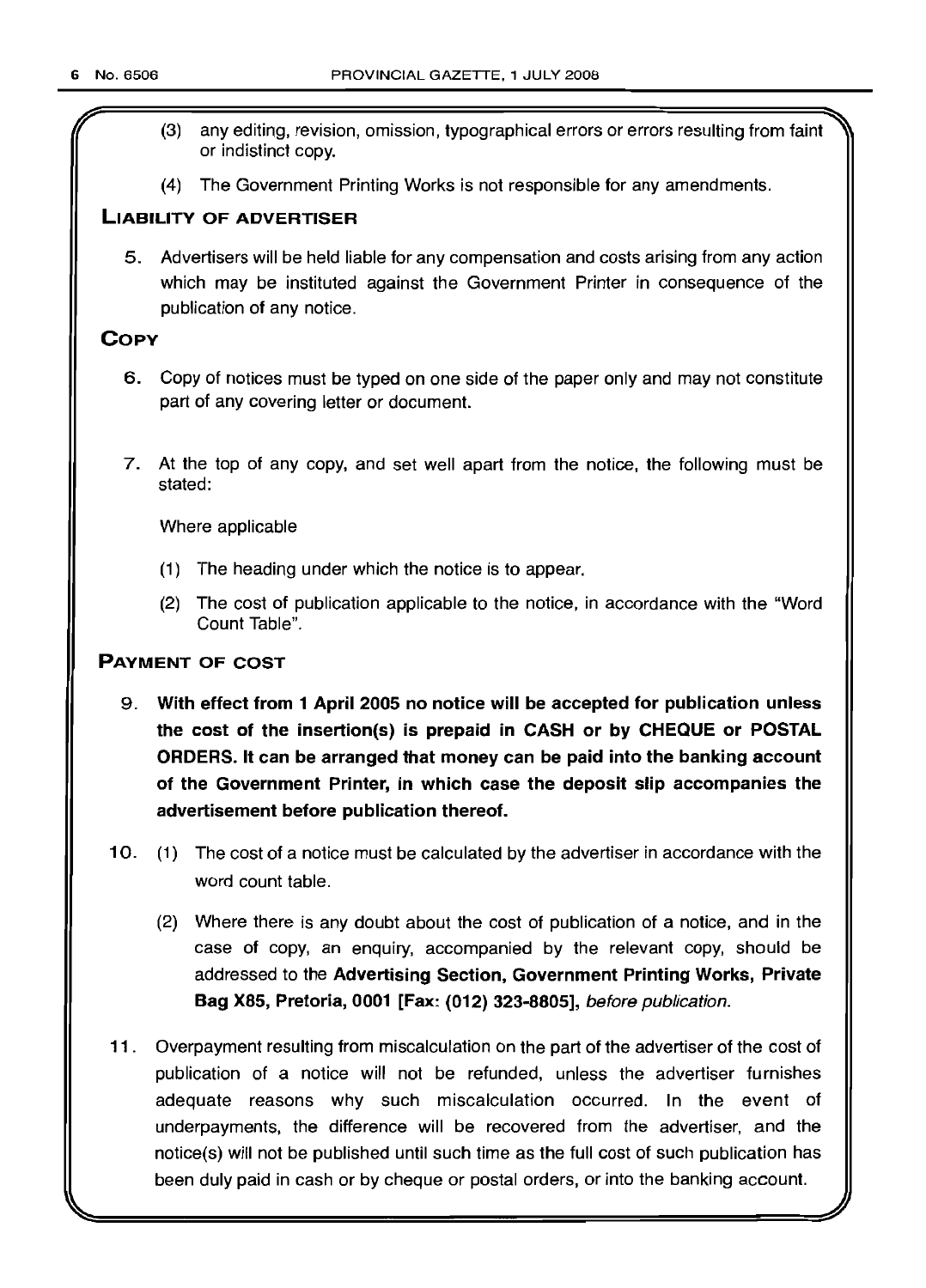- 12. In the event of a notice being cancelled, a refund will be made only if no cost regarding the placing of the notice has been incurred by the Government Printing Works.
- 13. The Government Printer reserves the right to levy an additional charge in cases where notices, the cost of which has been calculated in accordance with the Word Count Table, are subsequently found to be excessively lengthy or to contain overmuch or complicated tabulation.

## PROOF OF PUBLICATION

14. Copies of the North West Province Provincial Gazette which may be required as proof of publication, may be ordered from the Government Printer at the ruling price. The Government Printer will assume no liability for any failure to post such North West Province Provincial Gazette(s) or for any delay in despatching it/them.

# **GOVERNMENT PRINTERS BANK ACCOUNT PARTICULARS**

Bank:

ABSA

BOSMAN STREET

Account No.: 4057114016

Branch code:

Reference No.: 00000050

Fax No.: (012) 323 8805 and (012) 323 0009

632005

## Enquiries:

| Mrs. L. Fourie    | Tel.: (012) 334-4686 |
|-------------------|----------------------|
| Mrs. H. Wolmarans | Tel.: (012) 334-4591 |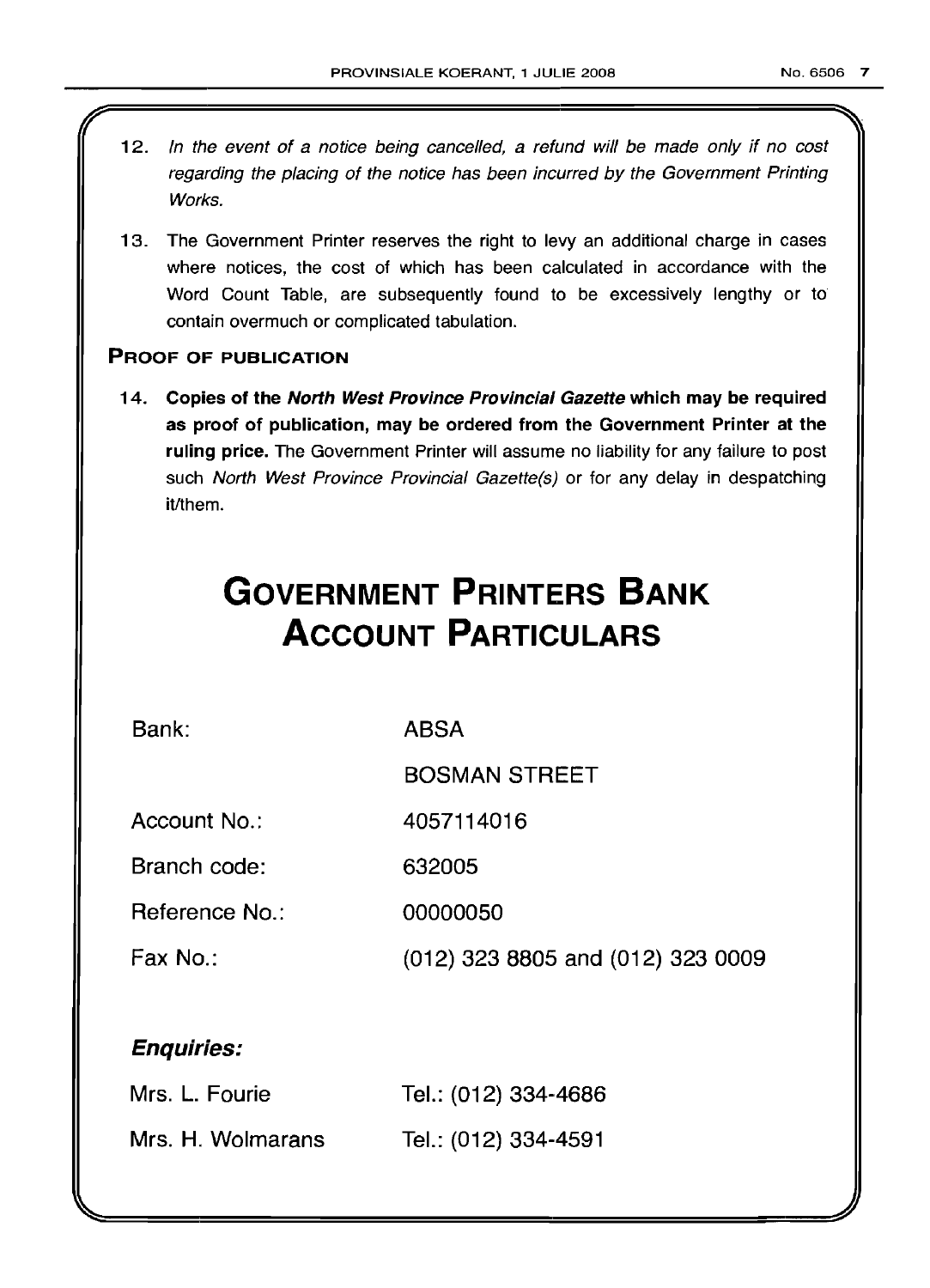## GENERAL NOTICES • ALGEMENE KENNISGEWINGS

#### NOTICE 374 OF 2008

#### HARTBEESPOORT TOWN-PLANNING SCHEME, 1993

NOTICE OF AN APPLICATION FOR AMENDMENT OF A TOWN-PLANNING SCHEME IN TERMS OF SECTION 56 (1) (b) (i) OF THE TOWN-PLANNING AND TOWNSHIPS ORDINANCE, 1986 (ORDINANCE 15 OF 1986)

I, Soekie Jooste, of the firm Origin Town Planning, being the authorized agent of the owner of Erf 56, Schoemansville, hereby give notice in terms of section 56 (1) (b) (i) of the Town-planning and Townships Ordinance, 1986 (Ordinance 15 of 1986), that I have applied to the Madibeng Local Muncipality for the amendment of the town-planning scheme in operation known as the Hartbeespoort Town-planning Scheme, 1993, by the rezoning of the property described above, situated at Number 84 Scott Street, between Karlsons Crescent and Harrington Street, Schoemansville, from "Residential 1" with a density of one dwelling house per erf to "Business 3", subject to certain conditions.

Particulars of the application will lie for inspection during normal office hours at the office of the Municipal Manager: Madibeng Local Municipality, 53 Van Velden Street, Brits, within a period of 28 days from 24 June 2008.

Objections to or representations in respect of the application must be lodged with or made in writing to the Municipal Manager at the above address or at P.O. Box 106, Brits, 0250, within a period of 28 days from 24 June 2008.

Address of authorised agent: Origin Town Planning, 461 Fehrsen Street, Brooklyn; P.O. Box 2162, Brooklyn Square, 0075. Tel: (012) 346-3735. Fax: (012) 346-4217.

Date of first publication: 24 June 2008.

Date of second publication: 1 July 2008.

## KENNISGEWING 374 VAN 2008

.**-.**

#### HARTBEESPOORT-DORPSBEPLANNINGSKEMA, 1993

KENNISGEWING VAN 'N AANSOEK OM WYSIGING VAN 'N DORPSBEPLANNINGSKEMA INGEVOLGE ARTIKEL 56 (1) (b) (i) VAN DIE ORDONNANSIE OP DORPSBEPLANNING EN DORPE, 1986 (ORDONNANSIE 15 VAN 1986)

Ek, Soekie Jooste, van die firma Origin Stadsbeplanning, synde die gemagtigde agent van die geregistreerde eienaar van Erf 56, Schoemansville, gee hiermee ingevolge artkel 56 (1) (b) (i) van die Ordonnansie op Dorpsbeplanning en Dorpe, 1986 (Ordonnansie 15 van 1986), kennis dat ek by die Madibeng Plaaslike Munisipaliteit aansoek gedoen het om die wysiging van die dorpsbeplanningskema, in werking bekend as Hartbeespoort-dorpsbeplanningskema, 1993, deur die hersonering van die eiendom hierbo beskryf, geleë te Scottstraat No. 84, tussen Karlsons Crescent en Harringtonstraat, Schoemansville, vanaf "Residensieel 1" met 'n digtheid van een woonhuis per erf, na "Besigheid 3" onderhewig aan sekere voorwaardes.

Besonderhede van die aansoek Ie ter insae gedurende gewone kantoorure by die kantoor van die Munisipale Bestuurder: Madibeng Plaaslike Munisipaliteit, Van Veldenstraat 53, Brits, vir 'n tydperk van 28 dae vanaf 24 Junie 2008.

Besware teen of vertoë ten opsigte van die aansoek moet binne 'n tydperk van 28 dae vanaf 24 Junie 2008, skriftelik by of tot die Munisipale Bestuurder, by bovermelde adres of by Posbus 106, Brits, 0250, ingedien of gerig word.

Adres van gemagtigde agent: Origin Stadsbeplanning, Fehrsenstraat 461, Brooklyn; Posbus 2162, Brooklyn Square, 0075. Tel: (012) 346-3735. Faks: (012) 346-4217.

Datum van eerste publikasie: 24 Junie 2008. Datum van tweede publikasie: 1 Julie 2008.

 $24 - 01$ 

#### NOTICE 375 OF 2008

NOTICE OF APPLICATION FOR AMENDMENT OF TOWN-PLANNING SCHEME IN TERMS OF SECTION 56 (1) (b) (i) OF THE TOWN-PLANNING AND TOWNSHIPS ORDINANCE, 1986 (ORDINANCE 15 OF 1986)

### RUSTENBURG AMENDMENT SCHEME 454

I, Petrus Christiaan Cornelius de Jager, of the firm Towncomp BK, 1995/024157/23, being the authorized agent of the owner of Portion 4 (a portion of Portion 1) of Erf 797, Rustenburg, hereby give notice in terms of section 56 (1) (b) (i) of the Town-planning and Townships Ordinance, 1986, that I have applied to the Rustenburg Local Municipality for the amendment of the town-planning scheme known as Rustenburg Land Use Management Scheme, 2005, by the rezoning of the property described above, situated at 14A Heefer Street, Rustenburg, from "Residential 1" to "Special for Residential 1 with a density of 40 units per hectare", subject to conditions as per Annexure 736.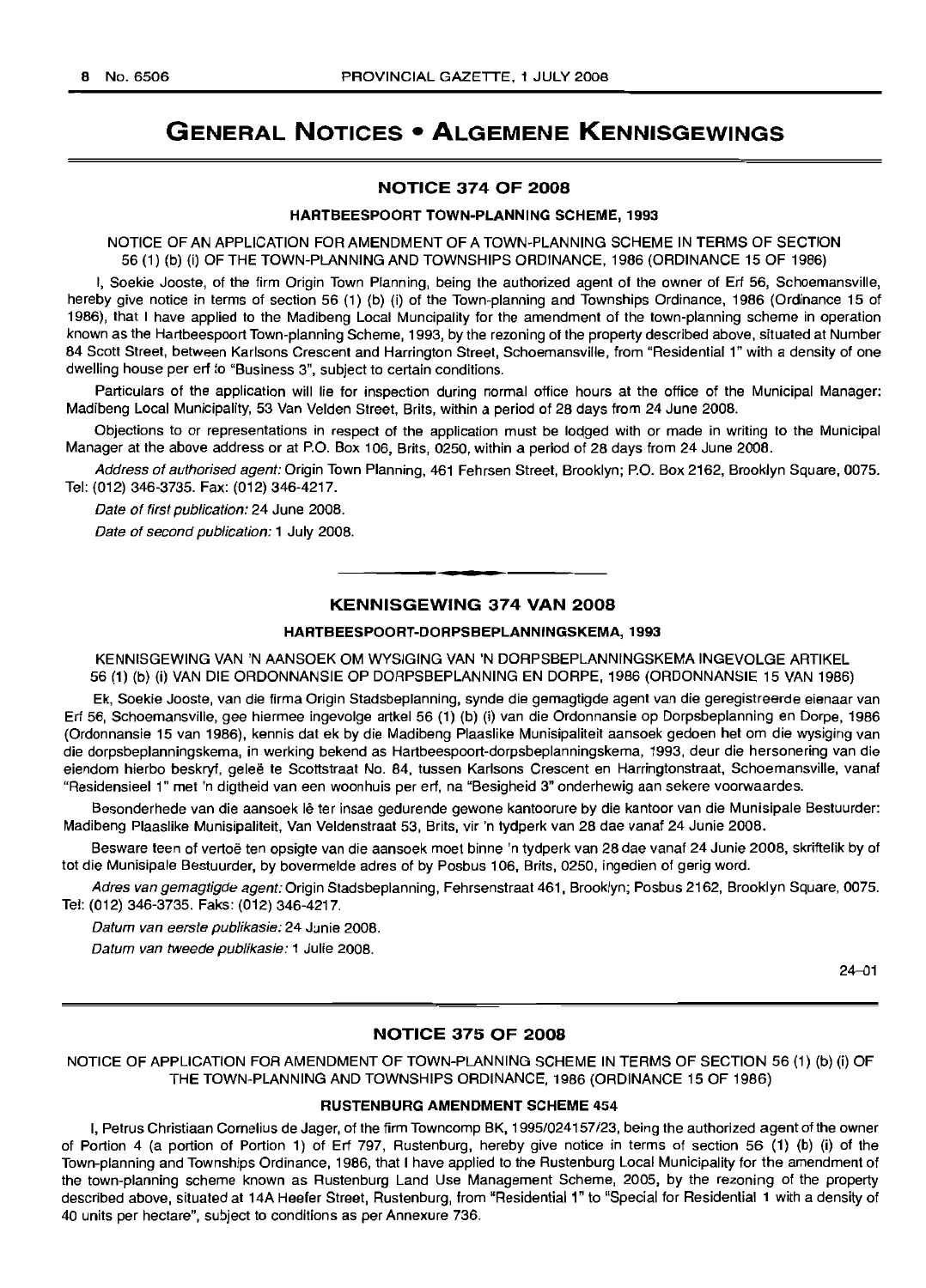Particulars of the application will lie for inspection during normal office hours at the office of the Director, Planning and Development, Room 319, Missionary Mpheni House, cnr Beyers Naude and Nelson Mandela Drives, Rustenburg, for a period of 28 days from 24 June 2008.

Objections to or representations in respect of the application must be lodged with or made in writing to the Director, Planning and Development at the above address or at P.O. Box 16, Rustenburg, 0300, within a period of 28 days from 24 June 2008.

Address of owner: PIa Towncomp CC, P.O. Box 20145, Proteapark, 0305. Tel: (014) 533-2950. Fax: (014) 533-3733.

## KENNISGEWING 375 VAN 2008

**•**

KENNISGEWING VAN AANSOEK OM WYSIGING VAN DORPSBEPLANNINGSKEMA INGEVOLGE ARTIKEL 56 (1) (b) (i) VAN DIE ORDONNANSIE OP DORPSBEPLANNING EN DORPE, 1986 (ORDONNANSIE 15 VAN 1986)

#### RUSTENBURG-WYSIGINGSKEMA 454

Ek, Petrus Christiaan Cornelius de Jager, van die firma Towncomp BK, 1995/024157/23, synde die gemagtigde agent van die eienaar van Gedeelte 4 ('n gedeelte van Gedeelte 1) van Erf 797, Rustenburg, gee hiermee ingevolge artikel 56 (1) (b) (i) van die Ordonnansie op Dorpsbeplanning en Dorpe, 1986, kennis dat ek by die Rustenburg Plaaslike Munisipaliteit aansoek gedoen het om die wysiging van die dorpsbeplanningskema, bekend as Rustenburg Land Use Management Scheme, 2005, deur die hersonering van die eiendom hierbo beskryf, geleë te Heeferstraat 14A, Rustenburg, vanaf "Residensieel 1" na "Spesiaal vir Residensieel 1 met 'n digtheid van 40 eenhede per hektaar", onderhewig aan sekere voorwaardes 5005 per Bylae 736.

Besonderhede van die aansoek lê ter insae gedurende gewone kantoorure by die kantoor van die Direkteur, Beplanning en Ontwikkeling, Kamer 319, Missionary Mpheni House, h/v Beyers Naude- en Nelson Mandelarylaan, Rustenburg, vir 'n tydperk van 28 dae vanaf 24 Junie 2008.

Besware teen of vertoë ten opsigte van die aansoek moet binne 'n tydperk van 28 dae vanaf 24 Junie 2008, skriftelik by of tot die Direkteur, Beplanning en Ontwikkeling, by bovermelde adres of by Posbus 16, Rustenburg, 0300, ingedien of gerig word.

Adres van eienaar: PIa Towncomp CC, Posbus 20145, Proteapark, 0305. Tel: (014) 533-2950. Faks: (014) 533-3733.

24-01

## NOTICE 376 OF 2008

NOTICE OF APPLICATION FOR THE AMENDMENT OF THE TOWN-PLANNING SCHEME IN TERMS OF SECTION 56 (1) (b) (i) OF THE TOWN-PLANNING AND TOWNSHIPS ORDINANCE, 1986 (ORDINANCE 15 OF 1986)

## DITSOBOTLA AMENDMENT SCHEME 22

I, G. J. Pienaar, the owner of Portion 5 of Erf 6, Lichtenburg, hereby give notice in terms of section 56 (1) (b) (i) of the Town-planning and Townships Ordinance, 1986, that I have applied to the Ditsobotla Local Municipality for the amendment of the town-planning scheme known as Ditsobotla Town-planning Scheme, 2007, by the rezoning of the property described above, situated at 12 Swart Street, Lichtenburg, from "Residential 1" to "Business 2" with an annexure, for the development of an office and store-room.

Particulars of the application will lie for inspection during normal office hours at the office of the Municipal Manager, Room 4, from 24 June 2008.

Objections to or representations in respect of the application must be lodged with or made in writing to the Municipal Manager at the above address or at P.O. Box 7, Lichtenburg, 2740, within a period of 28 days from 24 June 2008.

Address of applicant: P.O. Box 588, Lichtenburg, 2740.

## KENNISGEWING 376 VAN 2008

.**- .**

KENNISGEWING VAN AANSOEK OM WYSIGING VAN DORPSBEPLANNINGSKEMA INGEVOLGE ARTIKEL 56 (1) (b) (i) VAN DIE ORDONNANSIE OP DORPSBEPLANNING EN DORPE, 1986 (ORDONNANSIE 15 VAN 1986)

#### DITSOBOTLA-WYSIGINGSKEMA 22

Ek, G. J. Pienaar, die eienaar van Gedeelte 5 van Erf 6, Lichtenburg, gee hiermee ingevolge artikel 56 (1) (b) (i) van die Ordonnansie op Dorpsbeplanning en Dorpe, 1986, kennis dat ek by die Ditsobotla Plaaslike Munisipaliteit aansoek gedoen het om die wysiging van die dorpsbeplanningskema, bekend as Ditsobotla-dorpsbeplanningskema, 2007, deur die hersonering van die eiendom hierbo beskryf, gelee te Swartstraat 12, Lichtenburg, van "Residensieel 1" na "Besigheid 2" met 'n aanhangsel vir die ontwikkeling van 'n kantoor en stoorkamer.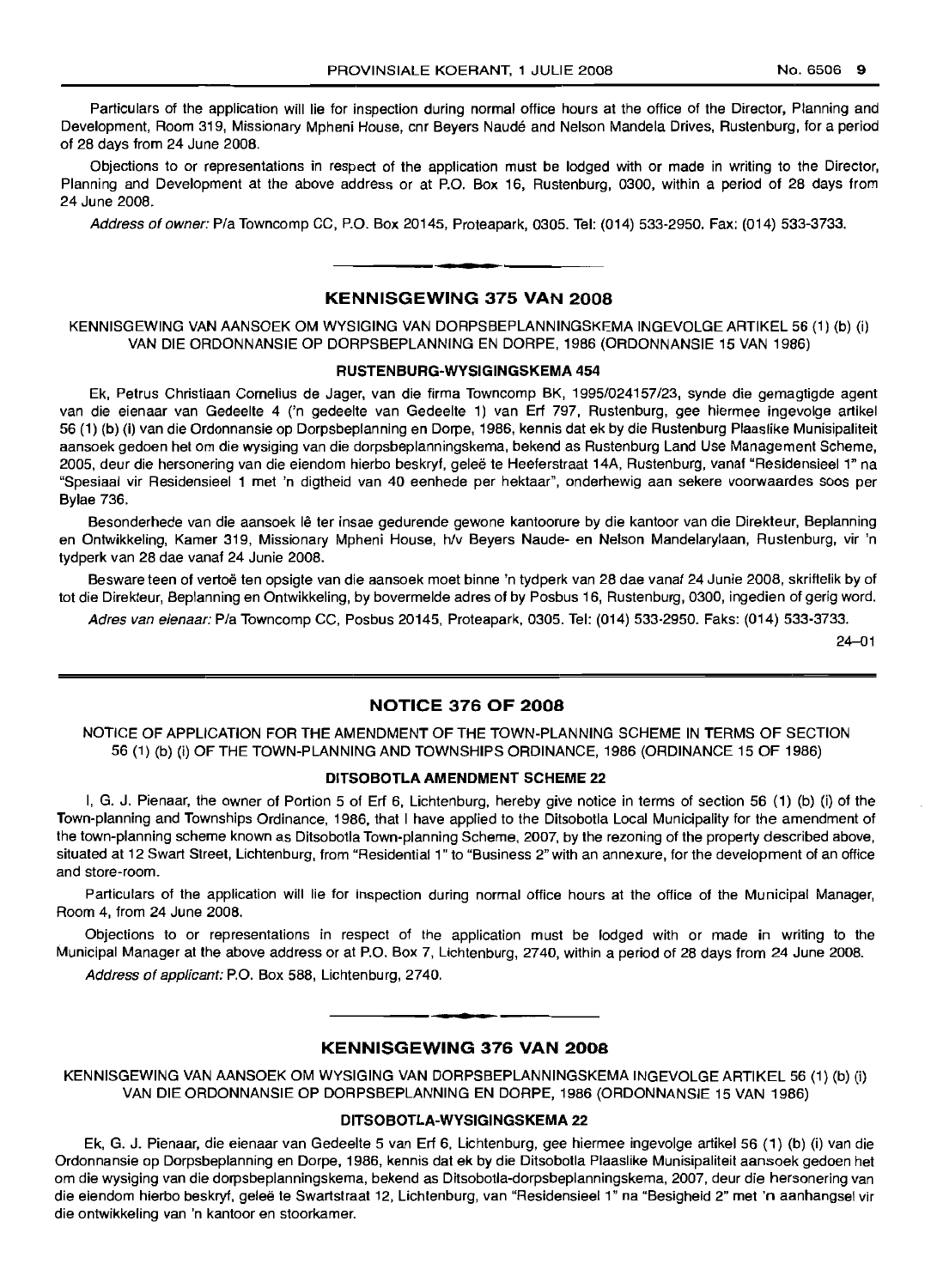Besonderhede van die aansoek lê ter insae gedurende gewone kantoorure by die kantoor van die Munisipale Bestuurder, Kamer 4, Eerste Vloer, Burgersentrum, h/v Dr. Nelson Mandelaweg en Transvaalstraat, Lichtenburg, Tel: (018) 632-5051, vir 'n tydperk van 28 dae vanaf 24 Junie 2008.

Besware teen of vertoe ten opsigte van die aansoek moet binne 'n tydperk van 28 dae vanaf 24 Junie 2008, skriftelik by of tot die Munisipale Bestuurder by bovermelde adres of by Posbus 7, Lichtenburg, 2740, ingedien of gerig word.

Adres van applikant: Posbus 588, Lichtenburg, 2740.

24-01

## NOTICE 377 OF 2008

NOTICE OF APPLICATION FOR AMENDMENT OF THE TOWN-PLANNING SCHEME IN TERMS OF SECTION 56 (1) (b) (i) OF THE TOWN-PLANNING AND TOWNSHIPS ORDINANCE, 1986 (ORDINANCE 15 OF 1986)

## POTCHEFSTROOM AMENDMENT SCHEME 1550

Maxim Planning Solutions, being the authorised agent of the owner of Portion 16 (a portion of Portion 14) of Erf 288, Potchefstroom, hereby gives notice in terms of section 56 (1) (b) (i) of the Town-planning and Townships Ordinance, 1986, that we have applied to the Tlokwe City Councel for the amendment of the town-planning scheme, known as the Potchefstroom Town-planning Scheme, 1980, as amended, by the rezoning of Portion 16 (a portion of Portion 14) of Erf 288, Potchefstroom, situated at 3 Olivier Street, from "Residential 1" [with a density of one (1) dwelling house per 1 000 m<sup>2</sup>] to "Special" for the purposes of a guesthouse, comrising of six (6) bedrooms and a conference facility.

Particulars of the application will lie for inspection during normal office hours at the office of the Municipal Manager: Potchefstroom Municipal Offices, Wolmarans Street, Potchefstroom, for the period of 28 days from 24 June 2008.

Objections to or representations in respect of the application must be lodged with or made in writing to the Municipal Manager at the above address or posted to P.O. Box 113, Potchefstroom, 2520, within a period of 28 days from 24 June 2008.

Address of authorised agent: Maxim Planning Solutions, 56 Archbishop Desmond Tutu Street, Klerksdorp; P.O. Box 10681, Klerksdorp, 2570. Tel: (018) 462-1756. (2/926).

## KENNISGEWING 377 VAN 2008

**• •**

KENNISGEWING VAN AANSOEK OM WYSIGING VAN DORPSBEPLANNINGSKEMA INGEVOLGE ARTIKEL 56 (1) (b) (i) VAN DIE ORDONNANSIE OP DORPSBEPLANNING EN DORPE, 1986 (ORDONNANSIE 15 VAN 1986)

#### POTCHEFSTROOM-WYSIGINGSKEMA 1550

Maxim Planning Solutions, synde die gemagtigde agent van die eienaar van Gedeelte 16 ('n gedeelte van Gedeelte 14) van Erf 288, Potchefstroom, gee hiermee ingevolge artikel 56 (1) (b) (i) van die Ordonnansie op Dorpsbeplanning en Dorpe, 1986, kennis dat ons by die Tlokwe Stadsraad aansoek gedoen het om die wysiging van die Potchefstroomdorpsbeplanningskema, 1980, soos gewysig, deur die hersonering van Gedeelte 16 ('n gedeelte van Gedeelte 14) van Erf 288, Potchefstroom, geleë te Olivierstraat 3, vanaf "Residensieel 1" [met 'n digtheid van een (1) woonhuis per 1 000 m<sup>2</sup>] na "Spesiaal" vir die doeleindes van 'n gastehuis, bestaande uit ses (6) slaapkamers en 'n konferensie fasiliteit.

Besonderhede van die aansoek lê ter insae gedurende gewone kantoorure by die kantoor van die Munisipale Bestuurder, Potchefstroom Munisipale Kantore, Wolmaransstraat, Potchefstroom, vir 'n tydperk van 28 dae vanaf 24 Junie 2008.

Besware teen of vertoë ten opsigte van die aansoek moet binne 'n tydperk van 28 dae vanaf 24 Junie 2008, skriftelik by of tot die Munisipale Bestuurder by bovermelde adres of by Posbus 113, Potchefstroom, 2520, ingedien of gerig word.

Adres van gemagtigde agent: Maxim Planning Solutions, Archbishop Desmond Tutustraat 56, Klerksdorp; Posbus 10681, Klerksdorp, 2570. Tel: (018) 462-1756. (2/926).

24-01

### NOTICE 378 OF 2008

NOTICE OF APPLICATION FOR AMENDMENT OF TOWN-PLANNING SCHEME IN TERMS OF SECTION 56 (1) (b) (i) OF THE TOWN-PLANNING AND TOWNSHIPS ORDINANCE, 1986 (ORDINANCE 15 OF 1986)

#### RUSTENBURG LAND USE MANAGEMENT SCHEME, 2005: AMENDMENT SCHEME 481

Maxim Planning Solutions, being the authorised agent of the owner of a portion of Portion 150 of the farm Waterkloof, No. 305 JQ, hereby gives notice in terms of section 56 (1) (b) (i) of the Town-planning and Townships Ordinance, 1986, that we have applied to the Rustenburg Local Municipality for the amendment of the town-planning scheme known as Rustenburg Land Use Management Scheme, 2005, by the rezoning of the property described above, situated adjacent to Road P16-1 and approximately 12 km south of Rustenburg, from "Agricultural" to "Business 1".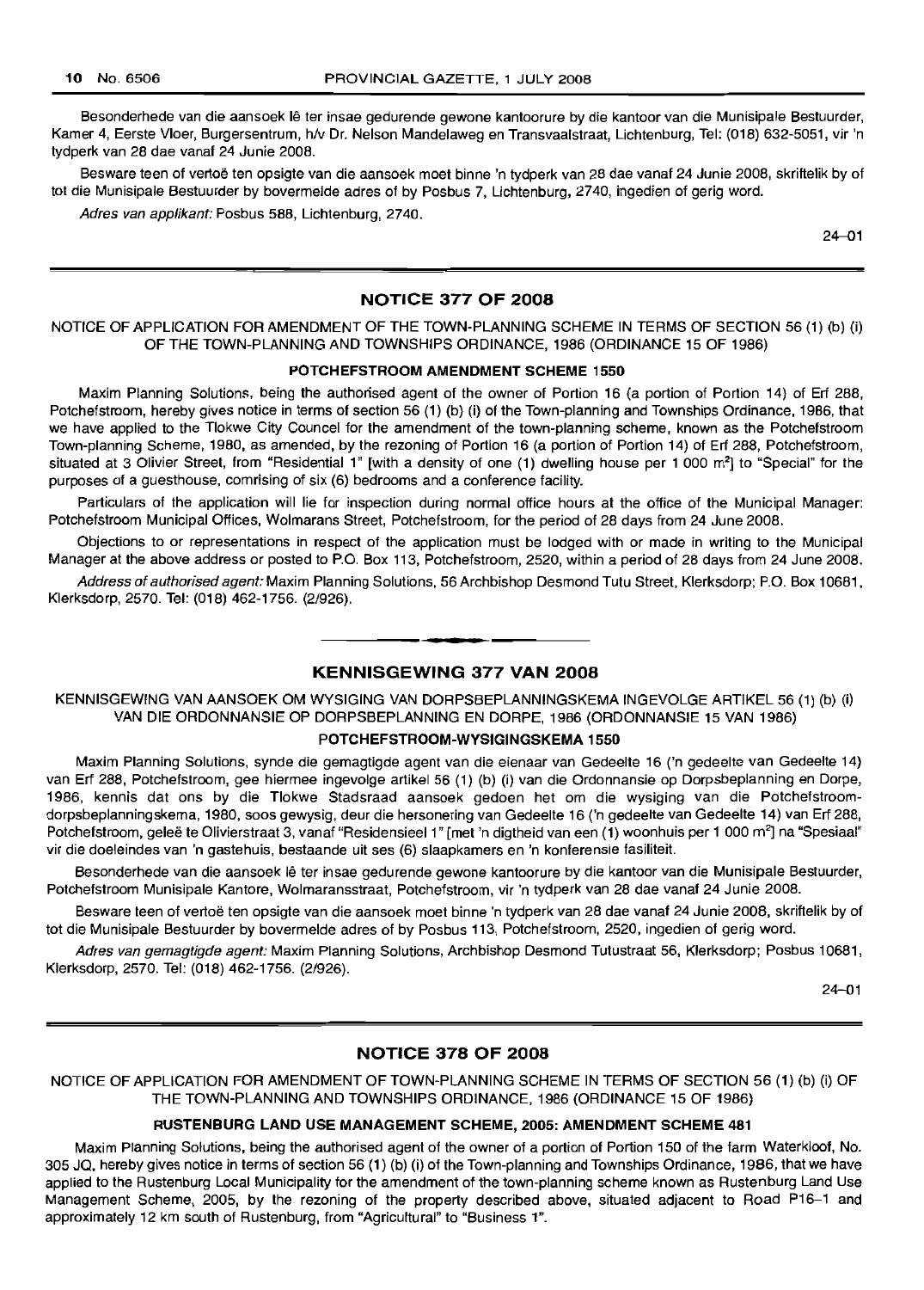Particulars of the application will lie for inspection during normal office hours at the office of the Director Planning and Development, Room 313, Missionary Mpheni House, c/o Beyers Naude and Nelson Mandela Drive, Rustenburg, for the period of 28 days from 24 June 2008.

Objections to or representations in respect of the application must be lodged with or made in writing to the Municipal Manager at the above address or at P.O. Box 16, Rustenburg, 0300, within a period of 28 days from 24 June 2008.

Address of authorised agent: Maxim Planning Solutions, 37 Von Wielligh Street, Rustenburg; P.O. Box 21114, Proteapark, 0305. Tel: (014) 592-9489. (2/1123).

**1\_.**

## KENNISGEWING 378 VAN 2008

KENNISGEWING VAN AANSOEK OM WYSIGING VAN DORPSBEPLANNINGSKEMA INGEVOLGE ARTIKEL 56 (1) (b) (i) VAN DIE ORDONNANSIE OP DORPSBEPLANNING EN DORPE, 1986 (ORDONNANSIE 15 VAN 1986)

## RUSTENBURG LAND USE MANAGEMENT SCHEME, 2005: WYSIGINGSKEMA 481

Maxim Planning Solutions, synde die gemagtigde agent van die eienaar van 'n gedeelte van Gedeelte 150 van die plaas Waterkloof No. 305 JQ, gee hiermee ingevolge artikel 56 (1) (b) (i) van die Ordonnansie op Dorpsbeplanning en Dorpe, 1986, kennis dat ons by die Rustenburg Plaaslike Munisipaliteit aansoek gedoen het om die wysiging van die dorpsbeplanningskema, bekend as Rustenburg Land Use Management Scheme, 2005, deur die hersonering van die eiendom hierbo beskryf, gelee aanliggend tot Pad P16-1 en ongeveer 12 km suid van Rustenburg, vanaf "Landbou" na "Besigheid 1",

Besonderhede van die aansoek lê ter insae gedurende gewone kantoorure by die kantoor van die Direkteur Beplanning en Ontwikkeling, Kamer 313, Missionary Mpheni House, h/v Beyers Naude- en Nelson Mandelarylaan, Rustenburg, vir 'n tydperk van 28 dae vanaf 24 Junie 2008.

Besware teen of vertoë ten opsigte van die aansoek moet binne 'n tydperk van 28 dae vanaf 24 Junie 2008, skriftelik by of tot die Munisipale Bestuurder by bovermelde adres of by Posbus 16, Rustenburg, 0300, ingedien of gerig word.

Adres van gemagtigde agent: Maxim Planning Solutions, Von Wiellighstraat 37, Rustenburg; Posbus 21114, Proteapark, 0305. Tel: (014) 592-9489. (2/1123).

 $24 - 01$ 

### NOTICE 379 OF 2008

NOTICE OF APPLICATION FOR AMENDMENT OF TOWN-PLANNING SCHEME IN TERMS OF SECTION 56 (1) (b) (i) OF THE TOWN-PLANNING AND TOWNSHIPS ORDINANCE, 1986 (ORDINANCE 15 OF 1986)

#### RUSTENBURG LAND USE MANAGEMENT SCHEME, 2005: AMENDMENT SCHEME 495

Maxim Planning Solutions, being the authorised agent of the owner of Portion 62 (a portion of Portion 2) of the farm Kromrivier No. 347 JQ, hereby gives notice in terms of section 56 (1) (b) (i) of the Town-planning and Townships Ordinance, 1986, that we have applied to the Rustenburg Local Municipality for the amendment of the town-planning scheme known as Rustenburg Land Use Management Scheme, 2005, by the rezoning of the property described above, situated at the farm Kromrivier, within the North West Province, from "Agricultural" to "Special" for the purposes of a guest house, general dealer and a restaurant.

Particulars of the application will lie for inspection during normal office hours at the office of the Director Planning and Development, Room 313, Missionary Mpheni House, c/o Beyers Naude and Nelson Mandela Drive, Rustenburg, for the period of 28 days from 24 June 2008.

Objections to or representations in respect of the application must be lodged with or made in writing to the Municipal Manager at the above address or at P.O. Box 16, Rustenburg, 0300, within a period of 28 days from 24 June 2008.

Address of authorised agent: Maxim Planning Solutions, 37 Von Wielligh Street, Rustenburg; P.O. Box 21114, Proteapark, 0305. Tel: (014) 592-9489. (2/1132).

## **•** KENNISGEWING 379 VAN 2008

KENNISGEWING VAN AANSOEK OM WYSIGING VAN DORPSBEPLANNINGSKEMA INGEVOLGE ARTIKEL 56 (1) (b) (i) VAN DIE ORDONNANSIE OP DORPSBEPLANNING EN DORPE, 1986 (ORDONNANSIE 15 VAN 1986)

#### RUSTENBURG LAND USE MANAGEMENT SCHEME, 2005: WYSIGINGSKEMA 495

Maxim Planning Solutions, synde die gemagtigde agent van die eienaar van Gedeelte 62 ('n gedeelte van Gedeelte 2) van die plaas Kromrivier No. 347 JQ, gee hiermee ingevolge artikel 56 (1) (b) (i) van die Ordonnansie op Dorpsbeplanning en Dorpe, 1986, kennis dat ons by die Rustenburg Plaaslike Munisipaliteit aansoek gedoen het om die wysiging van die dorpsbeplanningskema, bekend as Rustenburg Land Use Management Scheme, 2005, deur die hersonering van die eiendom hierbo beskryf, gelee te die plaas Kromrivier, in die Noordwes Provinsie, vanaf "Landbou" na "Spesiaal" vir die doeleindes *van* 'n gastehuis, algemene handelaar en 'n restaurant.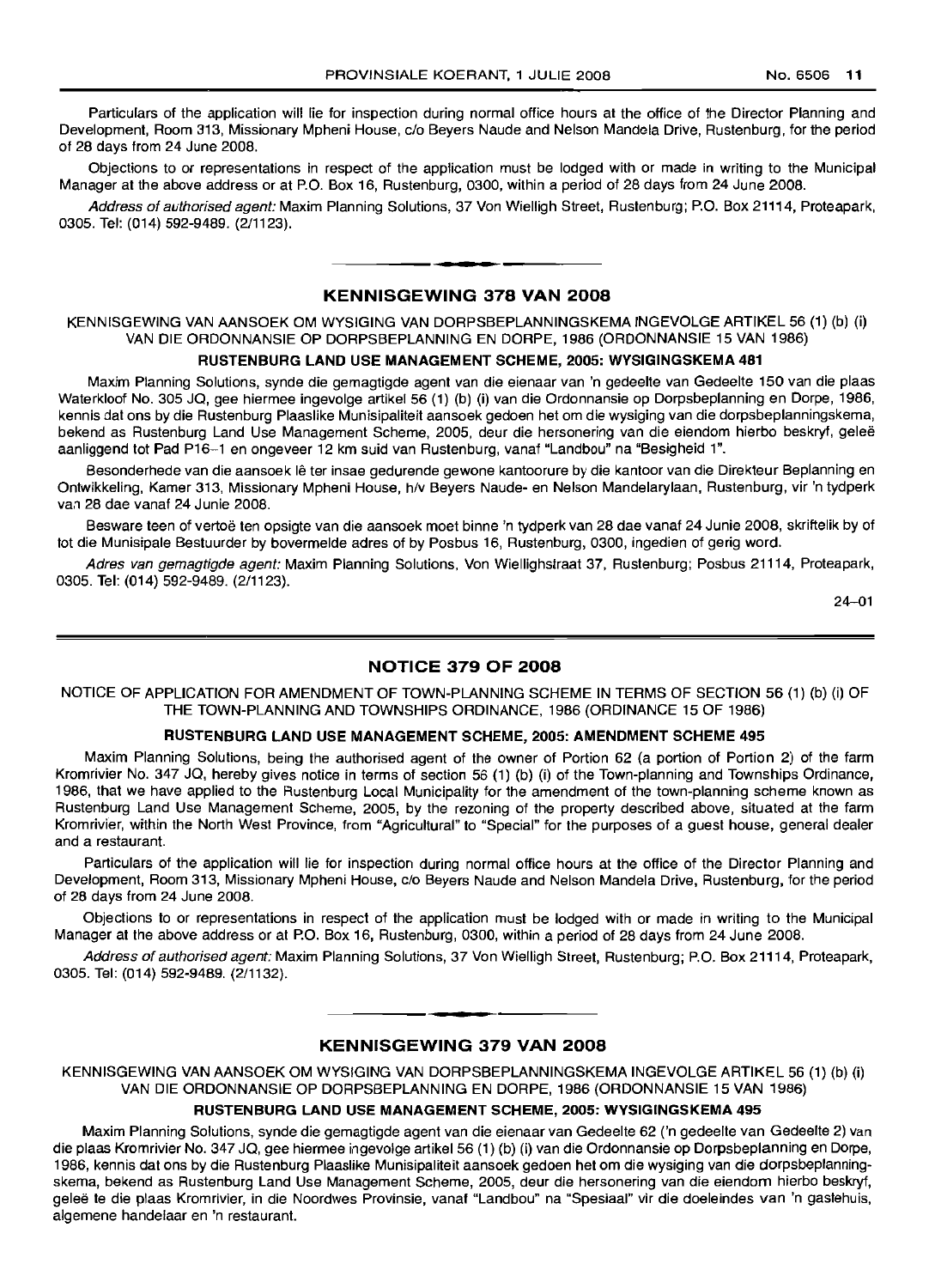Besonderhede van die aansoek Ie ter insae gedurende gewone kantoorure by die kantoor van die Direkteur Beplanning en Ontwikkeling, Kamer 313, Missionary Mpheni House, h/v Beyers Naude- en Nelson Mandelarylaan, Rustenburg, vir 'n tydperk van 28 dae vanaf 24 Junie 2008.

Besware teen of vertoë ten opsigte van die aansoek moet binne 'n tydperk van 28 dae vanaf 24 Junie 2008, skriftelik by of tot die Munisipale Bestuurder by bovermelde adres of by Posbus 16, Rustenburg, 0300, ingedien of gerig word.

Adres van gemagtigde agent: Maxim Planning Solutions, Von Wiellighstraat 37, Rustenburg; Posbus 21114, Proteapark, 0305. Tel: (014) 592-9489. (2/1132).

24-01

## NOTICE 380 OF 2008

NOTICE OF APPLICATION FOR AMENDMENT OF THE FOCHVILLE LAND USE MANAGEMENT DOCUMENT, 2000, IN TERMS OF SECTION 56 (1) (b) (i) OF THE TOWN-PLANNING AND TOWNSHIPS ORDINANCE, 1986 (ORDINANCE 15 OF 1986)

## FOCHVILLE AMENDMENT SCHEME F118/08

We, Welwyn Town and Regional Planners, being the authorised agent of the owner of Portion 8 of Erf 971, situated in the Town Fochville, hereby give notice in terms of section 56 (1) (b) (i) of the Town-planning and Townships Ordinance, 1986, that we have applied to the Merafong Local Municipality for the amendment of the town-planning scheme known as the Fochville Land Use Management Document, 2000, by the rezoning of the property described above, situated on 27 Benade Street, Fochville, from "Residential 1" to "Residential 2".

Particulars of the application will lie for inspection during normal office hours at the office of the Municipal Manager, 3 Halite Street, Carletonville, for a period of 28 days from 24 June 2008.

Objections to or representations in respect of the application must be lodged with or made in writing to the Municipal Manager at the above address or at P.O. Box 3, Carletonville, 2499, within a period of 28 days from 24 June 2008.

Address of applicant: Welwyn Town and Regional Planners, P.O. Box 20508, Noordbrug, 2522. Tel: (018) 293-1536.

## KENNISGEWING 380 VAN 2008

**• •**

KENNISGEWING VAN AANSOEK OM WYSIGING VAN DIE FOCHVILLE GRONDGEBRUIKSBESTUUR DOKUMENT, 2000, INGEVOLGE ARTIKEL 56 (1) (b) (i) VAN DIE ORDONNANSIE OP DORPSBEPLANNING EN DORPE, 1986 (ORDONNANSIE 15 VAN 1986)

#### FOCHVILLE-WVSIGINGSKEMA F118/08

Ons, Welwyn Stads- en Streekbeplanners, synde die gemagtigde agent van die eienaar van Gedeelte 8 van Erf 971, gelee in die dorp Fochville, ingevolge artikel 56 (1) (b) (i) van die Ordonnansie op Dorpsbeplanning en Dorpe, 1986, gee hiermee kennis dat ons by die Merafong Plaaslike Munisipaliteit aansoek gedoen het om die wysiging van die dorpsbeplanningskema, bekend as die Fochville Grondgebruiksbestuur Dokument, 2000, deur die hersonering van die eiendom hierbo beskryf, gelee te Benadestraat 27, Fochville, vanaf "ResidensieeI1" na "Residensieel 2".

Besonderhede van die aansoek lê ter insae gedurende gewone kantoorure by die kantoor van die Munisipale Bestuurder, Halitestraat 3, Carletonville, vir 'n tydperk van 28 dae vanaf 24 Junie 2008.

Besware teen of vertoë ten opsigte van die aansoek moet binne 'n tydperk van 28 dae vanaf 24 Junie 2008 skriftelik tot die Munisipale Bestuurder by bovermelde adres of by Posbus 3, Carletonville, 2499, ingedien of gerig word.

Adres van applikant:Welwyn Stads- en Streekbeplanners, Posbus 20508, Noordbrug, 2522. Tel: (018) 293-1536.

 $24 - 1$ 

### NOTICE 381 OF 2008

NOTICE OF APPLICATION FOR AMENDMENT OF THE TOWN-PLANNING SCHEME IN TERMS OF SECTION 56 (1) (b) (i) OF THE TOWN-PLANNING AND TOWNSHIPS ORDINANCE, 1986 (ORDINANCE 15 OF 1986)

#### KLERKSDORP LAND USE MANAGEMENT SCHEME, 2005: AMENDMENT SCHEME 442

I, Joze Maleta, authorized agent of the owner of Erf 5 (previously a portion of Jan Harm Street) of the Township Stilfontein Industrial Park, hereby give notice in terms of section 56 (1) (b) (i) of the Town-planning and Townships Ordinance, 1986, that I have applied to the City Council of Matlosana, for the amendment of the town-planning scheme, known as the Klerksdorp Land Use Management Scheme, 2005, as amended by the rezoning of Erf 5 (previously a portion of Jan Harm Street) of the Township Stilfontein Industrial Park, situated next to Portion 61 of the farm Stilfontein No. 408-IP and Provincial Road P3-5 between Klerksdorp and Potchefstroom, from "Road" to "Industrial 1" and other uses with the special consent of the Local Authority.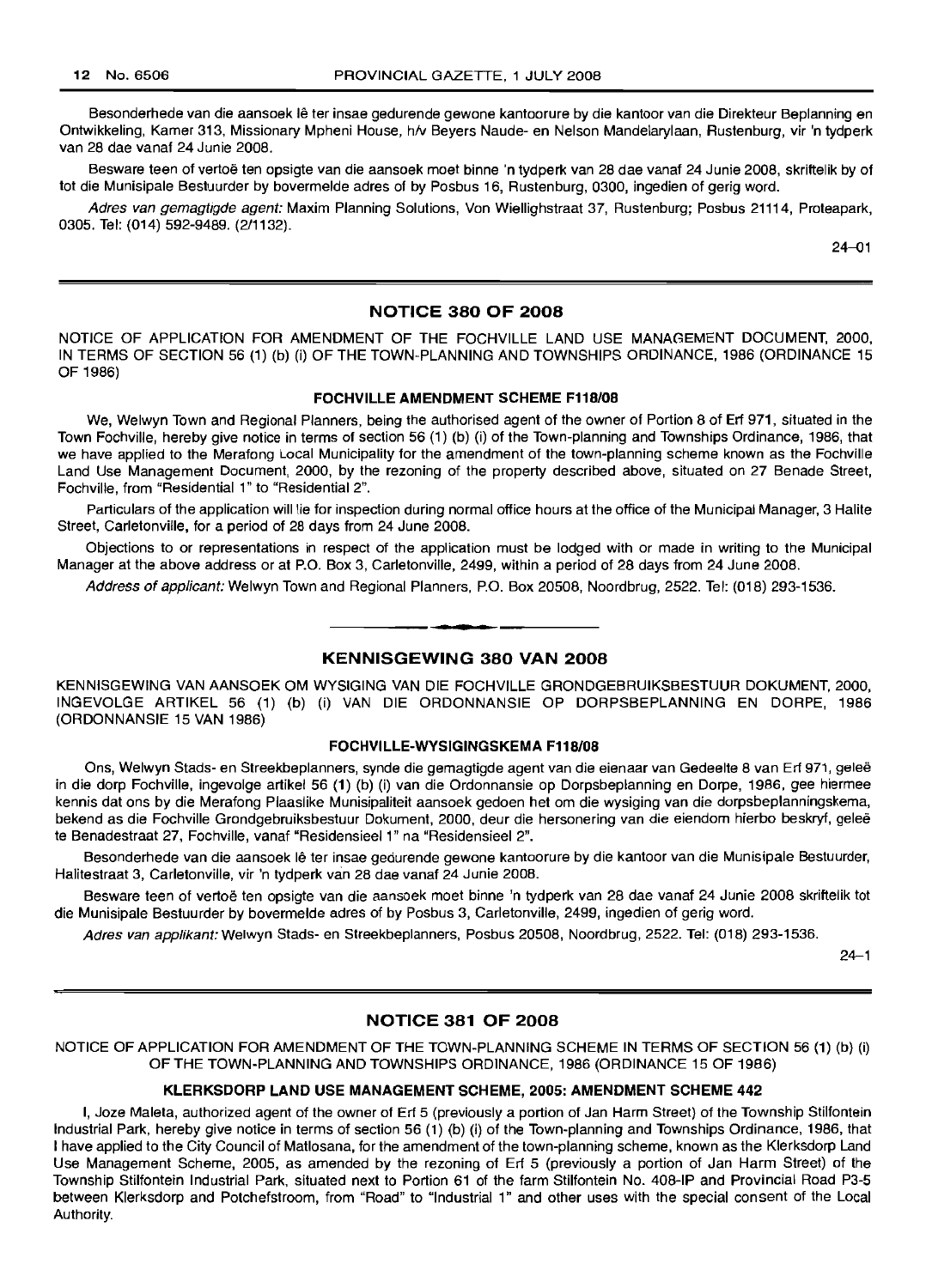Particulars of the application will lie for inspection during normal office hours at the office of the Municipal Manager, Room 107, Municipal Buildings, Bram Fisher Street, Klerksdorp, for a period of 28 days from 24 June 2008.

Objections to or representations in respect of the application must be lodged with or made in writing to the Municipal Manager, at the above address or at P.O. Box 99, Klerksdorp, 2570, within a period of 28 days from 24 June 2008.

Address of agent: J. Maleta, P.O. Box 1372, Klerksdorp, 2570. Tel.: (018) 462-1991.

#### KENNISGEWING 381 VAN 2008

• **• •**

KENNISGEWING VAN AANSOEK OM WYSIGING VAN DORPSBEPLANNINGSKEMA INGEVOLGE ARTIKEL 56 (1) (b ) (i) VAN DIE ORDONNANSIE OP DORPSBEPLANNING EN DORPE, 1986 (ORDONNANSIE 15 VAN 1986)

#### KLERKSDORP GRONDGEBRUIK BESTUURSKEMA 2005: WYSIGINGSKEMA 442

Ek, Joze Maleta, synde die gemagtigde agent van die eienaar van Erf 5 (voorheen 'n gedeelte van Jan Harmstraat) van die dorp Stilfontein Nywerheidspark, gee hiermee ingevolge artikel 56 (1) (b) (i) van die Ordonnansie op Dorpsbeplanning en Dorpe, 1986, kennis dat ek by die Stadsraad van Matlosana aansoek gedoen het om die wysiging van die Dorpsbeplanningskema, bekend as Klerksdorp Grondgebruik Bestuurskema, 2005, soos gewysig, deur die hersonering van Erf 5 (voorheen 'n gedeelte van Jan Harmstraat) van die dorp Stilfontein Nywerheidspark, gelee aan die Restant van Gedeelte 61 van die plaas Stilfontein No. 408-IP en Provinsiale Pad P3-5 tussen Klerksdorp en Potchefstroom, van "Straat" na "Industrieel 1" en ander gebruike met die spesiale toestemming van die Plaaslike Bestuur.

Besonderhede van die aansoek lê ter insae gedurende gewone kantoorure by die kantoor van die Munisipale Bestuurder, Kamer 107, Burgersentrum, Bram Fisherstraat, Klerksdorp, vir 'n tydperk van 28 dae vanaf 24 Junie 2008.

Besware teen of vertoë ten opsigte van die aansoek moet binne 'n tydperk van 28 dae vanaf 24 Junie 2008, skriftelik by of tot die Munisipale Bestuurder, by bovermelde adres of by Posbus 99, Klerksdorp, 2570 ingedien of gerig word.

Adres van agent:J. Maleta, Posbus 1372, Klerksdorp, 2570. Tel.: (018) 462-1991.

24-01

## NOTICE 382 OF 2008

NOTICE OF APPLICATION FOR AMENDMENT OF TOWN-PLANNING SCHEME IN TERMS OF SECTION 56 (1) (b) (i) OF THE TOWN-PLANNING AND TOWNSHIPS ORDINANCE, 1986 (ORDINANCE 15 OF 1986)

#### KLERKSDORP LAND USE MANAGEMENT SCHEME No. 441

I, Kobus Marais, being the authorised agent of the owner of Erf 29, Wilkoppies, Klerksdorp, hereby give notice in terms of section 56 (1) (b) (i) of the Town-planning and Townships Ordinance, 1986, that I have applied to the City Council of Klerksdorp for the amendment of the town-planning scheme known as the Klerksdorp Land Use Management Scheme 2005, and amended by the rezoning of above-mentioned erven, situated adjacent Jan van Riebeeck Road, Wilkoppies, from "Residential 1" to "Residential 2" with a density of 12 units per hectare and other uses with the special consent of the Local Authority.

Particulars of the application will lie for inspection during normal office hours at the office of the Municipal Manager, Room 218, Civic Centre, Pretoria Street, Klerksdorp, for the period of 28 days from 24 June 2008.

Objections to or representations in respect of the application must be lodged with or made in writing to the Municipal Manager at the above address or at P.O. Box 99, Klerksdorp, 2570, within a period of 28 days from 24 June 2008.

Address of agent: Visi Town-planning Consultants, P.O. Box 6528, Flamwood, 2572. Tel. (018) 468-5519.

## **•** KENNISGEWING 382 VAN 2008

KENNISGEWING VAN AANSOEK OM WYSIGING VAN DORPSBEPLANNINGSKEMA INGEVOLGE ARTIKEL 56 (1) (b) (i) VAN DIE ORDONNANSIE OP DORPSBEPLANNING EN DORPE, 1986 (ORDONNANSIE 15 VAN 1986)

#### KLERKSDORP GRONDGEBRUIKBESTUURSKEMA No. 441

Ek, Kobus Marais, synde die gemagtigde agent van die eienaar van Erf 29, Wilkoppies, gee hiermee ingevolge artikel 56 (1) (b) (i) van die Ordonnansie op Dorpsbeplanning en Dorpe, 1986, kennis dat ek by die Stadsraad van Klerksdorp aansoek gedoen het om die wysiging van die dorpsbeplanningskema bekend as Klerksdorp Grondgebruikbestuurskema 2005, soos gewysig, deur die hersonering van bovermelde erwe, geleë aan Jan van Riebeeckweg, Wilkoppies, van "Residensieel 1" na "Residensieel 2" met 'n digtheid van 12 eenhede per hektaar en ander gebruike met die spesiale toestemming van die Stadsraad.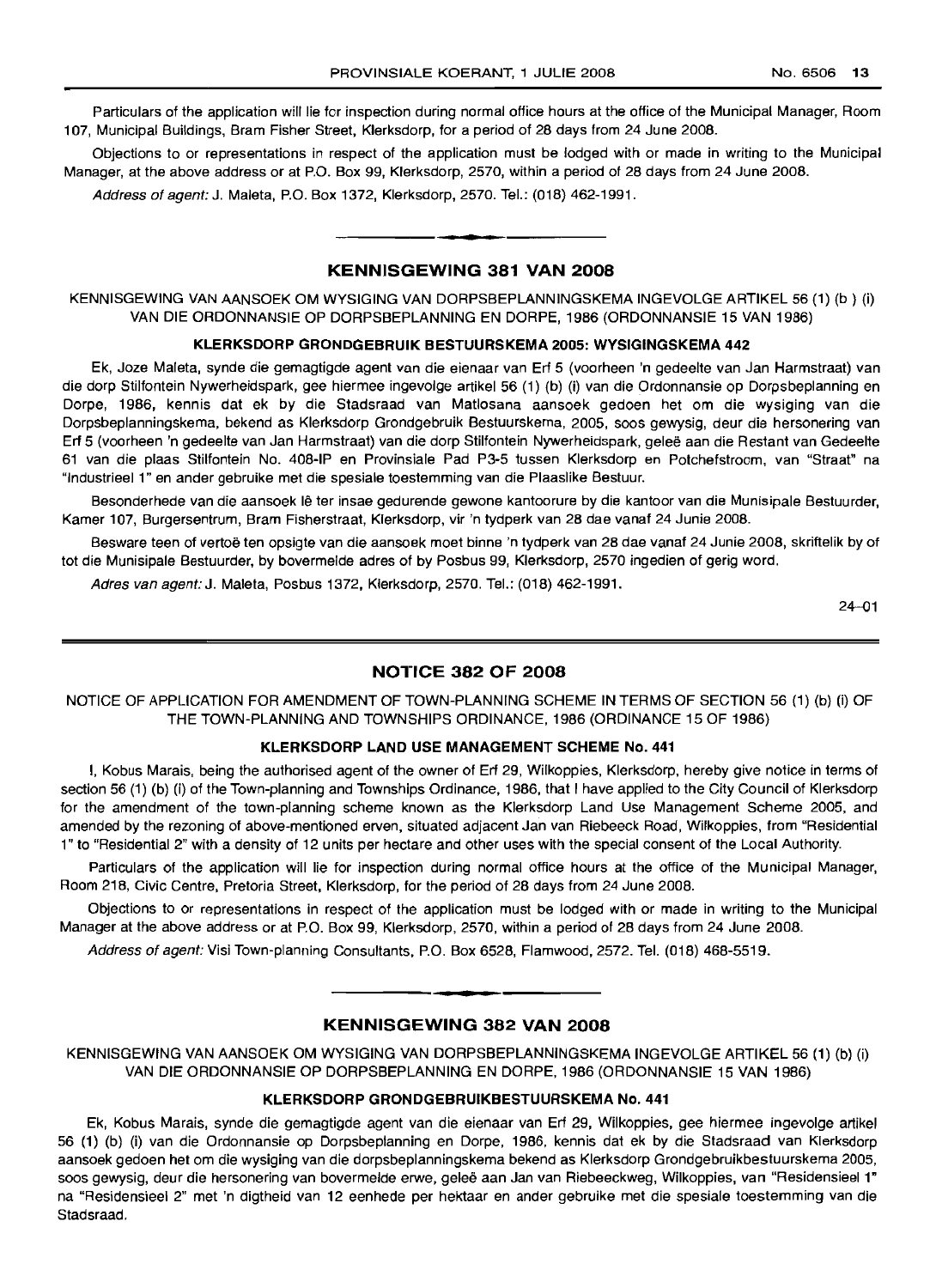Besonderhede van die aansoek lê ter insae gedurende gewone kantoorure by die kantoor van die Munisipale Bestuurder, Kamer 218, Burgersentrum, Pretoriastraat, Klerksdorp, vir 'n tydperk van 28 dae vanaf 24 Junie 2008.

Besware teen of vertoë ten opsigte van die aansoek moet binne 'n tydperk van 28 dae vanaf 24 Junie 2008, skriftelik by of tot die Munisipale Bestuurder by bovermelde adres of by Posbus 99, Klerksdorp, 2570, ingedien of gerig word.

Adres van gemagtigde agent: Visi Stadsbeplanning Konsultante, Posbus 6528, Flamwood. Tel. (018) 468-5519.

24-01

## **NOTICE 383 OF 2008**

## **BRITS TOWN-PLANNING SCHEME, 1/1958**

Notice is hereby given to all whom it may concern that in terms of clause 17 of the Brits Town-planning Scheme, 1/1958, I, Soekie Jooste of the firm Origin Town-planning, intend applying to Madibeng Local Municipality for the rezoning of Erf 3394, Brits Extension 72, from "Special Residential" with one dwelling house per erf to "Special" with dwelling units, to allow for the development of three (3) dwelling units, subject to certain conditions.

Particulars of the application will lie for inspection during normal office hours at the office of the Municipal Manager: Madibeng Local Municipality, 53 Van Velden Street, Brits, within a period of 28 days from 24 June 2008.

Objections to or representations in respect of the application must be lodged with or made in writing to the Municipal Manager at the above address or at by P.O. Box 106, Brits, 0250, within a period of 28 days from 24 June 2008.

Closing date for any objections: 22 July 2008.

Address of authorised agent: Origin Town-planning, 461 Fehrsen Street, Brooklyn; P.O. Box 2162, Brooklyn Square, 0075. Telephone: (012) 346-3735. Fax: (012) 346-4217.

Date of first publication: 24 June 2008.

#### **KENNISGEWING 383 VAN 2008**

.**- .**

#### **BRITS-DORPSBEPLANNINGSKEMA, 1/1958**

lngevolge klousule 17 van die Brits Dorpsbeplanningskema, 1/1958, word hiermee aan aile belanghebbendes kennis gegee dat ek, Soekie Jooste van die firma Origin Stadsbeplanning, van voorneme is om by Madibeng Plaaslike Munisipaliteit aansoek te doen vir die hersonering van Erf 3394, Brits Uitbreiding 72, van "Spesiale Woon" met een woonhuis per erf na "Spesiaal" met wooneenhede, vir die ontwikkeling van drie (3) wooneenhede, onderhewig aan sekere voorwaardes.

Besonderhede van die aansoek Ie ter insae gedurende gewone kantoorure by die kantoor van die Munisipale Bestuurder: Madibeng Plaaslike Munisipaliteit, Van Veldenstraat 53, Brits, vir 'n tydperk van 28 dae vanaf 24 Junie 2008.

Besware teen of vertoë ten opsigte van die aansoek moet binne 'n tydperk van 28 dae vanaf 24 Junie 2008 skriftelik by of tot die Munisipale Bestuurder by bovermelde adres of by Posbus 106, Brits, 0250, ingedien of gerig word.

Sluitingsdatum vir enige besware: 22 Julie 2008.

Adres van gemagtigde agent: Origin Stadsbeplanning, Fehrsenstraat 461, Brooklyn; Posbus 2162, Brooklyn Square, 0075. Telefoon: (012) 346-3735. Faks: (012) 346-4217.

Datum van eerste publikasie: 24 Junie 2008.

24-01

## **NOTICE 384 OF 2008**

[Regulation 17 (9) of the Development Facilitation Regulations in terms of the Development Facilitation Act, 1995]

Welwyn Town and Regional Planners as consultants for Bult Garage BK (No. CK86/13600/23), has lodged an application in terms of the Development Facilitation Act for the establishment of a land development area rezoning of the Remaining Portion of Portion 1 of Erf 896, Potchefstroom, Registration Division IQ, North West.

The erf will be rezoned as follows:

(i) The rezoning from "Residential 1" to "Business 3" with Annexure 1099 for a service industry.

The relevant plan(s), document(s) and information are available for inspection at the office of the Designated Officer, Ramosa Riekert Building, corner of Von Wielligh and Gerrit Maritz Streets, Dassierand, Potchefstroom, for a period of 21 days from 24 June 2008 (date of first publication).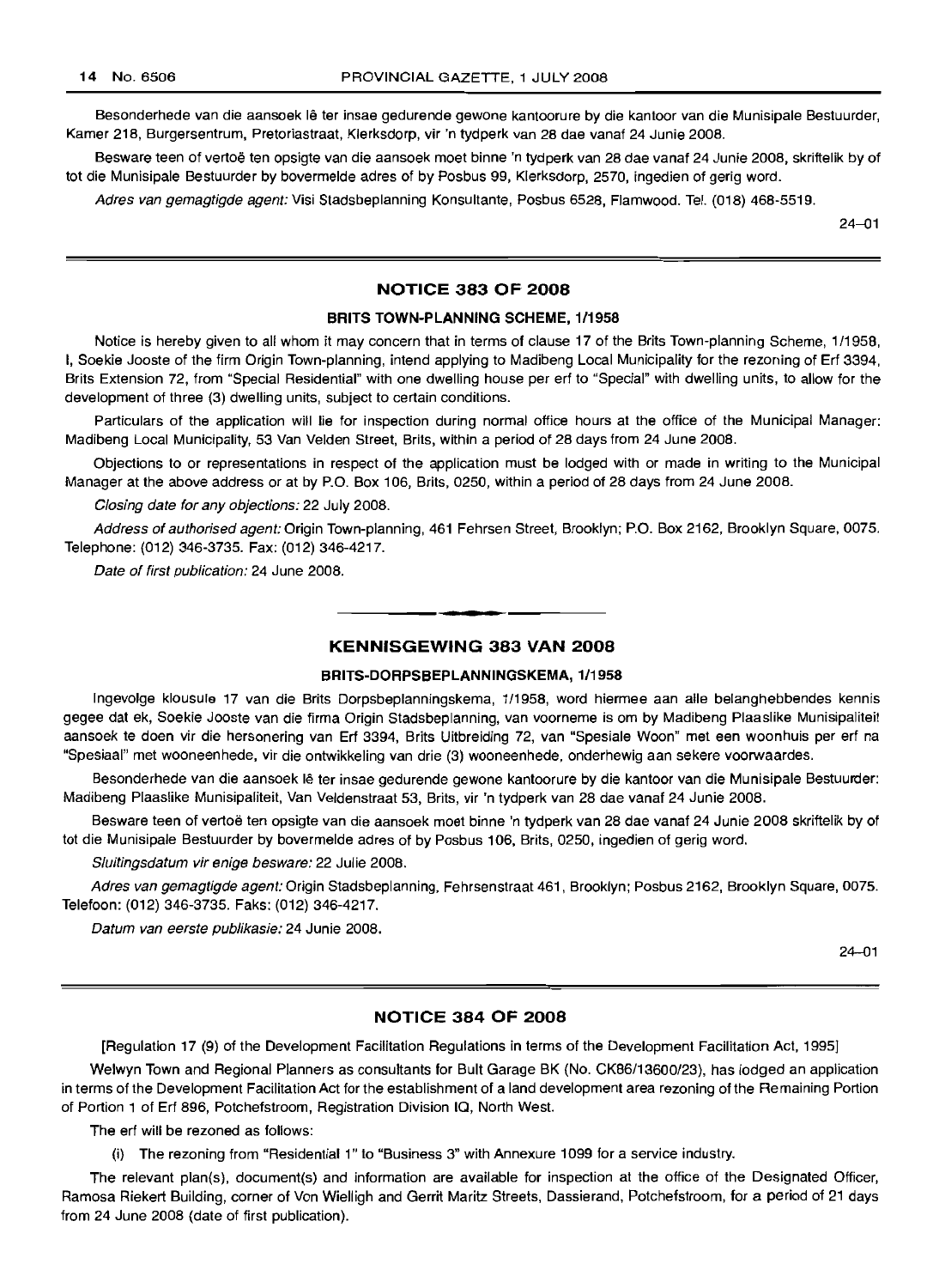The application will be considered at a Tribunal hearing to be held at the Council Chambers, Ramosa Riekert Building, corner of Von Wielligh and Gerrit Maritz Streets, Dassierand, Potchefstroom, on 14 October 2008 at 10:00 and if any objections are received, a pre-hearing will take place on 7 October 2008 at the above-mentioned council chambers at 10:00.

Any person having an interest in the application should please note-

1. You may within a period of 21 days from the date of first publication of this notice, provide the designated officer with your written objections or representations.

OR

2. If your comments constitute an objection to any aspect of the land development application, you may but you are not obliged to, appear in person or through a representative before the Tribunal on the date mentioned above.

Any written objection or representation must be delivered to the designated officer at the offices of the Designated Officer, Ramosa Riekert Building, corner of Von Wielligh and Gerrit Maritz Streets, Dassierand, Potchefstroom, or posted to Private Bag X1213, Potchefstroom, for attention Mr N. P. Claassen.

Any queries may be directed to the Designated Officer: Telephone No. (018) 297-5011 and Fax No. (018) 297-7956. **.-**

## **KENNISGEWING 384 VAN 2008**

[Regulasie 17 (9) van die Regulasies op Ontwikkelingsfasilitering ingevolge die Wet op Ontwikkelingsfasilitering, 1995]

Welwyn Stads- en Streekbeplanners as konsultante van Bult Garage BK (No. CK86/13600/23), het 'n aansoek ingevolge die Wet op Ontwikkelingsfasilitering, 1995, ingedien vir die hersonering van 'n grondontwikkelingsgebied op die Resterende Gedeelte van Gedeelte 1 van Erf 896, Potchefstroom, Registrasieafdeling 10, Noordwes.

Die erf sal as volg hersoneer word:

(i) Die hersonering van "Residensieel 1" na "Besigheid 3" met Bylae 1099 vir 'n diensnywerheid.

Die betrokke plan(ne), dokument(e) en inligting is ter insae beskikbaar by die Aangewese Beampte, Ramosa Riekert Gebou, hoek van Von Wielligh- en Gerrit Maritzstraat, Dassierand, Potchefstroom, vir 'n tydperk van 21 dae vanaf 24 Junie 2008 (datum van eerste publikasie).

Die aansoek sal oorweeg word op 'n sitting van die Tribunaal wat gehou word by die Raadsaal, Ramosa Riekert Gebou, hoek van Von Wielligh- en Gerrit Maritzstraat, Dassierand, Potchefstroom op 14 Oktober 2008 om 10:00 en indien besware ontvang is, sal 'n voor-verhoor Tribunaal sitting gehou word op7 Oktober 2008 by die raadsaal soos bo genoem om 10:00.

Enige persoon wat 'n belang in die aansoek het, moet asseblief daarop let dat-

1. U binne 'n tydperk van 21 dae vanaf die datum van eerste publikasie van hierdie kennisgewing die aangewese beampte van u geskrewe besware of vertoë kan voorsien.

OF

2. Indien u kommentaar 'n beswaar teen enige aspek van die grondontwikkelingsaansoek daarstel, u of u verteenwoordiger persoonlik voor die Tribunaal kan verskyn op die datum hierbo vermeld, maar u is nie verplig nie.

Enige geskrewe beswaar of vertoe moet afgelewer word by die aangewese beampte by die kantore van die Aangewese Beampte, Ramosa Riekert Gebou, hoek van Von Wielligh- en Gerrit Maritzstraat, Dassierand, Potchefstroom, of gepos word aan Privaatsak X1213, Potchefstroom, 2520, vir aandag mnr. N. P. Claassen.

Enige navrae kan gerig word aan die Aangewese Beampte by Telefoon No. (018) 297-5011 en Faks No. (018) 297-7956.

24-01

## **NOTICE 387 OF 2008**

NOTICE OF APPLICATION FOR THE AMENDMENT OF THE TOWN-PLANNING SCHEME IN TERMS OF SECTION 56 (1) (b) (i) OF THE TOWN-PLANNING AND TOWNSHIPS ORDINANCE, 1986 (ORDINANCE 15 OF 1986)

#### **KLERKSDORP LAND USE MANAGEMENT SCHEME** 2005: **AMENDMENT SCHEME 419**

I, Ian Joynt, authorized agent of the owner of Erven 68, 69 & 70, Doringkruin, hereby give notice in terms of section 56 (1) (b) (i) of the Town-planning and Townships Ordinance, 1986, that I have applied to the City Council of Klerksdorp, for the amendment of the town-planning scheme, known as the Klerksdorp Land Use Management Scheme, 2005, by the rezoning of the property, adjacent to Bauhinia Avenue, from "Residential 1" to "Residential 2" with an annexure.

Particulars of the application will lie for inspection during normal office hours at the office of the Town Clerk, Room 107, Municipal Building, Pretoria Street, Klerksdorp, for the period of 28 days from 1 July 2008.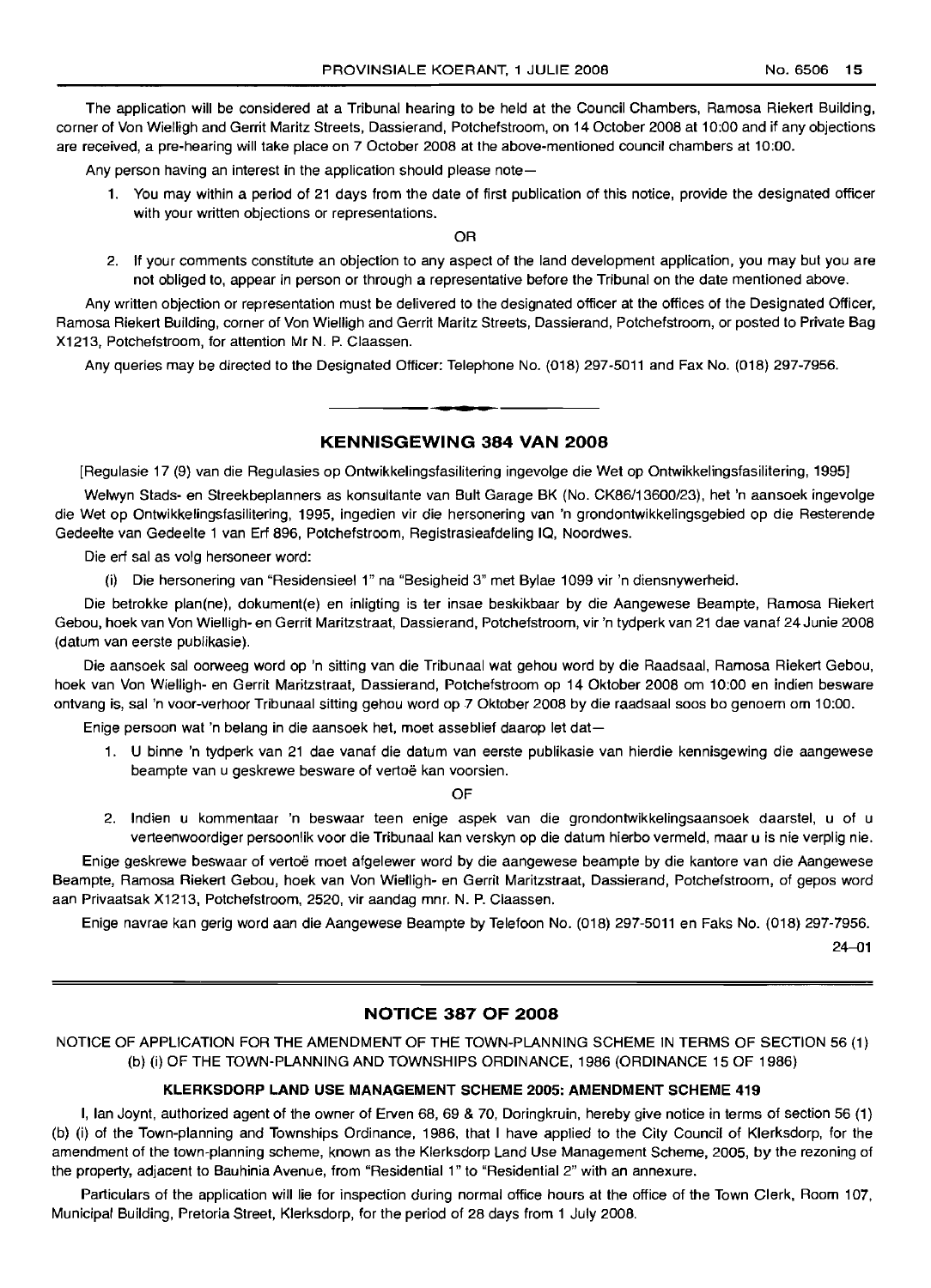$\lambda$ 

Objections to or representations in respect of the application must be lodged with or made in writing to the Town Clerk at the above address or at PO Box 99, Klerksdorp, 2570, or at PO Box 5010, Doringkruin, 2576, within a period of 28 days from 1 July 2008.

Address of agent: I Joynt Land Surveyor, PO Box 5010, Doringkruin, 2576. Tel: (018) 468-7534. Fax: (018) 468-1454.

### **KENNISGEWING 387 VAN 2008**

**• •**

KENNISGEWING VAN AANSOEK OM WYSIGING VAN DORPSBEPLANNINGSKEMA INGEVOLGE ARTIKEL 56 (1)(b) (i) VAN DIE ORDONNANSIE OP DORPSBEPLANNING EN DORPE, 1986 (ORDONNANSIE 15 VAN 1986)

#### **KLERKSDORP GRONDGEBRUIKBESTUURSKEMA 2005: WYSIGINGSKEMA 419**

Ek, Ian Joynt, gemagtigde agent van die eienaar van Erwe 68, 69 & 70, Doringkruin, gee hiermee ingevolge artikel 56 (1) (b) (i) van die Ordonnansie op Dorpsbeplanning en Dorpe, 1986, kennis dat ek by die Stadsraad van Klerksdorp aansoek gedoen het om die wysiging van die dorpsbeplanningskema bekend as die Klerksdorp Grondgebruikbestuurskema, 2005, soos gewysig, deur die hersonering van die eiendom hierbo beskryf, gelee aanliggend aan Bauhinialaan, van "Residensieel 1" tot "Residensieel 2" met 'n bylae.

Besonderhede van die aansoek lê ter insae gedurende gewone kantoorure by die kantoor van die Stadsklerk, Pretoriastraat, Burgersentrum, Kamer 107, Klerksdorp, vir 'n tydperk van 28 dae vanaf 1 Julie 2008.

Besware teen of vertoë ten opsigte van die aansoek moet binne 'n tydperk van 28 dae skriftelik by of tot die Stadsklerk by bovermelde adres of by Posbus 99, Klerksdorp, 2570 of by Posbus 5010, Doringkruin, 2576, ingedien of gerig word, binne 'n tydperk van 28 dae vanaf 1 Julie 2008.

Adres van agent: I Joynt Landmeter, Posbus 5010, Doringkruin, 2576. Tel. (018) 468-7534. Faks (018) 468-1454.

01-08

## **NOTICE 388 OF 2008**

NOTICE OF APPLICATION FOR THE AMENDMENT OF THE TOWN-PLANNING SCHEME IN TERMS OF SECTION 56 (1) (b) (i) OF THE TOWN-PLANNING AND TOWNSHIPS ORDINANCE, 1986 (ORDINANCE 15 OF 1986)

#### **KLERKSDORP LAND USE MANAGEMENT SCHEME 2005: AMENDMENT SCHEME** 417

I, Ian Joynt, authorized agent of the owner of Portion 1 of Erf 15 and Erf 16, Wilkoppies, hereby give notice in terms of section 56 (1) (b) (i) of the Town-planning and Townships Ordinance, 1986, that I have applied to the City Council of Klerksdorp, for the amendment of the town-planning scheme, known as the Klerksdorp Land Use Management Scheme, 2005, by the rezoning of the property, adjacent to Second Street, from "Resitential 1" to "Residential 2" with an Annexure.

Particulars of the application will lie for inspection during normal office hours at the office of the Town Clerk, Room 107, Municipal Building, Pretoria Street, Klerksdorp, for the period of 28 days from 1 July 2008.

Objections to or representations in respect of the application must be lodged with or made in writing to the Town Clerk at the above address or at PO Box 99, Klerksdorp, 2570, or at PO Box 5010, Doringkruin, 2576, within a period of 28 days from 1 July 2008.

Address of agent: I Joynt Land Surveyor, PO Box 5010, Doringkruin, 2576. Tel: (018) 468-7534. Fax: (018) 468-1454.

#### **KENNISGEWING 388 VAN 2008**

**. -**

KENNISGEWING VAN AANSOEK OM WYSIGING VAN DORPSBEPLANNINGSKEMA INGEVOLGE ARTIKEL 56 (1)(b) (i) VAN DIE ORDONNANSIE OP DORPSBEPLANNING EN DORPE, 1986 (ORDONNANSIE 15 VAN 1986)

## **KLERKSDORP GRONDGEBRUIKBESTUURSKEMA 2005: WYSIGINGSKEMA 417**

Ek, Ian Joynt, gemagtigde agent van die eienaar van Gedeelte 1 van Erf 15 & Erf 16, Wilkoppies, gee hiermee ingevolge artikel 56 (1) (b) (i) van die Ordonnansie op Dorpsbeplanning en Dorpe, 1986, kennis dat ek by die Stadsraad van Klerksdorp aansoek gedoen het om die wysiging van die dorpsbeplanningskema bekend as die Klerksdorp Grondgebruikbestuurskema, 2005, soos gewysig, deur die hersonering van die eiendom hierbo beskryf, gelee aanliggend aan Secondstraat, van "Residensieel 1" tot "Residensieel 2" met 'n Bylae.

Besonderhede van die aansoek lê ter insae gedurende gewone kantoorure by die kantoor van die Stadsklerk, Pretoriastraat, Burgersentrum, Kamer 107, Klerksdorp, vir 'n tydperk van 28 dae vanaf 1 Julie 2008.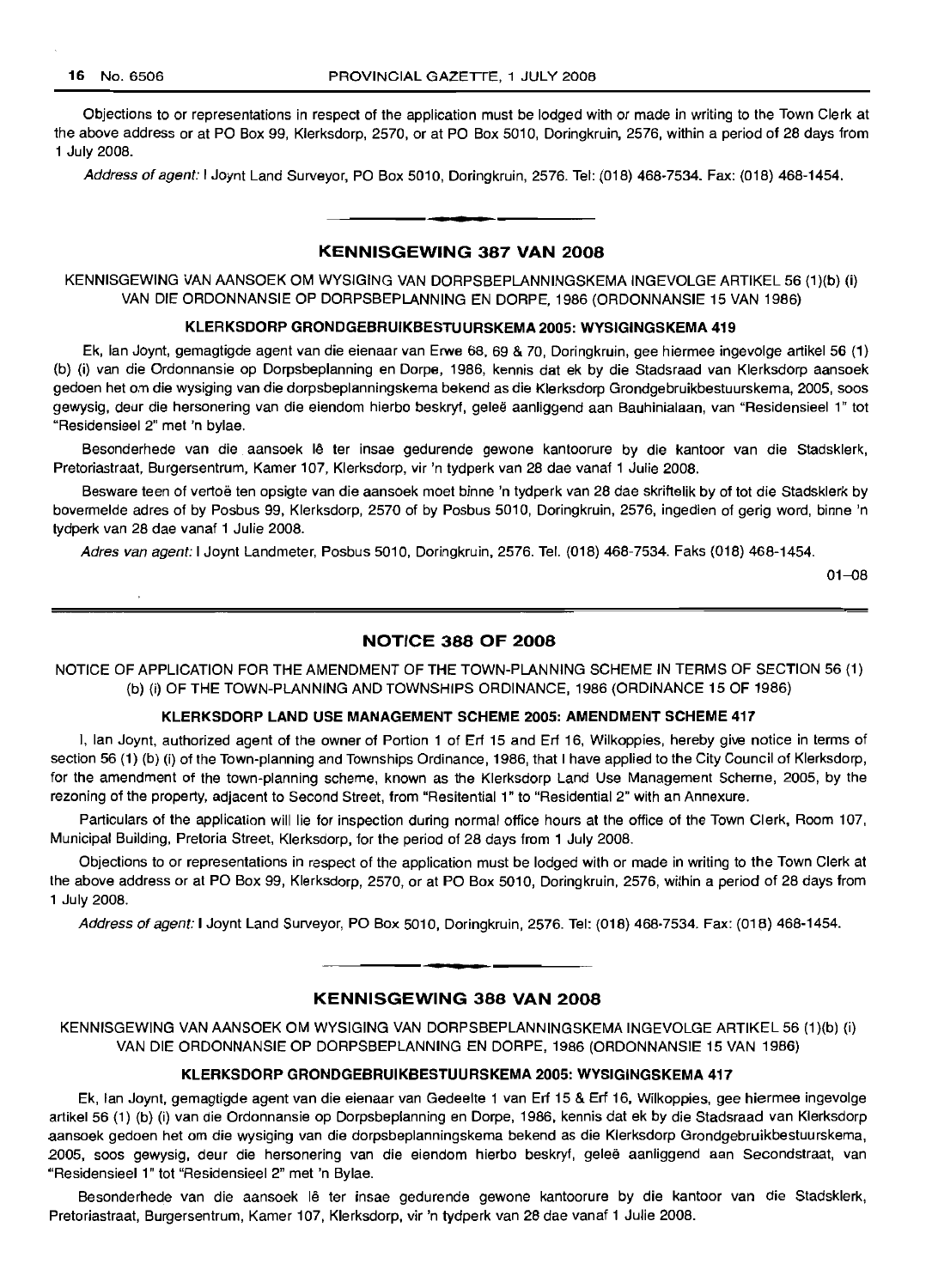Besware teen of vertoë ten opsigte van die aansoek moet binne 'n tydperk van 28 dae skriftelik by of tot die Stadsklerk by bovermelde adres of by Posbus 99, Klerksdorp, 2570 of by Posbus 5010, Doringkruin, 2576, ingedien of gerig word, binne 'n tydperk van 28 dae vanaf 1 Julie 2008.

Adres van agent: I Joynt Landmeter, Posbus 5010, Doringkruin, 2576. Tel. (018) 468-7534. Faks (018) 468-1454.

 $01 - 08$ 

## **NOTICE 389 OF 2008**

NOTICE OF APPLICATION FOR AMENDMENT OF TOWN-PLANNING SCHEME IN TERMS OF SECTION 56 (1) (b) (i) OF THE TOWN-PLANNING AND TOWNSHIPS ORDINANCE, 1986 (ORDINANCE 15 OF 1986)

#### **HARTBEESPOORT AMENDMENT SCHEME**

JJ Coetsee, Townplanner, being the authorized agent of the owner of Portion 5 of Erf 1029, Schoemansville Extension 2, hereby give notice in terms of section 56 (1) (b) (i) of the Town-planning and Townships Ordinance, 1986, that I have applied to the Local Municipality of Madibeng, for the amendment of the town-planning scheme, known as Hartbeespoort Town-planning Scheme, 1993, by the rezoning of the property described above, situated next to Tielman Street and Magalies Boulevard, in the township Schoemansville Extension 2, from "Special" for dwelling units and a community hall, and such other uses as the Council may determine, to "Special" for shops, offices, professional rooms, restaurants, places of refreshment, hotel, places of amusement, places of instruction, drive-in restaurants, institutions, clinic, conference facilities, motor dealership that includes showrooms and service centre, residential buildings, dwelling units and with the consent of the Council such other uses as it may approve subject to conditions the Council may determine.

Particulars of the application will lie for inspection during normal office hours at the Municipal Offices, Van Velden Street, Brits, for a period of 28 days from 1 July 2008.

Objections to or representations in respect of the application must be lodged with or made in writing to the Municipal Manager, at the above address or at PO Box 106, Brits, 0250, within a period of 28 days from 1 July 2008.

Full name of Applicant: JJ Coetsee, Townplanner.

Authorised Agent: JJ Coetsee Townplanner, Postnet Suite 63, Private Bag X1, Florida Hills, 1716. Tel. (011) 768-4338. Fax (011) 768-2704.

## **KENNISGEWING 389 VAN 2008**

**• n**

KENNISGEWING VAN AANSOEK OM WYSIGING VAN DORPSBEPLANNINGSKEMA INGEVOLGE ARTIKEL 56 (1)(b) (i) VAN DIE ORDONNANSIE OP DORPSBEPLANNING EN DORPE, 1986 (ORDONNANSIE 15 VAN 1986)

#### **HARTBEESPOORT-WYSIGINGSKEMA**

JJ Coetsee, Stadsbeplanner, synde die gemagtigde agent van die eienaar van Gedeelte 5 van Erf 1029, Schoemansvilleuitbreiding 2, gee hiermee ingevolge artikel 56 (1)(b)(i) van die Ordonnansie op Dorpsbeplanning en Dorpe, 1986, kennis dat ek by die Plaaslike Munisipaliteit van Madibeng aansoek gedoen het om die wysiging van dorpsbeplanningskema, bekend as Hartbeespoort-dorpsbeplanningskema, 1993, deur die hersonering van die eiendom hierbo beskryf, geleë aanliggend tot Tielmanstraat en Magalies Boulevard in die dorp Schoemansville-uitbreiding 2, vanaf "Spesiaal" vir wooneenhede en 'n gemeenskapsentrum en sodanige ander gebruike soos die Raad mag bepaal, na "Spesiaal" vir winkels, kantore, professionele kamers, restaurante, verversingsplekke, hotel, vermaalikheidsplekke, onderrigplekke, inry-restaurante, inrigtings, kliniek, konferensiefasiliteite, motorhandelaarsbesigheid wat ook insluit vertoonlokale en dienssentrum, woongeboue, wooneenhede en met die toestemming van die Raad sodanige ander gebruike 5005 wat die Raad mag goedkeur onderworpe aan voorwaardes wat die Raad mag oplê.

Besonderhede van die aansoek Ie ter insae gedurende gewone kantoorure by die Munisipale Kantore, Van Veldenstraat, Brits, vir 'n tydperk van 28 dae vanaf 1 Julie 2008.

Besware of vertoë ten opsigte van die aansoek moet binne 'n tydperk van 28 dae vanaf 1 Julie 2008 skriftelik by of tot die Munisipale Bestuurder by bovermelde adres of by Posbus 106, Brits, 0250, ingedien word.

Volle naam van Aansoeker: JJ Coetsee, Stadsbeplanner.

Gemagtigde Agent: JJ Coetsee Stadsbeplanner, Postnet Suite 63, Privaat Sak X1, Florida Hills, 1716. Tel. (011) 768-4338. Faks (011) 768-2704.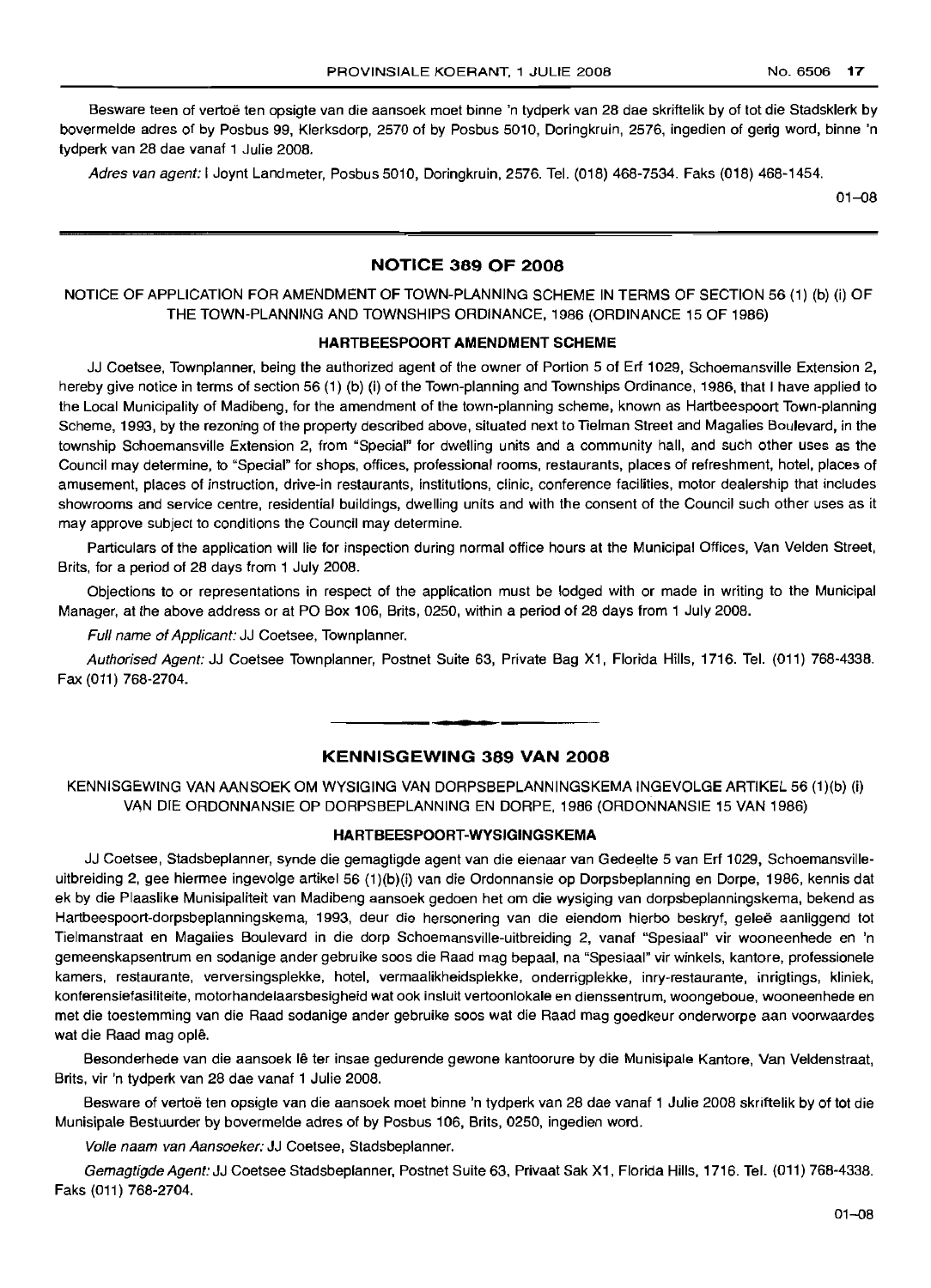## **NOTICE 390 OF 2008**

## NOTICE OF APPLICATION FOR AMENDMENT OF TOWN-PLANNING SCHEME IN TERMS OF SECTION 56 (1) (b) (i) OF THE TOWN-PLANNING AND TOWNSHIPS ORDINANCE, 1986 (ORDINANCE 15 OF 1986)

#### **DITSOBOTLA AMENDMENT SCHEME 23**

I, J.A. Slabbert, on behalf of Rhinoprops 16 (Pty) Ltd, the owner of Portion 63 (a portion of Portion 1) of the farm Elandsfontein 34 I.P., Lichtenburg, hereby give notice in terms of section 56 (1)(b)(i) of the Town-planning and Townships Ordinance, 1986, that I have applied to the Ditsobotla Local Municipality for the amendment of the town-planning scheme known as Ditsobotla Town-planning Scheme, 2007, by the rezoning of the property described above, situated at the farm Elandsfontein, Lichtenburg, from "Agricultural" to "Special" with an annexure, for the development of a mill, office and store facilities.

Particulars of the application will lie for inspection during normal office hours at the office of the Municipal Manager, Room 4, from 1 July 2008.

Objections to or representations in respect of the application must be lodged with or made in writing to the Municipal Manager, at the above address or at PO Box 7, Lichtenburg, 2740, within a period of 28 days from 1 July 2008.

Address of Applicant: P.O. Box 1473, Lichtenburg, 2740.

## **KENNISGEWING 390 VAN 2008**

.**- .**

KENNISGEWING VAN AANSOEK OM WYSIGING VAN DORPSBEPLANNINGSKEMA INGEVOLGE ARTIKEL 56 (1)(b) (i) VAN DIE ORDONNANSIE OP DORPSBEPLANNING EN DORPE, 1986 (ORDONNANSIE 15 VAN 1986)

#### **DITSOBOTLA-WYSIGINGSKEMA 23**

EK, JA Siabbert, namens Rhinoprops 16 (Edms) Bpk., die eienaar van Gedeelte 63 ('n gedeelte van Gedeelte 1) van die plaas Elandsfontein 34 I.P., Lichtenburg, gee hiermee ingevolge artikel 56 (1)(b)(i) van die Ordonnansie op Dorpsbeplanning en Dorpe, 1986, kennis dat ek by die Ditsobotla Plaaslike Munisipaliteit aansoek gedoen het om die wysiging van die dorpsbeplanningskema bekend as Ditsobotla-dorpsbeplanningskema, 2007, deur die hersonering van die eiendom hierbo beskryf, gelee te Elandsfontein, Lichtenburg, van "Landbou" na "Spesiaal" met 'n aanhangsel, vir die ontwikkeling van 'n meule, kantoor- en stoorfasiliteite.

Besonderhede van die aansoek lê ter insae gedurende gewone kantoorure by die kantoor van die Munisipale Bestuurder, Kamer 4, Eerste Vloer, Burgersentrum, hlv Dr. Nelson Mandelaweg en Transvaalstraat, Lichtenburg, Tel. No. (018) 632-5051, vir 'n tydperk van 28 dae vanaf 1 Julie 2008.

Besware teen of vertoë ten opsigte van die aansoek moet binne 'n tydperk van 28 dae vanaf 1 Julie 2008 skriftelik by of tot die Munisipale Bestuurder by bovermelde adres of by Posbus 7, Lichtenburg, 2740, ingedien of gerig word.

Adres van Applikant: Posbus 1473, Lichtenburg, 2740.

 $01 - 08$ 

## **NOTICE 391 OF 2008**

### **CARLETONVILLE AMENDMENT SCHEME** 160/2008

I, Cassie Peiser Property Consultant, being the authorised agent of the owner of proposed Portions 38 and 39 (portions of Portion 24) of the farm Varkenslaagte 119 IQ, hereby give notice in terms of section 56(1)(b)(i) of the Town-planning and Townships Ordinance, 1986 (Ordinance 15 of 1986), that I have applied to Merafong City Local Municipality for the amendment of the Carletonville Town-planning Scheme, 1993, by the rezoning of the Portions 38 and 39 (portions of Portion 24) of the farm Varkenslaagte 119 IQ, situated 500 meters south of the Potchefstroom/Carletonville Road and 5 kilometers west of Carletonville, from "Undetermined" to "Special" for industrial purposes, uses incidental and subservient to industrial uses, staff accommodation and place of refreshment in order to use the property for the uses as mentioned.

Particulars of the application will lie for inspection during normal office hours at the office of the Manager: Town Planning, Ground Floor, Civic Centre, Carletonville, for a period of 28 days from 1 July 2008.

Objections to or representations in respect of the application must be lodged with or made in writing to The Manager: Townplanning at the said address or at PO Box 3, Carletonville, 2500, within a period of 28 days from 1 July 2008.

Address of the agent: Cassie Peiser Property Consultant, PO Box 7303, Krugersdorp North, 1741. Tel. (011) 660-4342. E-mail: cppc@telkomsa.net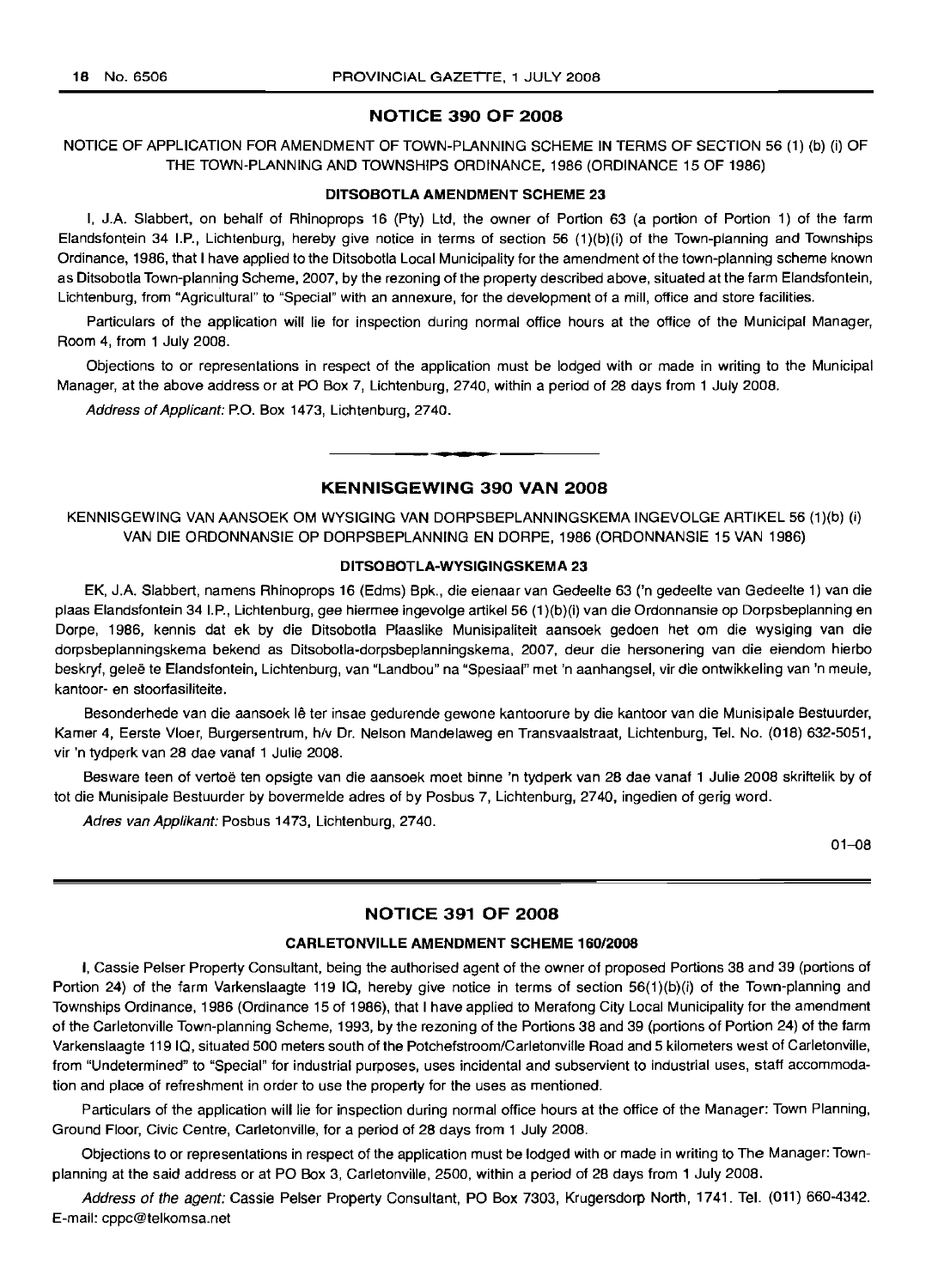#### KENNISGEWING 391 VAN 2008

### CARLETONVILLE-WYSIGINGSKEMA 160/2008

EK, Cassie Peiser Property Consultant, synde die gemagtigde agent van die eienaar van voorgestelde Gedeeltes 38 en 39 (gedeeltes van Gedeelte 24), van die plaas Varkenslaagte 11910, gee hiermee kragtens die bepalings van artikel56 (1)(b)(i) van die Ordonnansie op Dorpsbeplanning en Dorpe, 1986 (Ordonnansie 15 van 1986), kennis dat ek by Merafong Stad Plaaslike Munisipaliteit aansoek gedoen het om die wysiging van die dorpsbeplanningskema bekend as die Carletonvilledorpsbeplanningskema, 1993, deur die hersonering van Gedeeltes 38 en 39 (gedeeltes van Gedeelte 24) van die plaas Varkenslaagte 119, gelee 500 meter suid van Potchefstroom/Carletonville-pad en 5 kilometer wes van Carletonville van "Onbepaald" na "Spesiaal" vir nywerheidsdoeleindes, gebruike ondergeskik en aanverwant aan nywerhede, persooneelbehuising en verversingsplek ten einde die eiendom vir nywerheidsdoeleindes, ingesluit behuising vir personeel en kafeteria, te gebruik.

Besonderhede van die aansoek lê ter insae gedurende gewone kantoorure by die kantoor van die Bestuurder: Stadsbeplanning, Grondvloer, Burgersentrum, Carletonville, vir 'n tydperk van 28 dae vanaf 1 Julie 2008.

Besware teen of vertoë ten opsigte van die aansoek moet binne 'n tydperk van 28 dae vanaf 1 Julie 2008 skriftelik by die Bestuurder: Stadsbeplanning by bovermelde adres of by Posbus 3, Carletonville, 2500, ingedien of gerig word.

Adres van die agent: Cassie Peiser Property Consultant, Posbus 7303, Krugersdorp-Noord, 1741. Tel. (011) 660-4342. E-pos: cppc@telkomsa.net

01-08

## NOTICE 392 OF 2008

NOTICE OF APPLICATION FOR AMENDMENT OF THE CARLETONVILLE TOWN-PLANNING SCHEME, 1993, IN TERMS OF SECTION 56 (1)(b)(i) OF THE TOWN-PLANNING AND TOWNSHIPS ORDINANCE, 1986 (ORDINANCE 15 OF 1986)

#### CARLETONVILLE AMENDMENT SCHEME 159/08

We, Welwyn Town and Regional Planners, being the authorised agent of the owner of Erf 150, situated in the town Pretoriusrus, hereby give notice in terms of section 56(1)(b)(i) of the Town-planning and Townships Ordinance, 1986, that we have applied to the Merafong City Council, for the amendment of the town-planning scheme, known as the Carletonville Town Planning Scheme, 1993, by the rezoning of the property described above, situated on 5 Douglas Street, Pretoriusrus, from "Residential 1" to "Special" with annexure for a guesthouse.

Particulars of the application will lie for inspection during normal office hours at the office of the Municipal Manager, 3 Halite Street, Carletonville, for a period of 28 days from 1 July 2008.

Objections to or representations in respect of the application must be lodged with or made in writing to the Municipal Manager at the above address or at PO Box 3, Carletonville, 2499, within a period of 28 days from 1 July 2008.

Address of applicant: Welwyn Town and Regional Planners, PO Box 20508, Noordbrug, 2522. Tel. (018) 293-1536.

### KENNISGEWING 392 VAN 2008

**•**

KENNISGEWING VAN AANSOEK OM WYSIGING VAN DIE CARLETONVILLE-DORPSBEPLANNINGSKEMA, 1993 INGEVOLGE ARTIKEL 56 (1)(b) (i) VAN DIE ORDONNANSIE OP DORPSBEPLANNING EN DORPE, 1986 (ORDONNANSIE 15 VAN 1986)

#### CARLETONVILLE-WYSIGINGSKEMA 159/08

Ons, Welwyn Stads- en Streekbeplanners, synde die gemagtigde agent van die eienaar *van* Erf 150, gelee in die dorp Pretoriusrus, ingevolge artikel 56 (1)(b)(i) van die Ordonnansie op Dorpsbeplanning en Dorpe, 1986, gee hiermee kennis dat ons by die Merafong Stadsraad aansoek gedoen het om die wysiging van die dorpsbeplanningskema, bekend as die Carletonville-dorpsbeplanningskema, 1993, deur die hersonering van die eiendom hierbo beskryf, gelee te Douglasstraat 5, Pretoriusrus, vanaf "Residensieel 1" na "Spesiaal" met bylae vir 'n gastehuis.

Besonderhede van die aansoek lê ter insae gedurende gewone kantoorure by die kantoor van die Munisipale Bestuurder, Halitestraat 3, Carletonville, vir 'n tydperk van 28 dae vanaf 1 Julie 2008.

Besware teen of vertos ten opsigte van die aansoek moet binne 'n tydperk *van* 28 dae vanaf 1 Julie 2008 skriftelik tot die Munisipale Bestuurder by bovermelde adres of by Posbus 3, Carletonville, 2499, ingedien of gerig word.

Adres van applikant: Welwyn Stads- en Streekbeplanners, Posbus 20508, Noordbrug, 2522. Tel. (018) 293-1536.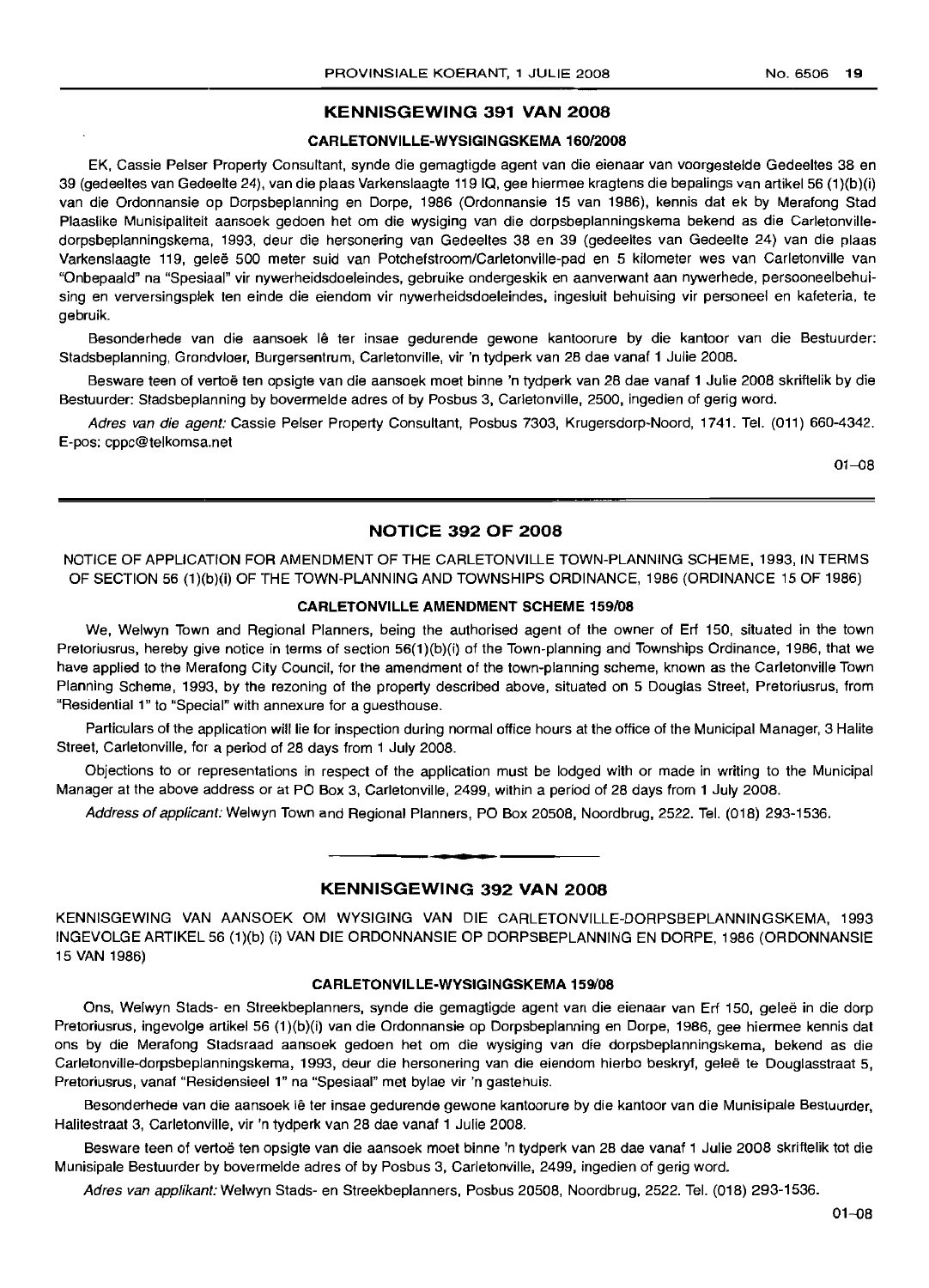## NOTICE 393 OF 2008

#### RUSTENBURG AMENDMENT SCHEME 71

Notice is hereby given in terms of the provisions of section 57 (1)(a) of the Town-planning and Townships Ordinance, 1986, that the Rustenburg Local Municipality has approved the amendment of the Rustenburg Land Use Management Scheme 2005, by the rezoning of Remainder Portion of Erf 1244, Rustenburg, from "Residential 1" to "Special" with an annexure.

Map 3 and scheme clauses of the amendment scheme are filed with the Regional Director, North West Provincial Administration, Private Bag X1213, Potchefstroom, 2520, and the Town Clerk, Room 620, Municipal Offices, Beyers Naude Drive, Rustenburg, and are open for inspection at all reasonable times.

This amendment is known as Rustenburg Amendment Scheme 71 and shall come into operation on the date of the publication hereof.

#### Mr A BOSHOFF, Acting Municipal Manager

Municipal Offices, PO Box 16, Rustenburg, 0300

(Notice Number 114/2008)

## **•** KENNISGEWING 393 VAN 2008

#### RUSTENBURG-WYSIGINGSKEMA 71

Kennis geskied hiermee ingevolge die bepalings van artikel 57 (1)(a) van die Ordonnansie op Dorpsbeplanning en Dorpe, 1986, dat die Rustenburg Plaaslike Munisipaliteit die wysiging van die Rustenburg Grondgebruiksbeheer Skema, 2005, goedgekeur het deur die hersonering van Restant Gedeelte van Erf 1244, Rustenburg, vanaf "Residensieel 1" na "Spesiaal" met 'n bylaag.

Kaart 3, en die skemaklousules van die wysigingskema word in bewaring gehou deur die Streekdirekteur, Noord-Wes Provinsiale Administrasie, Privaatsak X1213, Potchefstroom, 2520, en die Stadsklerk, Kamer 620, Stadskantore, Beyers Naude-rylaan, Rustenburg, en is te aile redelike tye ter insae beskikbaar.

Hierdie wysigingskema staan bekend as Rustenburg-wysigingskema 71 en sal in werking tree op die datum van die publikasie hlervan.

#### Mnr A BOSHOFF, Waarnemende Munisipale Bestuurder

Stadskantore, Posbus 16, Rustenburg, 0300

(Kennisgewing No.114/2008)

## NOTICE 394 OF 2008

REMOVAL OF RESTRICTIONS ACT, 1967

#### REMOVAL OF RESTRICTIONS OF VARIOUS PORTIONS OF THE FARM PAARDEKRAAL 279 J.Q.

It is hereby notified that application has been made in terms of section 3 (1) of the Removal of Restrictions Act, 1967 (Act No. 84 of 1967), by EPS Consultants, Rustenburg, for the removal of:

#### 1. Deed of Transfer: T99769/2001:

- A. Paragraph 7: Remainder of Portion 17 of the farm Paardekraal 279 J.Q. Restrictions: A 1 to 9, A11 and B.
- B. Paragraph 11: Remainder of Portion 37 (a portion of Portion 17) of the farm Paardekraal 279 J.Q. Restrictions: A (a) and (b) (A as a whole), C and D.
- C. Paragraph 9: Remainder of Portion 38 (a portion of Portion 17) of the farm Paardekraal 279 J.Q. Restrictions: 1 (a) to (i) and 1 (k) and 2.
- D. Paragraph 6: Remainder of Portion 43 (a portion of Portion 30) of the farm Paardekraal J.Q. Restrictions: 1 (a) to (c), 2 (a) and (b), 5 and 6.
- E. Paragraph 8: Remainder of Portion 47 (a portion of Portion 18) of the farm Paardekraal J.Q. Restrictions: 1 (a) to (k), 1 (m) and 2.
- F. Paragraph 10: Portion 56 (a portion of Portion 38) of the farm Paardekraal 279 J.Q. Restrictions: 1 (a) to (i), 3 and 4.
- G. Paragraph 39: Portion 76 (a portion of Portion 22) of the farm Paardekraal 279 J.Q. Restrictions: A 1 (a) to (i), C and D.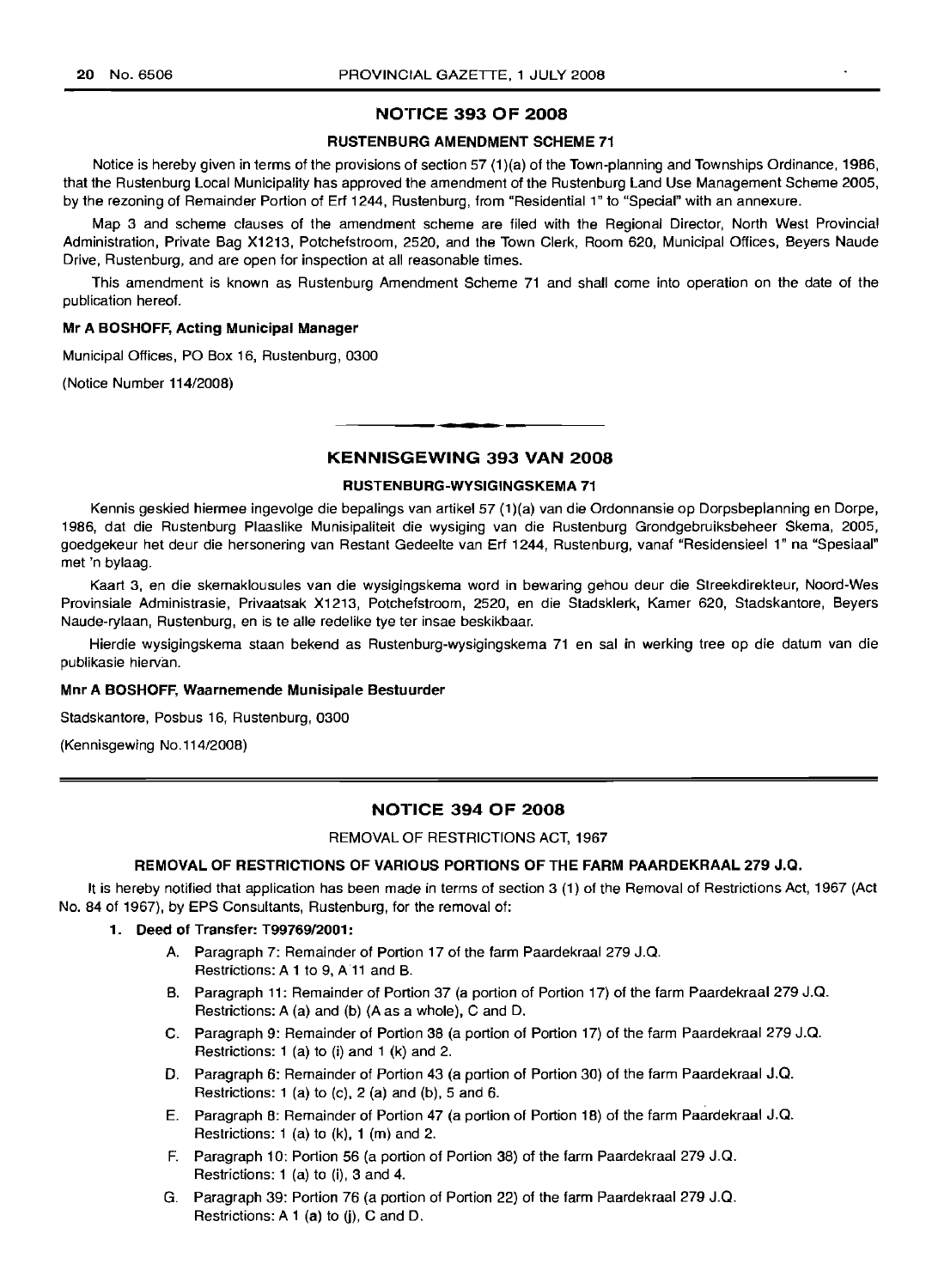H. Paragraph 20: Portion 20 of the farm Paardekraal 279 J.Q. Restrictions: C (a) to (i), D and E.

## 2. Deed of Transfer: T66566/2004:

- A. Paragraph 2: Remainder of Portion 31 of the farm Paardekraal 279 J.Q. Restrictions: A (1) and B.
- B. Paragraph 5: Portion 48 (a portion of Portion 43) of the farm Paardekraal 269 J.Q. Restrictions: A (1) to (3), B, E and F.
- C. Paragraph 3: Portion 57 (a portion of Portion 31) of the farm Paardekraal 279 J.Q. Restrictions: A and B (2).
- D. Paragraph 4: Portion 72 of the farm Paardekraal 279 J.Q. Restrictions: A 1 (a) to (i), C and D.
- E. Paragraph 7: Remainder of Portion 77 of the farm Paardekraal 279 I.Q. Restrictions: A 1 to 5, B, C1 to 2, F and G.
- F. Paragraph 1: Portion 73 of the farm Paardekraal 279 J.Q. Restrictions: A and C.

## 3. Deed of Transfer: T115341/2003:

- A. Paragraph 1: Portion 74 of the farm Paardekraal 279 J.Q. Restrictions: A (1) and B.
- B. Paragraph 2: Portion 75 of the farm Paardekraal 279 J.Q. Restriction: A.

The application and relative documents are open for inspection at the offices of the Acting Manager, Department Developmental Local Government and Housing, c/o Von Wielligh and Gerrit Maritz Streets, and the office of the Municipal Manager, Rustenburg Local Municipality for a period of 28 days from 1 July 2008.

Objections to the application may be lodged in writing with the Acting Manager, Department of Developmental Local Government and Housing at the above address or to Private Bag X1213, Potchefstroom, 2520, on or before 29 July 2008 and shall reach this office not later than 14:00 on the said date.

(GO 15/4/2/1/40/39)

## KENNISGEWING 394 VAN 2008

**• •**

## WET OP OPHEFFING VAN BEPERKINGS, 1967

## DIE OPHEFFING VAN TITEL VOORWAARDES VAN VERSKILLENDE GEDEELTES VAN DIE PLAAS PAARDEKRAAL 279 J.Q.

Hierby word bekendgemaak dat ingevolge die bepalings van artikel 3 (1) van die Wet op Opheffing van Beperkings, 1967 (Wet No. 84 van 1967) aansoek gedoen is deur EPS Konsultante, Rustenburg vir die opheffing van:

#### 1. Akte van Transport: T99769/2001:

- A. Paragraaf 7: Restant van Gedeelte 17 van die plaas Paardekraal 279 J.Q. Beperkende voorwaardes: A 1 tot 9, A 11 en B.
- B. Paragraaf 11: Restant van Gedeelte 37 ('n gedeelte van Gedeelte 17) van die plaas Paardekraal 279 J.Q. Beperkende voorwaardes: A (a) en (b) (A in sy geheel), C en D.
- C. Paragraaf 9: Restant van Gedeelte 38 ('n gedeelte van Gedeelte 17) van die plaas Paardekraal 279 J.Q. Beperkende voorwaardes: 1 (a) tot (i) en 1 (k) en 2.
- D. Paragraaf 6: Restant van Gedeelte 43 ('n gedeelte van Gedeelte 30) van die plaas Paardekraal J.Q. Beperkende voorwaardes: 1 (a) tot (c), 2 (a) en (b), 5 en 6.
- E. Paragraaf 8: Restant van Gedeelte 47 ('n gedeelte van Gedeelte 18) van die plaas Paardekraal J.Q. Beperkende voorwaardes: 1 (a) tot (k), 1 (m) en 2.
- F. Paragraaf 10: Gedeelte 56 ('n gedeelte van Gedeelte 38) van die plaas Paardekraal 279 J.Q. Beperkende voorwaardes: 1 (a) tot (i), 3 en 4.
- G. Paragraaf 39: Gedeelte 76 ('n gedeelte van Gedeelte 22) van die plaas Paardekraal 279 J.Q. Beperkende voorwaardes: A 1 (a) tot (j), C en D.
- H. Paragraaf 20: Gedeelte 20 van die plaas Paardekraal 279 J.Q. Beperkende voorwaardes: C (a) tot (i), D en E.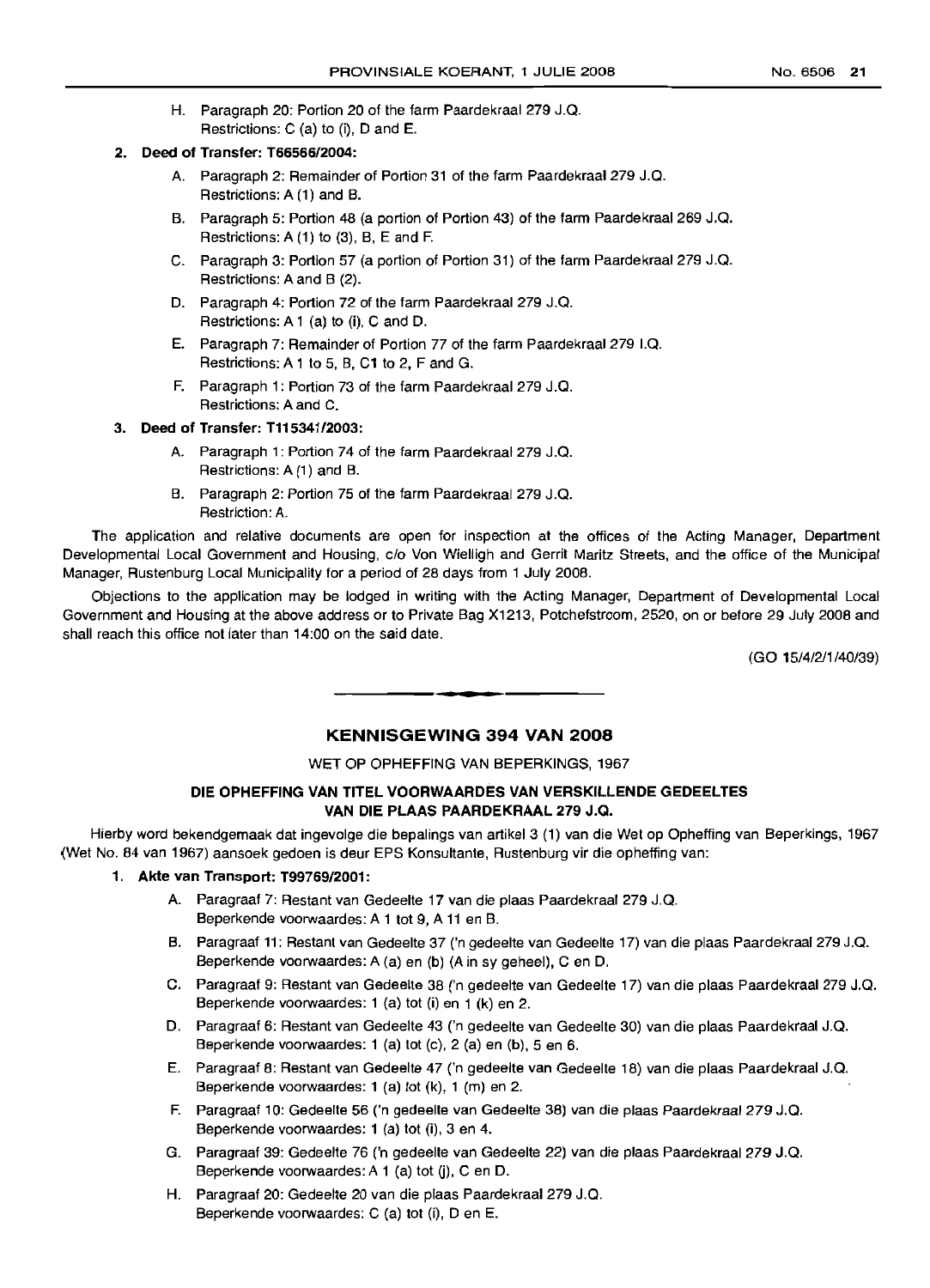#### 2. Akte van Transport: T66566/2004:

- A. Paragraaf 2: Restant van Gedeelte 31 van die plaas Paardekraal 279 J.Q. Beperkende voorwaardes: A (1) en B.
- B. Paragraaf 5: Gedeelte 48 ('n gedeelte van Gedeelte 43) van die plaas Paardekraal 269 J.Q. Beperkende voorwaardes: A (1) tot (3), B, E en F.
- C. Paragraaf 3: Gedeelte 57 ('n gedeelte van Gedeelte 31) van die plaas Paardekraal 279 J.Q. Beperkende voorwaardes: A en B (2).
- D. Paragraaf 4: Gedeelte 72 van die plaas Paardekraal 279 J.Q. Beperkende voorwaardes: A 1 (a) tot (i), C en D.
- E. Paragraaf 7: Restant van Gedeelte 77 van die plaas Paardekraal 279 I.Q. Beperkende voorwaardes: A 1 tot 5, B, C1 tot 2, F en G.
- F. Paragraaf 1: Gedeelte 73 van die plaas Paardekraal 279 J.Q. Beperkende voorwaardes: A en C.

### 3. Akte van Transport: T115341/2003:

- A. Paragraaf 1: Gedeelte 74 van die plaas Paardekraal 279 J.Q. Beperkende voorwaardes: A (1) en B.
- B. Paragraaf 2: Gedeelte 75 van die plaas Paardekraal 279 J.Q. Beperkende voorwaarde: A.

Die aansoek en die betrokke dokumentasie is ter insae by die kantoor van die Waarnemende Bestuurder, Departement Ontwikkelende Plaaslike Regering en Behuising, h/v Von Wielligh- en Gerrit Maritzstraat, Potchefstroom en in die kantoor van die Munisipale Bestuurder, Rustenburg Plaaslike Munisipaliteit vir 'n tydperk van 28 dae vanaf 1 Julie 2008.

Besware teen die aansoek kan skriftelik by die Waarnemende Bestuurder, Departement Ontwikkelende Plaaslike Regering en Behuising by bovermelde adres of Privaatsak X1213, Potchefstroom, 2520, voor of op 29 Julie 2008 ingedien word en moet die kantoor nie later as 14:00 op genoemde datum bereik nie.

(GO 15/4/2/1/40/39)

 $1 - 8$ 

## NOTICE 395 OF 2008

REMOVAL OF RESTRICTIONS ACT, 1967

## REMOVAL OF RESTRICTIONS AND THE SIMULTANEOUS REZONING OF ERF 651, BAILLIE PARK EXTENSION 4

It is hereby notified in terms of section 2 (1) of the Removal of Restrictions Act, 1967 (Act 84 of 1967), that the Premier has approved the following:

- The removal of conditions A1 p.2; A2 p.2-3; A3 p.3; A4 (a) (e) p.3-4; A6 (a) (f) and C1 (h)  $-$ (i) p.6 in Deed of Transfer T143582/2005; and
- The simultaneous rezoning of Erf 651, Baillie Park from "Residential 1" to "Residential 2".

GO 15/4/2/1/26/110

## KENNISGEWING 395 VAN 2008

**••**

WET OP OPHEFFING VAN BEPERKINGS, 1967

## DIE OPHEFFING VAN TITEL VOORWAARDES EN DIE GELYKTYDIGE HERSONERING VAN ERF 651, BAILLIE PARK U1TBREIDING 4

Hierby word ooreenkomstig die bepalings van artikel 2 (1) van die Wet op Opheffing van Beperkings, 1967 (Wet 84 van 1967), bekend gemaak dat die Premier die volgende goedgekeur het:

• Die opheffing van voorwaardes A1 p.2; A2 p.2-3; A3 p.3; A4 (a) – (e) p.3-4; A6 (a) – (f) en C1 (h)

-(i) p.6 in Akte van Transport T14358212005; en

• Die gelyktydige hersonering van Erf 651, Baillie Park vanaf "ResidensieeI1" to "Residensieel 2".

GO 15/4/211/26/110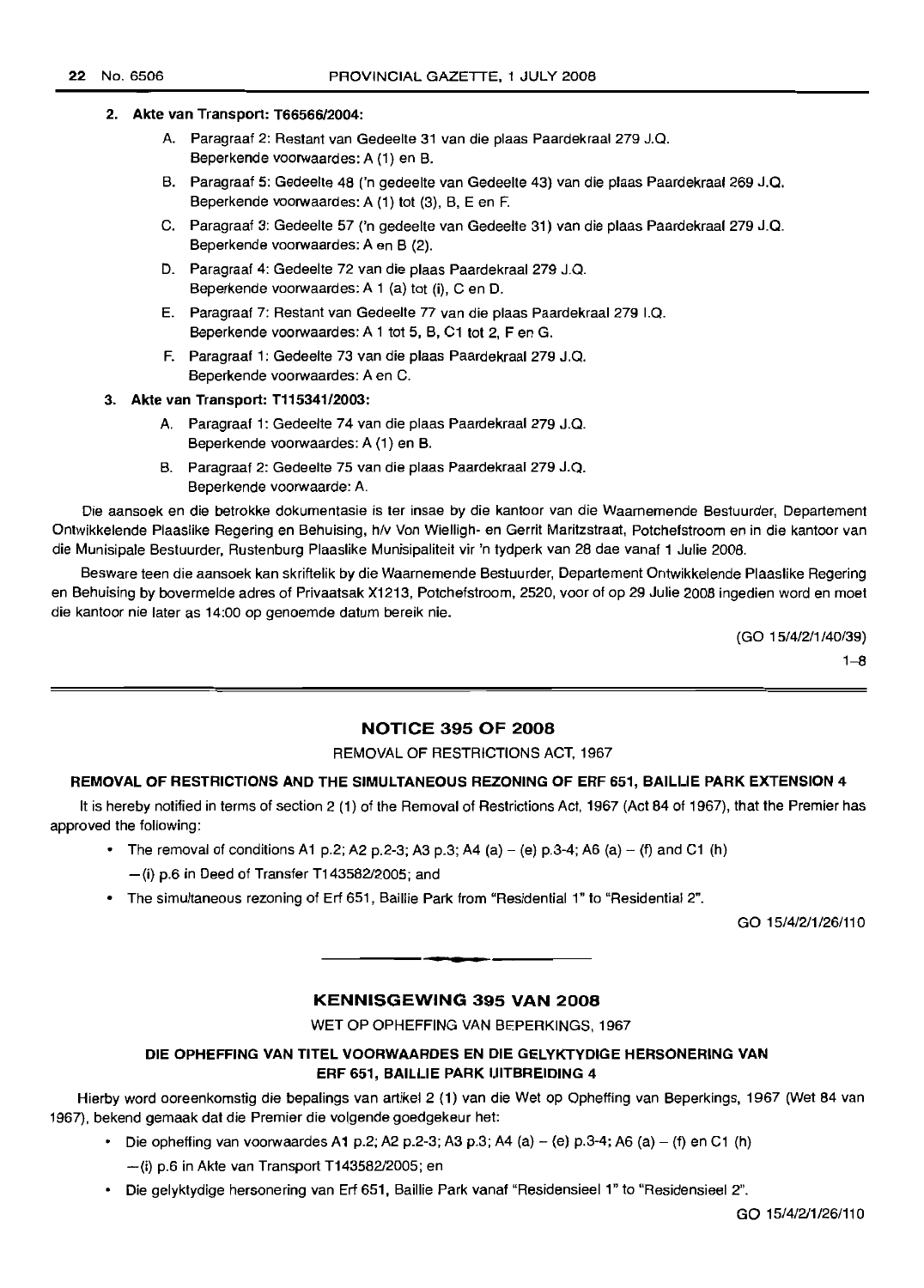## NOTICE 396 OF 2008

REMOVAL OF RESTRICTIONS ACT, 1967

### REMOVAL OF RESTRICTIONS ON PORTION 864 (A PORTION OF PORTION 605) OF THE FARM VYFHOEK 428 IQ: PROPOSED TOWNSHIP FERDINAND POSTMA PARK EXTENSION 14

It is hereby notified in terms of section 2 (1) of the Removal of Restrictions Act, 1967 (Act No. 84 of 1967), that the Premier has approved the following:

- The removal of conditions B.(a) and B.(b)  $p.2 3$ ; C  $p.3-4$ ; D.(i) and D.(ii)  $p.4$ ; E.(i) and
	- E(ii) pA-5; G. p.5; H.(a) and H.(b) p.5-6 in Deed of Transfer T78844/2004 for the purpose of township establishment.

GO 15/4/2/1/26/110

## KENNISGEWING 396 VAN 2008

.**- .**

WET OP OPHEFFING VAN BEPERKINGS, 1967

#### DIE OPHEFFING VAN TITEL VOORWAARDES VAN GEDEELTE 864 ('N GEDEELTE VAN GEDEELTE 605) VAN DIE PLAAS VYFHOEK 4281Q: VOORGESTELDE DORP FERDINAND POSTMA PARK UITBREIDING 14

Hierby word ooreenkomstig die bepalings van artikel 2 (1) van die Wet op Opheffing van Beperkings, 1967 (Wet No. 84 van 1967), bekend gemaak dat die Premier die volgende goedgekeur het:

• Die opheffing van voorwaardes B.(a) en B.(b)  $p.2 - 3$ ; C  $p.3-4$ ; D.(i) en D.(ii)  $p.4$ ; E.(i) en

E.(ii) pA-5; G. p.5; H.(a) en H.(b) p.5-6 in Akte van Transport T78844/2004 met die doel om dorp te stig.

GO 15/4/2/1/26/110

## NOTICE 397 OF 2008

REMOVAL OF RESTRICTIONS ACT, 1967

## REMOVAL OF RESTRICTIONS ON PORTION 685 (A PORTION OF PORTION 612) OF THE FARM VYFHOEK 4281Q: PROPOSED TOWNSHIP FERDINAND POSTMA PARK EXTENSIONS 21-25

It is hereby notified in terms of section 2 (1) of the Removal of Restrictions Act, 1967 (Act No. 84 of 1967), that the Premier has approved the following:

• The removal of conditions A.(i) and A.(ii) p.2; B. p.2-3; D.(i); E.(i) to E.(iv) p.9; F. p.9-10 in Deed of Transfer T59933/2006 for the purpose of township establishment.

GO 15/4/2/1/26/109

## KENNISGEWING 397 VAN 2008

**1\_.**

WET OP OPHEFFING VAN BEPERKINGS, 1967

DIE OPHEFFING VAN TITEL VOORWAARDES VAN GEDEELTE 685 ('N GEDEELTE VAN GEDEELTE 612) VAN DIE PLAAS VYFHOEK 428 IQ: VOORGESTELDE DORP FERDINAND POSTMA PARK UITBREIDINGS 21-25

Hierby word ooreenkomstig die bepalings van artikel 2 (1) van die Wet op Opheffing van Beperkings, 1967 (Wet 84 van 1967), bekend gemaak dat die Premier die volgende goedgekeur het:

- Die opheffing van voorwaardes A.(i) en A.(ii) p.2; B. p.2-3; D.(i); E.(i) tot E.(iv) p.9; F. p.9-10
	- in Akte van Transport T59933/2006 met die doel om dorp te stig.

GO 15/4/2/1/26/109

## NOTICE 398 OF 2008

REMOVAL OF RESTRICTIONS ACT, 1967

## REMOVAL OF RESTRICTIONS ON PORTION 883 OF THE FARM VYFHOEK 428 IQ: PROPOSED TOWNSHIP FERDINAND POSTMA PARK EXTENSION 17

It is hereby notified in terms of section 2 (1) of the Removal of Restrictions Act, 1967 (Act No. 84 of 1967), that the Premier has approved the following:

• The removal of conditions A.(a)  $p.3-4$ ; B.  $p.4$ ; C.(i) to C. (iii)  $p.4-5$ ; D  $p.5$ ; E.(i)  $p.5-6$ ; E. (iii) p.20-21; E.IV.(i) to E.IV.(iv) p.21 - 22; F. p.22 and G. p.22 in Deed of Transfer T55971/1986 for the purpose of township establishment.

GO 15/4/2/1/26/111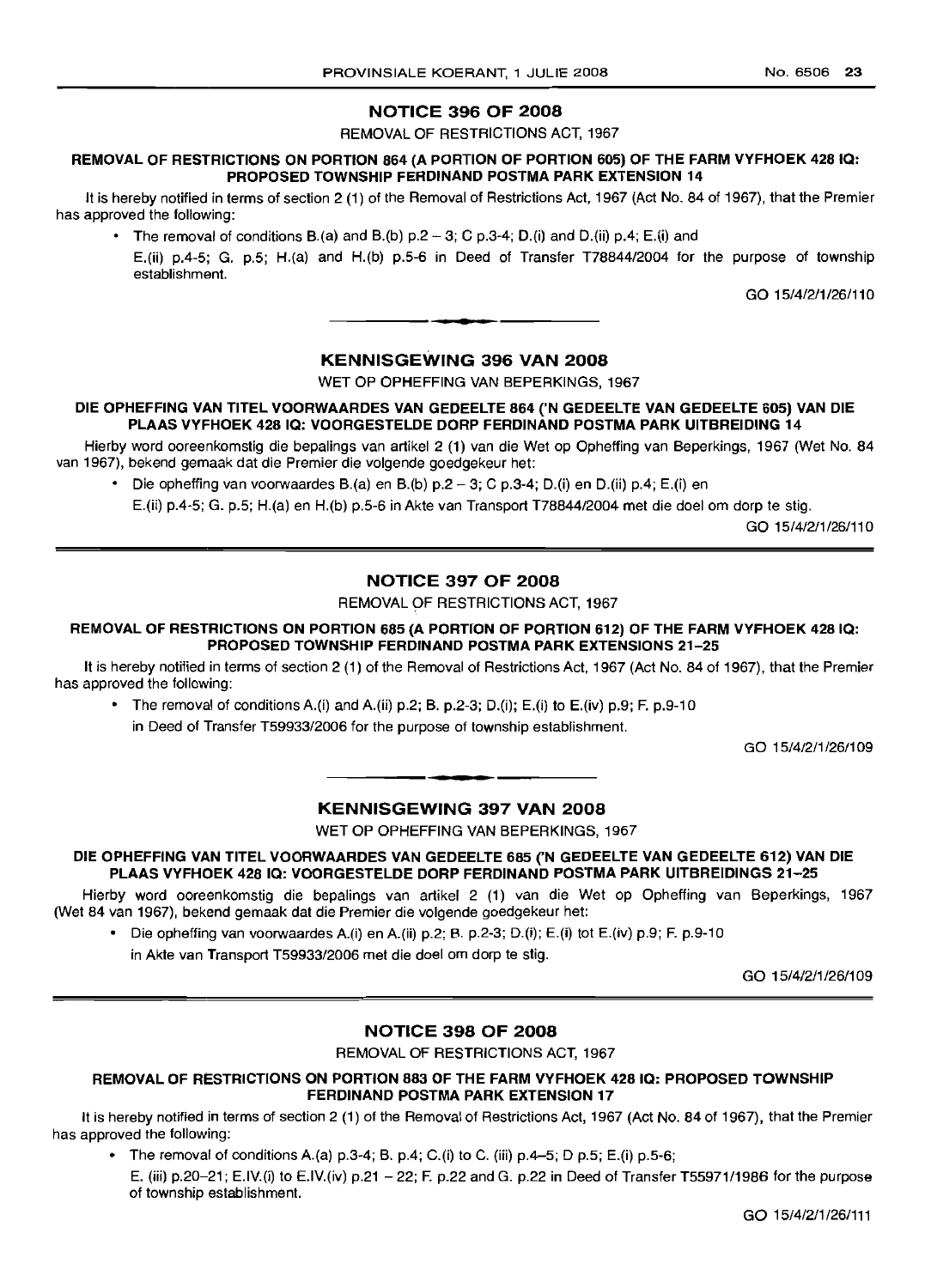## **KENNISGEWING 398 VAN 2008**

WET OP OPHEFFING VAN BEPERKINGS, 1967

#### **DIE OPHEFFING VAN TITEL VOORWAARDES VAN GEDEELTE 883 VAN DIE PLAAS VYFHOEK 428 10: VOORGESTELDE DORP FERDINAND POSTMA PARK UITBREIDING 17**

Hierby word ooreenkomstig die bepalings van artikel 2 (1) van die Wet op Opheffing van Beperkings, 1967 (Wet No. 84 van 1967), bekend gemaak dat die Premier die volgende goedgekeur het:

• Die opheffing van voorwaardes A.(a) p.3-4; B. p.4; C.(i) to C. (iii) p.4-5; D p.5; E.(i) p.5-6;

E. (iii) p.2Q-21; E.IV.(i) to E.IV.(iv) p.21 - 22; F. p.22 en G. p.22 in Akte van Transport T55971/1986 met die doel om dorp te stig.

GO 15/4/2/1/26/111

# **LOCAL AUTHORITY NOTICES PLAASLIKE BESTUURSKENNISGEWINGS**

## **LOCAL AUTHORITY NOTICE 251**

NOTICE OF APPLICATION FOR ESTABLISHMENT OF TOWNSHIP

The Madibeng Local Municipality hereby gives notice in terms of section 69 (6) (a), read with section 96 (3) of the Town-planning and Townships Ordinance, 1986 (Ordinance 15 of 1986), that an application to establish the township referred to in the Annexure hereto, has been received by it.

Particulars of the application will lie for inspection during normal office hours at the office of the Madibeng Local Municipality, Records Division, Floor 2, 53 Van Velden Street, Brits, for a period of 28 days from 24 June 2008.

Objections to or representations in respect of the application must be lodged with or made in writing at the Chief Executive Officer at the above address or at P.O. Box 106, Brits, 0250, within a period of 28 days from 24 June 2008.

#### **ANNEXURE**

#### Name of township: **Brits X144.**

Full name of applicant: Hedré Dednam Town and Regional Planner.

Number of erven in proposed township:

Special Residential  $=103$ .

Special for dwelling units  $=24$ .

General Business = 1.

Industrial  $=3$ .

Private open space =2.

Special for access control  $= 1$ . Special for private road  $=1$ .

Description of land on which township is to be established: Portion 80, Elandsfontein 440 JQ.

Locality of proposed township: South of K8 Road, 2,2 km east of Rosslyn/Brits Crossing.

Address of applicant: Hedré Dednam Town and Regional Planner, P.O. Box 3765, Brits, 0250. Cell: 083 251 4432.

(Notice No. 48/2008)

## **PLAASLIKE BESTUURSKENNISGEWING 251**

**•**

KENNISGEWING VAN AANSOEK OM STIGTING VAN DORP

Die Madibeng Plaaslike Munisipaliteit gee hiermee ingevolge artikel 69 (6) (a), saamgelees met artikel 96 (3) van die Ordonnansie op Dorpsbeplanning en Dorpe, 1986 (Ordonnansie 15 van 1986), kennis dat 'n aansoek om die dorp in die Bylae hierby genoem, te stig deur hom ontvang is.

Besonderhede van die aansoek lê ter insae gedurende gewone kantoorure by die Madibeng Plaaslike Munisipaliteit, Rekords Afdeling, Vloer 2, Van Veldenstraat 53, Brits, vir 'n tydperk van 28 dae vanaf 24 Junie 2008.

Besware teen of vertoë ten opsigte van die aansoek moet binne 'n tydperk van 28 dae vanaf 24 Junie 2008 skriftelik by of tot die Hoof Uitvoerende Beampte by bovermelde adres of by Posbus 106, Brits, 0250, ingedien of gerig word.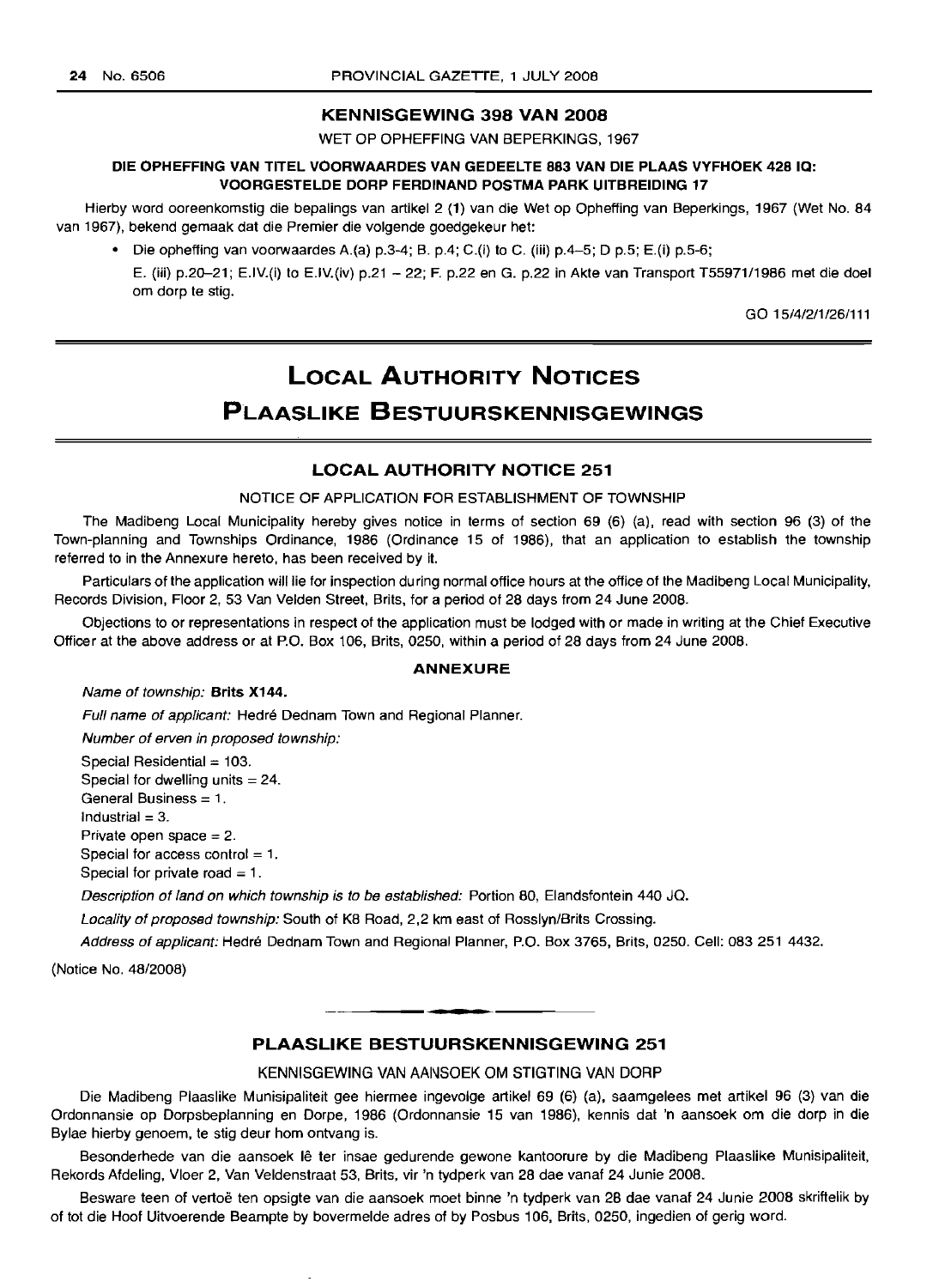No.6506 **25**

#### **BYLAE**

Naam van dorp: **Brits X144.**

Volle naam van aansoeker: Hedré Dednam Stads- en Streekbeplanner.

Aantal erwe in voorgestelde dorp:

Spesiale Woon = 103. Spesiaal vir wooneenhede = 24. Aigemene Besigheid = 1.  $Industried = 3.$ Privaat Oopruimte = 2. Spesiaal vir toegangsbeheer = 1. Spesiaal vir privaat pad  $= 1$ .

Beskrywing van grand waarop dorp gestig staan te word: Gedeelte 80, Elandsfontein 440 JQ.

Ligging van voorgestelde dorp: Suid van K8 pad, 2,2 km oos van Rosslyn/Britskruising.

Adres van aansoeker: Hedre Dednam Stads- en Streekbeplanner, Posbus 3765, Brits, 0250. Sel: 083 251 4432.

(Kennisgewing No. 48/2008)

24-01

## **LOCAL AUTHORITY NOTICE 252**

## NOTICE OF APPLICATION FOR ESTABLISHMENT OF TOWNSHIP

The Madibeng Local Municipality hereby gives notice in terms of section 69 (6) (a), read with section 96 (3) of the Town-planning and Townships Ordinance, 1986 (Ordinance 15 of 1986), that an application to establish the township referred to in the Annexure hereto, has been received by it.

Particulars of the application will lie for inspection during normal office hours at the office of the Madibeng Local Municipality, Records Division, Floor 2, 53 Van Velden Street, Brits, for a period of 28 days from 24 June 2008.

Objections to or representations in respect of the application must be lodged with or made in writing at the Chief Executive Officer at the above address or at P.O. Box 106, Brits, 0250, within a period of 28 days from 24 June 2008.

## **ANNEXURE**

Name of township: **Brits X145.**

Full name of applicant: Hedré Dednam Town and Regional Planner.

Proposed township: Special for automotive center, public garage, trading and related uses = 2 erven.

Description of land on which township is to be established: Portion 56, Elandsfontein 440 JQ.

Locality of proposed township: On the south of the T-junction of the K16 Provincial Road with K8 Rosslyn-Brits Provincial Road.

Address of applicant: Hedré Dednam Town and Regional Planner, P.O. Box 3765, Brits, 0250. Cell: 083 251 4432.

**• •**

(Notice No. 47/2008)

## **PLAASLIKE BESTUURSKENNISGEWING 252**

## KENNISGEWING VAN AANSOEK OM STIGTING VAN DORP

Die Madibeng Plaaslike Munisipaliteit gee hiermee ingevolge artikel 69 (6) (a), saamgelees met artikel 96 (3) van die Ordonnansie op Dorpsbeplanning en Darpe, 1986 (Ordonnansie 15 van 1986), kennis dat 'n aansoek om die dorp in die Bylae hierby genoem, te stig deur hom ontvang is.

Besonderhede van die aansoek Iê ter insae gedurende gewone kantoorure by die Madibeng Plaaslike Munisipaliteit, Rekords Afdeling, Vloer 2, Van Veldenstraat 53, Brits, vir 'n tydperk van 28 dae vanaf 24 Junie 2008.

Besware teen of vertoë ten opsigte van die aansoek moet binne 'n tydperk van 28 dae vanaf 24 Junie 2008 skriftelik by of tot die Hoof Uitvoerende Beampte by bovermelde adres of by Posbus 106, Brits, 0250, ingedien of gerig word.

## **BYLAE**

## Naam van dorp: **Brits X145.**

Volle naam van aansoeker: Hedré Dednam Stads- en Streekbeplanner.

Voorgestelde dorp: Spesiaal vir automobiele sentrum, publieke garage, handel en aanverwante gebruike = 2 erwe.

Beskrywing van grond waarop dorp gestig staan te word: Gedeelte 56, Elandsfontein 440 JQ.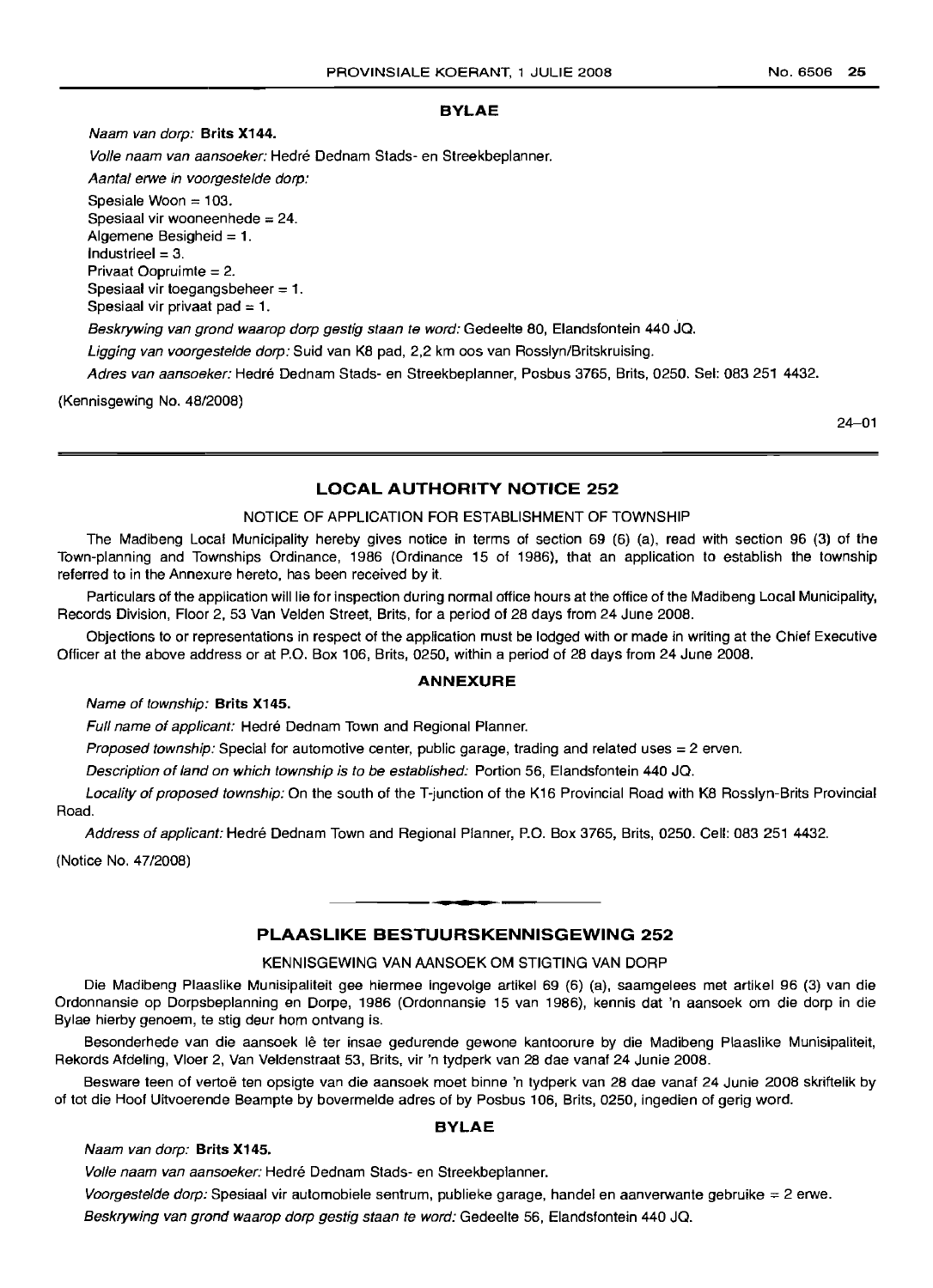Ligging van voorgestelde dorp: Suid van die T-aansluiting van die K16 Provinsiale Pad met K8 Rosslyn-Brits Provinsiale Pad.

Adres van aansoeker: Hedre Dednam Stads- en Streekbeplanner, Posbus 3765, Brits, 0250. Sel: 083 251 4432.

(Kennisgewing No. 47/2008)

24-01

#### LOCAL AUTHORITY NOTICE 253

#### NOTICE OF APPLICATION FOR ESTABLISHMENT OF TOWNSHIP

The Madibeng Local Municipality hereby gives notice in terms of section 69 (6) (a), read with section 96 (3) of the Town-planning and Townships Ordinance, 1986 (Ordinance 15 of 1986), that an application to establish the township referred to in the Annexure hereto, has been received by it.

Particulars of the application will lie for inspection during normal office hours at the office of the Madibeng Local Municipality, Records Division, Floor 2, 53 Van Velden Street, Brits, for a period of 28 days from 24 June 2008.

Objections to or representations in respect of the application must be lodged with or made in writing at the Chief Executive Officer at the above address or at P.O. Box 106, Brits, 0250, within a period of 28 days from 24 June 2008.

### ANNEXURE

#### Name of township: Rietfontein Manor X5.

Full name of applicant: Hedré Dednam Town and Regional Planner.

Number of erven in proposed township: Residential  $1 = 19$ , Residential  $3 = 18$ , Private Open Space = 2, Special for access control = 1, Special for private road = 1.

Description of land on which township is to be established: Portions 281,283, 284 and 329, Rietfontein 485 JQ.

Locality of proposed township: 3 km east from the Hartbeespoort/Sandton turnoff on R514, turn southwards for 1,2 km.

Address of applicant: Hedré Dednam Town and Regional Planner, P.O. Box 3765, Brits, 0250. Cell: 083 251 4432.

(Notice No. 49/2008)

## **-** PLAASLIKE BESTUURSKENNISGEWING <sup>253</sup>

## KENNISGEWING VAN AANSOEK OM STIGTING VAN DORP

Die Madibeng Plaaslike Munisipaliteit gee hiermee ingevolge artikel 69 (6) (a), saamgelees met artikel 96 (3) van die Ordonnansie op Dorpsbeplanning en Dorpe, 1986 (Ordonnansie 15 van 1986), kennis dat 'n aansoek om die dorp in die Bylae hierby genoem, te stig deur hom ontvang is.

Besonderhede van die aansoek lê ter insae gedurende gewone kantoorure by die Madibeng Plaaslike Munisipaliteit, Rekords Afdeling, Vloer 2, Van Veldenstraat 53, Brits, vir 'n tydperk van 28 dae vanaf 24 Junie 2008.

Besware teen of vertoe ten opsigte van die aansoek moet binne 'n tydperk van 28 dae vanaf 24 Junie 2008 skriftelik by of tot die Hoof Uitvoerende Beampte by bovermelde adres of by Posbus 106, Brits, 0250, ingedien of gerig word.

#### BYLAE

#### Naam van dorp: Rietfontein Manor X5.

Volle naam van aansoeker: Hedré Dednam Stads- en Streekbeplanner.

Aantal erwe in voorgestelde dorp: Residensieel  $1 = 19$ , Residensieel  $3 = 18$ , Private Oop Ruimte = 2, Spesiaal vir toegangsbeheer = 1, Spesiaal vir privaat pad = 1.

Beskrywing van grond waarop dorp gestig staan te word: Gedeeltes 281, 283, 284 en 329, Rietfontein 485 JQ.

Ligging van voorgestelde dorp: 3 km oos vanaf Hartbeespoort/Sandton afdraai op R514, draai suidwaarts vir 1,2 km.

Adres van aansoeker: Hedré Dednam Stads- en Streekbeplanner, Posbus 3765, Brits, 0250. Sel: 083 251 4432.

(Kennisgewing No. 49/2008)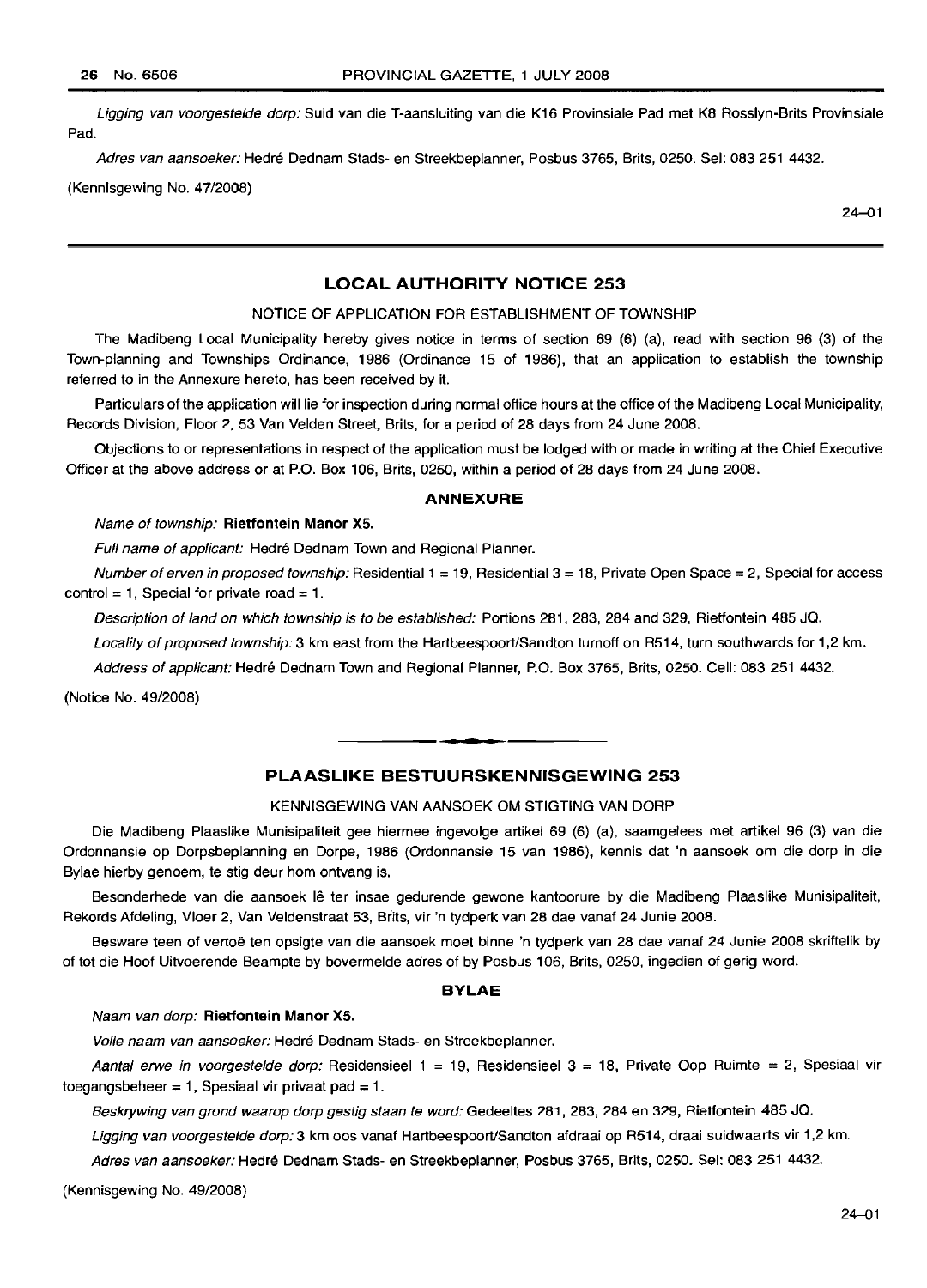## LOCAL AUTHORITY NOTICE 272

### MERAFONG CITY LOCAL MUNICIPALITY

## NOTICE OF APPLICATION FOR ESTABLISHMENT OF TOWNSHIP

#### FOCHVILLE EXTENSION 3

The Merafong City Local Municipality hereby gives notice in terms of section 69 (6) (a), read in conjunction with section 96 (3) of the Town-planning and Townships Ordinance, 1986 (Ordinance 15 of 1986), that an application to establish the township referred to in the Annexure hereto, has been received by it.

Particulars of the application will be open for inspection during normal office hours at the office of the Municipal Manager (Room G21), Halites Street, Carletonville), P.O. Box 3, Carletonville, 2500, for a period of 28 (twenty-eight) days from 1 July 2008.

Objections to or representations in respect of the application must be lodged with or made in writing and in duplicate to the Municipal Manager at the above address or at PO Box 3, Carletonville, 2500, within a period of 28 (twenty-eight) days from 1 July 2008.

Closing date for objections/representations: 29 July 2008.

Date of first publication: 1 July 2008.

Date of second publication: 8 July 2008.

#### ANNEXURE

#### Name of township: Fochville Extension 3.

Name of applicant: Lydia Lewis of Velocity Townplanning & Project Management CC on behalf of Trifecta Trading 434 Property 4 (Pty) Ltd.

Number of erven in proposed township: 133 erven, zoned:

Erven 1 to 122: "Residential 1" with Coverage of 60% and Height Restriction of 2 storeys.

Erven 123 to 126: "Residential 2" with a height restriction of 2 storeys, and Density of 25 units/ha.

Erf 127: "Special" for the purpose of access and access control.

Erf 128: "Special" for the purpose of a clubhouse and sport facilities.

Erven 129-133: "Private Open Space".

Description of property: Part of the Remainder of Portion 11 of the farm Kraalkop, 147-10.

Locality of township: The application site is situated to the northwest of the town of Fochville. The proposed development is bounded by Du Preez to the east, Jacaranda Avenue to the north and an extension of Vermeulen Street to the south.

Authorized agent: Velocity Townplanning & Project Management CC. Tel: (012) 997-0579. Fax: (012) 997-1760. Our Ref: T-08-0012.

PLAASLIKE BESTUURSKENNISGEWING 272

.**-.**

## MERAFONG CITY PLAASLIKE MUNISIPALITEIT

KENNISGEWING VAN AANSOEK OM STIGTING VAN DORP

## FOCHVILLE-UITBREIDING 3

Die Merafong City Plaaslike Munisipaliteit gee hiermee kennis ingevolge artikel 69 (6) (a), saamgelees met artikel 96 (3) van die Ordonnansie op Dorpsbeplanning en Dorpe, 1986 (Ordonnansie 15 van 1986), dat 'n aansoek om die dorp in die Bylae hierby genoem, te stig deur hom ontvang is.

Besonderhede van die aansoek lê ter insae gedurende gewone kantoorure by die kantoor van die Munisipale Bestuurder (Kamer G21, Halitesstraat, Carletonville), Posbus 3, Carletonville, 2500, vir 'n tydperk van 28 (agt-en-twintig) dae vanaf 1 Julie 2008.

Besware teen of vertoe ten opsigte van die aansoek moet binne 'n tydperk van 28 (agt-en-twintig) dae vanaf 1 Julie 2008 skriftelik en in tweevoud by of tot die Munisipale Bestuurder by bovermelde adres of by Posbus 3, Carletonville, 2500, ingedien of gerig word.

Sluitingsdatum vir besware/vertoë: 29 Julie 2008.

Datum van eerste publikasie: 1 Julie 2008.

Datum van tweede publikasie: 8 Julie 2008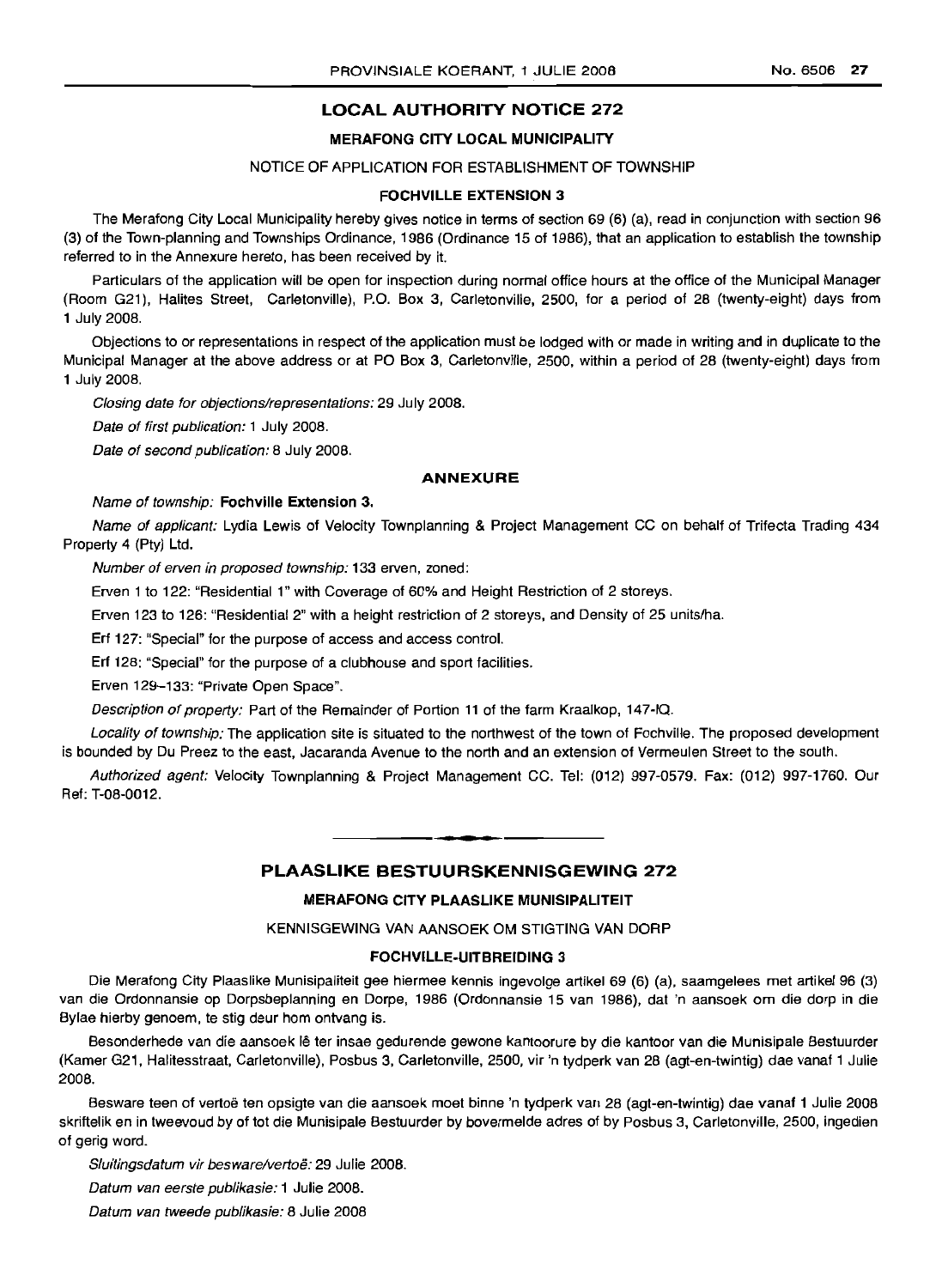#### **BYLAE**

Naam van dorp: Fochville Uitbreiding 3.

Naam van applikant: Lydia Lewis van Velocity Townplanning & Project Management CC namens Trifecta Trading 434 Property 4 (Pty) Ltd.

Aantal erwe in die beoogde dorp: 133 Erwe, gesoneer:

Erwe 1 tot 122: "Residensieel 1" met 'n dekking van 60% en hoogte beperking van 2 verdiepings.

Erwe 123 tot 126: "Residensieel 2" met 'n hoogte beperking van 2 verdiepings en digtheid van 25 eenhede/ha.

Erf 127: "Spesiaal" vir die doel van toegang en toegangsbeheer.

Erf 128: "Spesiaal" vir die doel van 'n klubhuis en sportfasiliteite.

Erven 129-133: "Privaat Oop Ruimte".

Beskrywing van eiendom: 'n Deel van Restant van Gedeelte 11 van die plaas Kraalkop, 147-IQ.

Ligging van die eiendom: Die eiendom is geleë Noordwes van die dorp Fochville. Die eiendom word gegrens deur Du Preezstraat aan die ooste, Jacarandalaan ten noorde en die verlenging van Vermeulenstraat aan die suide.

Gemagtigde agent: Velocity Townplanning & Project Management CC. Tel: (012) 997-0579. Faks: (012) 997-1760. Ons Verw: T-08-012.

1-8

## **LOCAL AUTHORITY NOTICE** 273

#### NOTICE OF APPLICATION FOR ESTABLISHMENT OF TOWNSHIP

Madibeng Local Municipality, hereby gives notice in terms of section 96 (3) read with section 69 (6) (a) of the Town-planning and Townships Ordinance, 1986 (Ordinance 15 of 1986), that an application to establish the township referred to in the Annexure hereto, has been received by it.

Particulars of the application will lie for inspection during normal office hours at the office of the Municipal Manager, Local Municipality of Madibeng, Van Velden Street, Brits, for a period of 28 days from 17 June 2008.

Objections to or representations in respect of the application must be lodged with or made in writing and duplicate to the Municipal Manager at the above address or at P.O. Box 106, Brits, 0250, within a period of 28 days from 17 June 2008.

### **ANNEXURE**

Name of township: De Rust Manor, Madibeng Reference 15/3/1/66/1.

Name of applicant: Culcuplan Town Planners for R & J Beach CC.

Number of erven in proposed township: 2 erven zoned "Residential 3", 3 erven zoned "Residential 2", 73 erven zoned "Residential 1", 4 erven zoned "Private Open Space", 1 erf zoned "Special" for access control, 5 erven zoned "Special" for access to erven and 1 erf zoned "Special" for civil engineering services for the township.

Property description: Portion 92 (a portion of Portion 83) of the farm De Rust 487 JO.

Location of proposed township: South of the Hartbeespoort Dam adjacent to and south of the provincial road P31-1 which joins Pecan Wood with Skeerpoort. The property is located opposite the entrance to The Coves.

Address of applicant: Calcuplan Town Planners, P.O. Box 598, Hartbeespoort, 0216. Cell: 083 491 2793. Fax: 086 647 2640.

## **PLAASLIKE BESTUURSKENNISGEWING** 273

**•**

#### KENNISGEWING VAN AANSOEK OM STIGTING VAN DORP

Die Plaaslike Munisipaliteit van Madibeng gee hiermee ingevolge artikel 96 (3) saamgelees met artikel 69 (6) (a) van die Ordonnansie op Dorpsbeplanning en Dorpe, 1986 (Ordonnansie 15 van 1986), kennis dat 'n aansoek om die dorp in die Bylae hierby genoem, te stig deur hom ontvang is.

Besonderhede van die aansoek Ie ter insae gedurende gewone kantoorure by die kantoor van die Munisipale Bestuurder, Plaaslike Munisipaliteit van Madibeng, Van Veldenstraat, Brits, vir 'n tydperk van 28 dae vanaf 17 Junie 2008.

Besware teen of vertoë ten opsigte van die aansoek moet binne 'n tydperk van 28 dae vanaf 17 Junie 2008 skriftelik en in tweevoud by of tot die Munisipale Bestuurder by bovermelde adres of Posbus 106, Brits, 0250, ingedien of gerig word.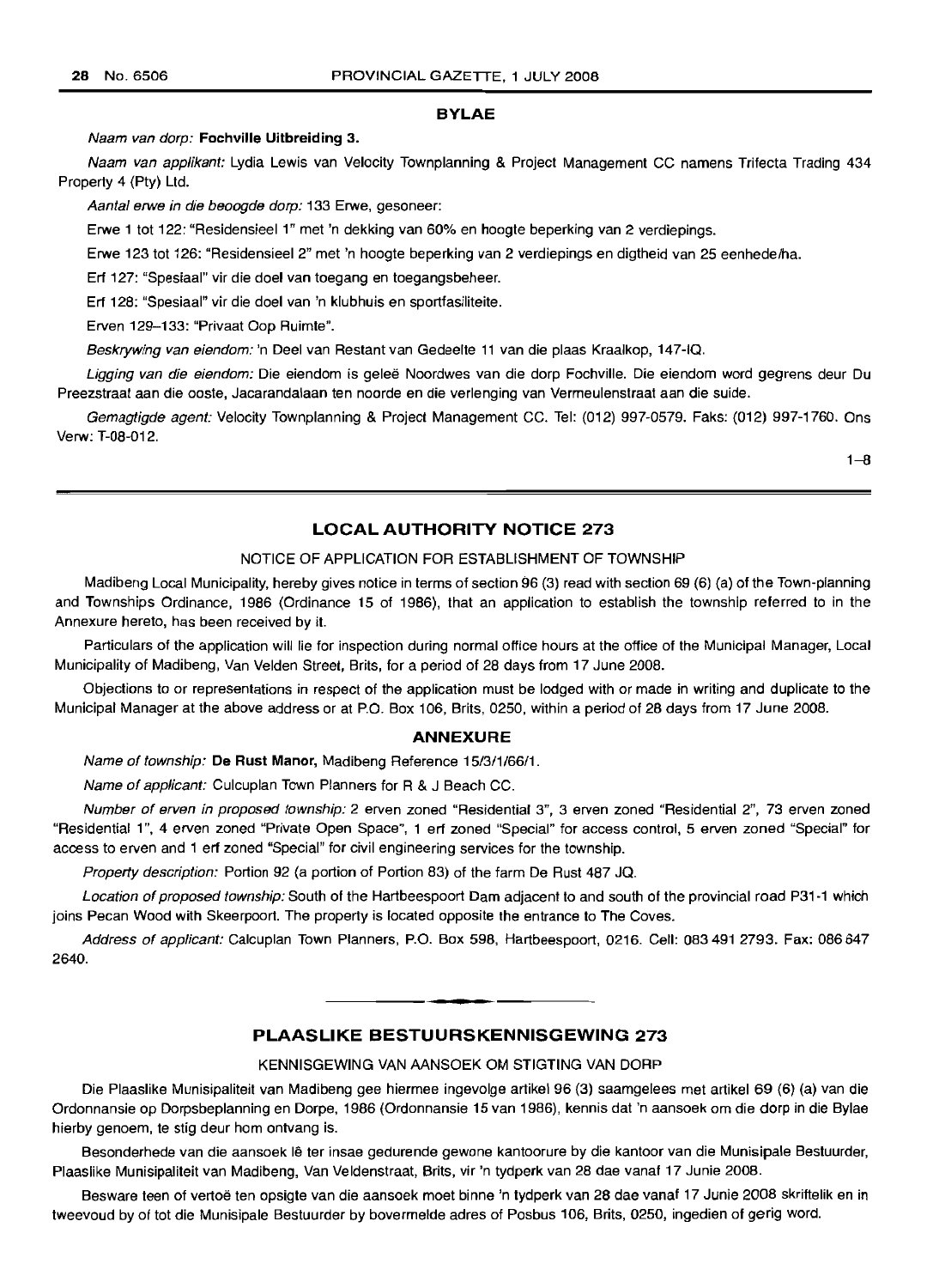#### **BYLAE**

Naam van dorp: **De Rust Manor,** Madibeng verwysing 15/3/2/1/66/1.

Naam van applikant: Calcuplan Stadsbeplanners names R & J Beach CC.

Aantal erwe in voorgestelde dorp: 2 erwe gesoneer "Residensieel 3", 3 erwe gesoneer "Residensieel 2", 73 erwe gesoneer "Residensieel 1", 4 erwe gesoneer "Privaat Oop Ruimte", 1 erf gesoneer "Spesiaal" vir toegangsbeheer, 5 erwe gesoneer "Spesiaal" vir toegang na erwe en 1 erf gesoneer "Spesiaal" vir siviele ingenieursdienste vir die dorp.

Grondbeskrywing: Gedeelte 92 ('n gedeelte van Gedeelte 83) van die plaas De Rust 487 JQ.

Ligging van voorgestelde dorp: Ten suide van die Hartbeesportdam teenaan en suid van die provinsiale pad P31-1 wat Skeerpoort verbind met Pecan Wood. Die eiendom is geleë oorkant die ingang na The Coves.

Adres van applikant: Calcuplan Stadsbeplanners, Posbus 598, Hartbeespoort, 0216. Sel: 0834912793. Faks: 086647 2640.

#### **LOCAL AUTHORITY NOTICE 274**

### **MADIBENG LOCAL MUNICIPALITY**

#### **BRITS AMENDMENT SCHEME 1/494**

Notice is hereby given in terms of sec 57 (1) of the Town-planning and Townships Ordinance, 1986 (Ord. 15 of 1986), that the local Municipality of Madibeng has approved an amendment of the Brits Town-planning Scheme, 1/1958, by the rezoning of Erf 1705, Brits X11, from "Special Residential" to "Special for dwellings attached or detached", subject to the conditions as per Annexure 313 to the scheme.

Map 3 and the scheme clauses of the amendment are filed at the offices of the Local Municipality of Madibeng and are available for inspection at normal office hours.

This amendment is known as the Brits Amendment Scheme 1/494 and shall come into operation on the date of publication of this notice.

#### P **M MAPULANE, Municipal Manager**

Municipal Offices, Van Velden Street, Brits; PO Box 106, Brits, 0250

(Notice No. 55/2008)

(Reference Number 16/4/6/2/494)

## **LOCAL AUTHORITY NOTICE 275**

## **MADIBENG LOCAL MUNICIPALITY**

## **BRITS AMENDMENT SCHEME 1/496**

Notice is hereby given in terms of sec 57 (1) of the Town-planning and Townships Ordinance, 1986 (Ord. 15 of 1986), that the local Municipality of Madibeng has approved an amendment of the Brits Town-planning Scheme, 1/1958, by the rezoning of Erf 107, Brits, from "Special Residential" to "Special for dwellings attached or detached", subject to the conditions as per Annexure 314 *to* the scheme.

Map 3 and the scheme clauses of the amendment are filed *at* the offices of the Local Municipality of Madibeng and are available for inspection at normal office hours.

This amendment is known as the Brits Amendment Scheme 1/496 and shall come into operation on the date of publication of this notice.

### P **M MAPULANE, Municipal Manager**

Municipal Offices, Van Velden Street, Brits; PO Box 106, Brits, 0250 (Notice No. 56/2008) (Reference Number 16/4/6/2/496)

### **LOCAL AUTHORITY NOTICE 276**

## **MADIBENG LOCAL MUNICIPALITY**

## **BRITS AMENDMENT SCHEME 1/459**

Notice is hereby given in terms of sec 57 (1) of the Town-planning and Townships Ordinance, 1986 (Ord. 15 of 1986), that the local Municipality of Madibeng has approved an amendment of the Brits Town-planning Scheme, 1/1958, by the rezoning of Erf 157, Brits, from "Special Residential" to "Special for dwellings attached or detached", subject *to* the conditions as per Annexure 315 to the scheme.